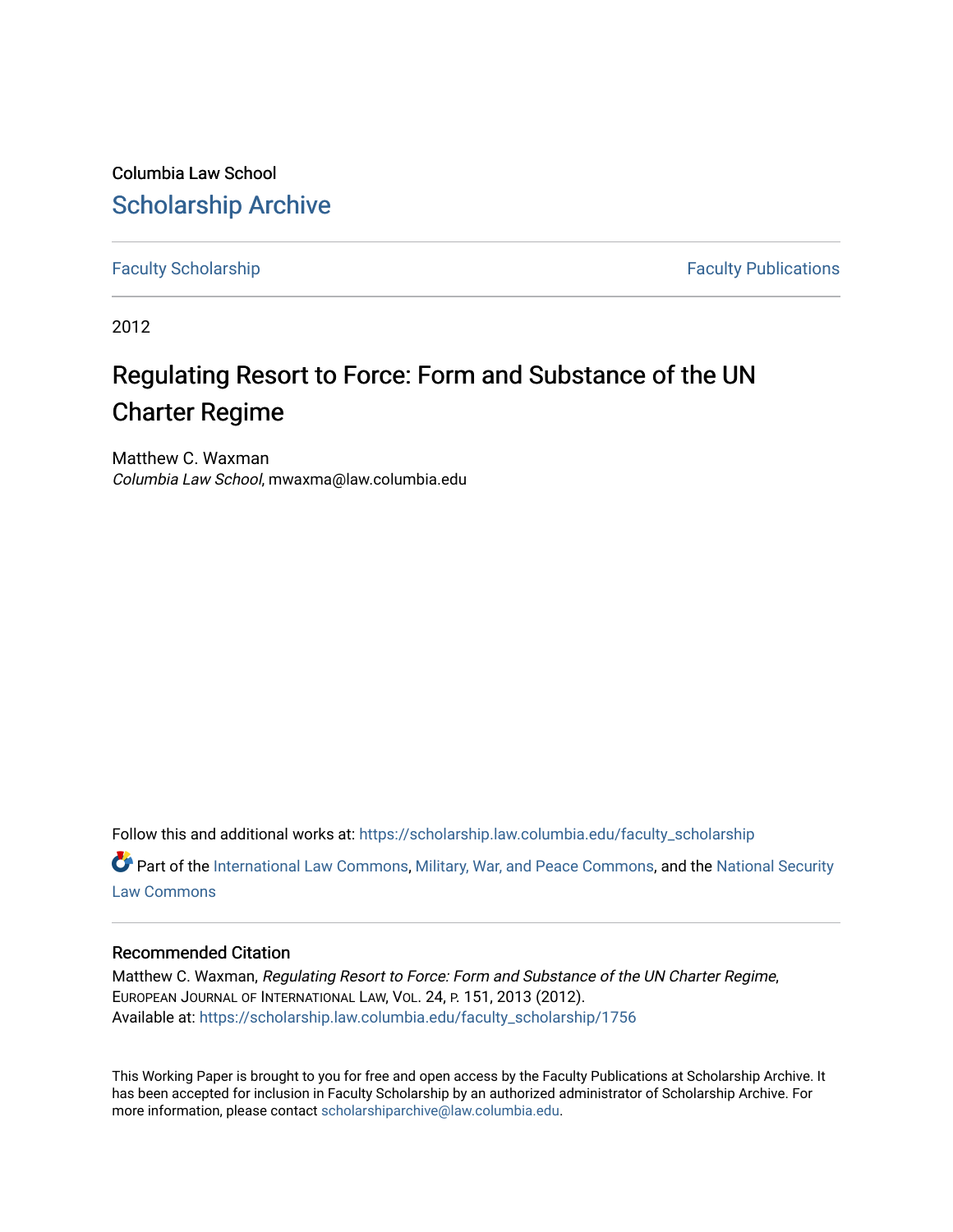# *Regulating Resort to Force: Form and Substance of the UN Charter Regime*

Matthew C. Waxma[n\\*](#page-1-0)

# **Abstract**

*Much of the international legal debate about regulating force and self-defence takes place on a substantive axis, focusing on the scope of force prohibitions and exceptions. This article instead focuses on their doctrinal* form*, or modes of argumentation and analysis through which facts are assessed in relation to legal directives, to illuminate how many of the assumptions about substantive policy goals and risks tend to be coupled with other assumptions about the way international law operates in this field. It shows that the flexible, adaptable standards favoured by some states, scholars, and other international actors and the fixed rules and processes favoured by others reflect not only competing assessments of threats and the policy utility of force wielded beyond the Security Council's authorization, but also different sets of interlocking, foundational assumptions about international law and the conditions for its effectiveness. These include differences over how legal-doctrinal form relates to external enforcement pressures and how it generates compliance pull within states. This article shows that exposing and prising apart some assumptions underlying doctrinal orientations – assumptions that are usually obscured or overshadowed when debates are framed in terms of substantive permissiveness versus stringency – opens and clarifies options for reforming the legal regime regulating force, and it proposes avenues of further analysis of doctrinal form in this area.*

# **1 Introduction**

The United Nations (UN) Charter generally prohibits the use or threat of force except pursuant to UN Security Council authorization or in self-defence to armed attacks. It is widely agreed that contemporary threats – such as weapons of mass destruction (WMD) proliferation, non-state terrorism, and large-scale human rights atrocities

*EJIL* (2013), Vol. 24 No. 1, 151–189 doi: 10.1093/ejil/chs088

<span id="page-1-0"></span><sup>\*</sup> Professor, Columbia Law School; Adjunct Senior Fellow, Council on Foreign Relations; Member of the Hoover Institution Task Force on National Security and Law. Email: [matthew.waxman@gmail.com.](mailto:matthew.waxman@gmail.com)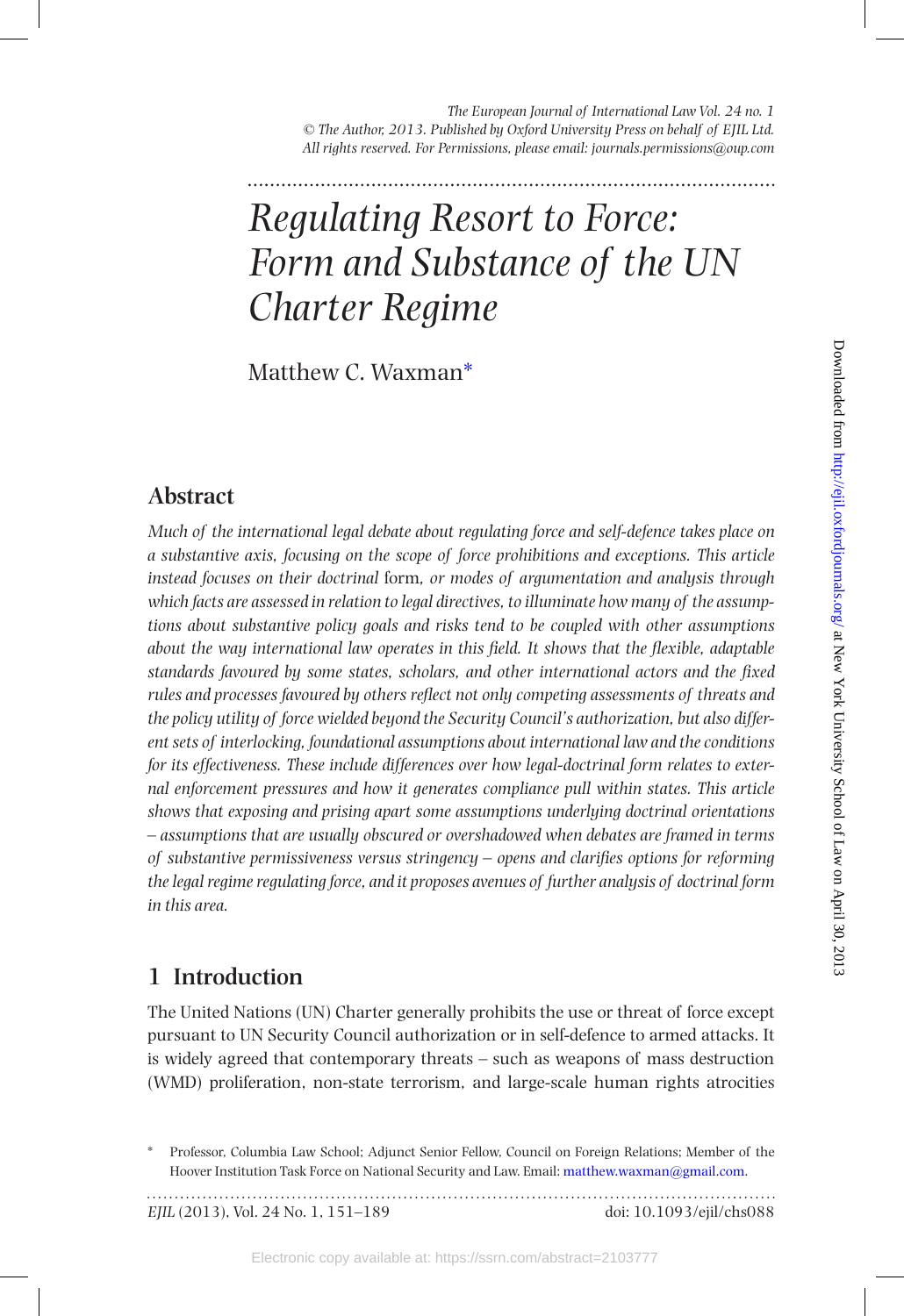– pose challenges for the UN Charter regime, but it is hotly contested how the law should be interpreted to meet them.

Much of the legal debate – among states, scholars, and other international actors – takes place on a substantive axis, focusing on the scope of force prohibitions and exceptions. Are exceptions to the prohibition on force too tightly drawn or too loosely drawn? Is the UN Charter regime too strict or too permissive to meet new security challenges? Is the Security Council's collective security decision-making capable of dealing with contemporary threats and, if not, is greater authority for unilateralism the answer or is that an even greater threat? Such substantive policy debate tends to dominate discussion.

This article looks at the problem differently. It concentrates less on the substantive policy content of the legal prohibitions and exceptions than on their doctrinal *form*, by which I mean modes of argumentation and analysis through which facts are assessed in relation to legal directives, and it draws on some of the theory and conceptual categorization of doctrinal form in scholarship so common to other areas of law. Focusing on doctrinal form illuminates how many of the assumptions about substantive policy goals and risks tend to be coupled with other assumptions about the way international law operates in this field, and it surfaces questions of whether the structure of legal argumentation in this area merely masks substantive policy agendas or can help in constraining or shaping them.

Within the legal discourse of states, scholars, and other actors in the international system two main orientations emerge with respect to how legal argument and justification of resort to force outside the UN Security Council should be structured. Adherents to one orientation, whom I term 'Bright-Liners', favour governing states' legal authority to use force unilaterally<sup>1</sup> by clear and rigid rules that admit little case by case discretion. Adherents to another orientation, whom I term 'Balancers', argue that the legality of unilateral resort to force should be judged by objective but flexible standards that call for weighing contextual factors, thereby vesting in states some discretion to account for competing values. To take a very timely example as of this writing, if Israel were to take military action against Iran's alleged nuclear weapons programme sites, should that action be judged in relation to a set of fairly fixed points, such as whether Iran is on the immediate verge of attacking Israel (Bright-Liners), or in relation to a standard of reasonableness, further defined in terms of contextsensitive factors like necessity and proportionality (Balancers)?

As explained further below, by 'flexible' standards and 'discretion' associated with Balancers *I do not mean an understanding of law as any less binding than that envisioned by Bright-Liners*. I mean a legal-doctrinal method that requires appraisal of complex situations in light of principles and criteria, rather than sharp lines. Put another way, it is not to suggest a balancing of legality versus other imperatives, but to suggest that interpreting legal boundaries in a specific case sometimes requires internal balancing of contextual variables and competing principles.

<span id="page-2-0"></span><sup>1</sup> I use the term 'unilaterally' here not in the sense of states acting on their own, rather than as part of a multi-state coalition, but to mean actions outside the UN SC's collective decision-making process.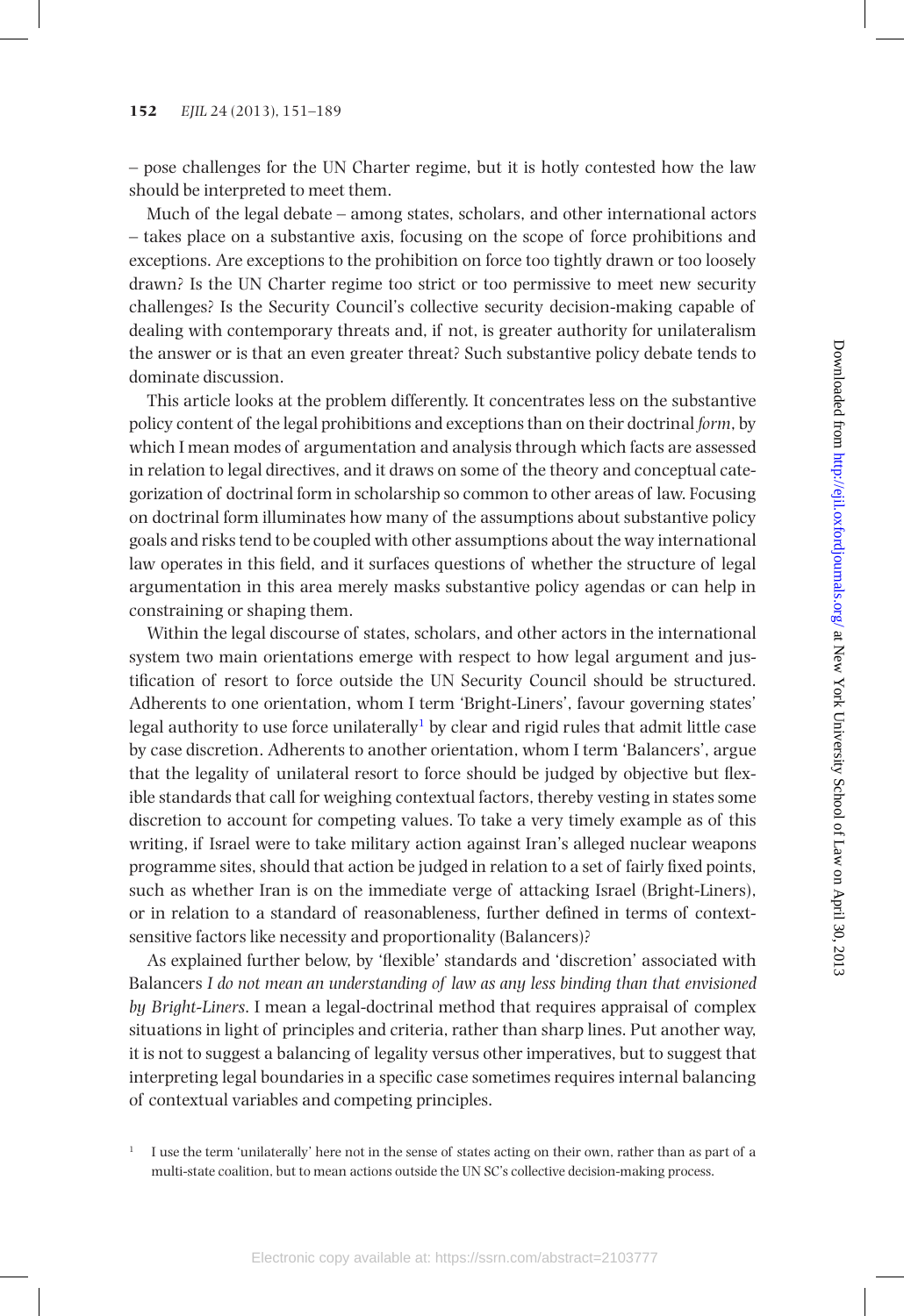This is also not to suggest that Bright-Liners' and Balancers' respective preferences for rigid rules versus elastic standards reflect a universal or abstract normative commitment to one particular doctrinal mode or formula. Quite the contrary; framing the issue in these terms exposes something of puzzle, insofar as when it comes to the UN Security Council's authority, the doctrinal preferences associated with these orientations invert: in that context, Bright-Liners are usually quite comfortable with discretion bounded by flexible standards and Balancers are distrustful of how it will be exercised. As to states' authority to use force beyond circumstances authorized by the Security Council, though, a conceptual cleavage over form emerges with respect to regulating force that is quite consistent across different types of threats.

By dissecting the debate between Bright-Liners and Balancers into its component parts, this article argues that beneath the exterior of substantive disagreements about the proper content and form of the UN Charter regime also lie deep divisions about the very nature of international law in this area and conditions for its effectiveness. It is not to defend one orientation or the other, $<sup>2</sup>$  $<sup>2</sup>$  $<sup>2</sup>$  but instead to map the critical assumptions</sup> of each in order better to understand some ways in which legal-doctrinal form matters with regard to regulating force and to explore the normative implications and stakes of this debate.

Institutional setting is critical to this analysis. Legal regulation of resort to force is largely decentralized, relying heavily on individual states and, increasingly, non-state actors (including non-governmental and supranational organizations) for application and enforcement. Sometimes the UN Security Council formally adjudicates on the legality of force, either authorizing it or condemning it, and therefore providing centralized and authoritative appraisal. And occasionally other formal UN organs or international organizations opine on the legality of force. For the most part, however, application and enforcement of international law are decentralized, occur outside formal international institutions, and remain largely the province of states. Legal scholars and political scientists have recently turned their attention to the interaction between the substance, structure, and institutional context of international law, $3$ and this article seeks to illuminate those relationships specifically with respect to use of force.

Power politics is also integral to these debates, and this analysis is therefore part of a larger conversation about whether legal method and politics can ever really be prised apart. It is no accident that the United States and those who view its military might favourably – whether in terms of advancing narrow state interests or promoting global order and justice – tend to be Balancers; those who worry about such power and seek to constrain it (or who fear being targets of it) tend to be Bright-Liners. That

<span id="page-3-0"></span><sup>2</sup> To be clear about my own biases, I have argued previously in favour of balancing: see M.C. Waxman, *Intervention To Stop Genocide and Mass Atrocities: International Norms and U.S. Policy* (2009) (advocating the possibility of legal intervention to stop mass atrocities without UN SC authorization); Waxman, 'The Use of Force Against States that *Might* Have Weapons of Mass Destruction', 31 *Michigan J Int'l L* (2009) 1 (advocating an objective reasonableness approach to precautionary self-defence against WMD threats).

<span id="page-3-1"></span><sup>3</sup> See Abbott *et al*., 'The Concept of Legalization', 54 *Int'l Org* (2000) 401, at 413–414; Raustiala, 'Form and Substance in International Agreements', 99 *AJIL* (2005) 581, at 589.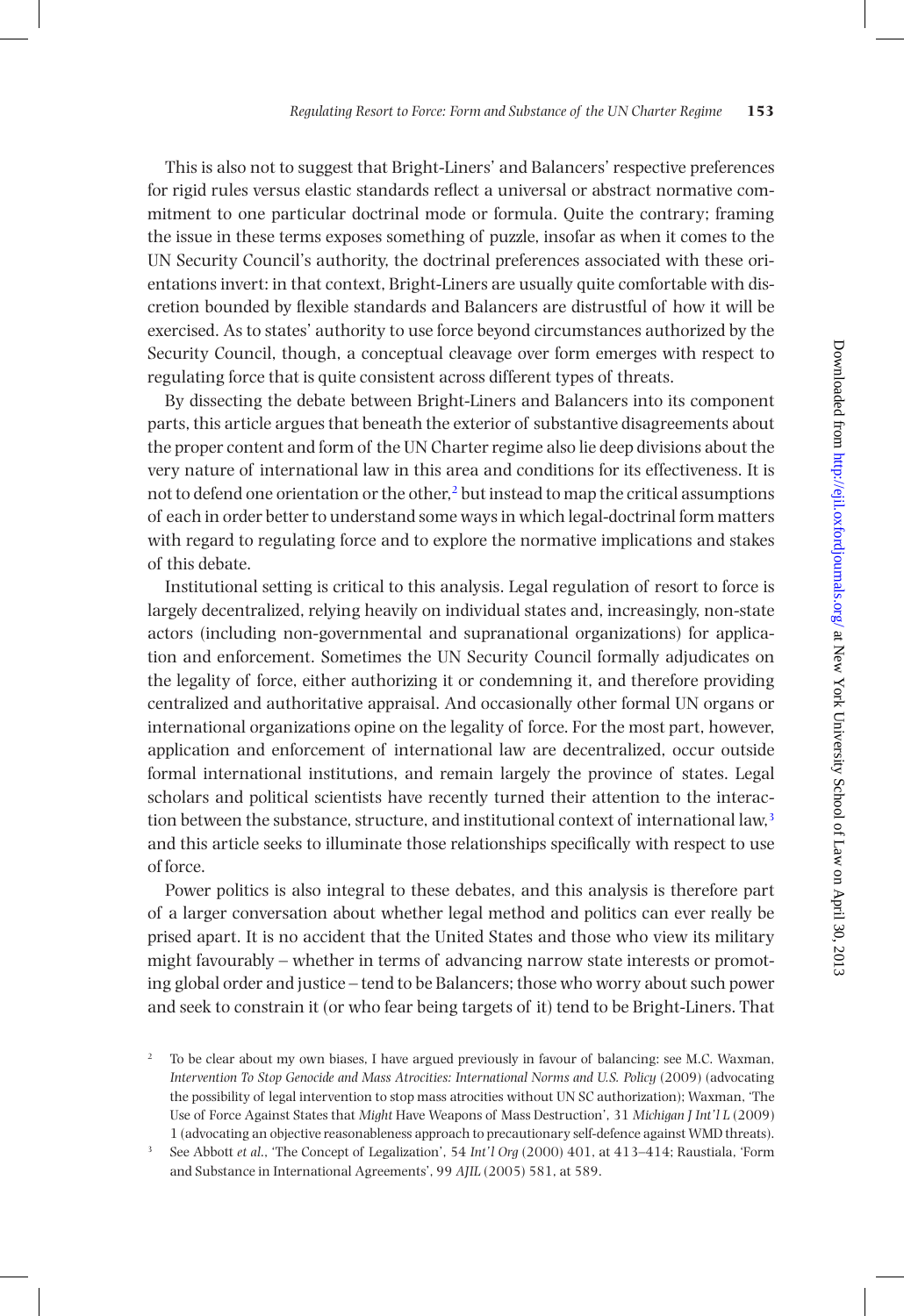is not simply because, as some might assume, bright lines are inherently stricter or more binding than flexible standards, though. They are not. This article helps one better to understand the relationship between power politics and doctrinal form,[4](#page-4-0) while in doing so it also shows that form is independently significant.

To be clear, there are many ways to slice analytically the major debates about *jus ad bellum* and the UN Charter regime, and I am not arguing that the choice of doctrinal form is the best or most important. The Bright-Liner-versus-Balancer debate correlates closely with other divides: restrictive-versus-permissive limits on force, collectivism-versus-sovereigntism/unilateralism, idealism-versus-realism. My point is that parsing debates in terms of doctrinal form highlights some additional work that proponents believe legal clarity and rigidity or contextualized legal flexibility can do – work that is often obscured by those more common analytical frames. If choices about doctrinal form matter in ways asserted by participants in this *jus ad bellum* subdebate, then this analysis helps in understanding how legal argumentation may shape international actors' behaviour and in assessing options for legal reform. Even if one remains unpersuaded that doctrinal form matters, then this analysis exposes how proponents of competing legal viewpoints use arguments about doctrinal structure to promote their ideological or policy agendas.

Section 2 catalogues debates between Bright-Liners and Balancers in three highly contested doctrinal areas related to force: anticipatory self-defence against WMD threats, humanitarian intervention to stop mass atrocities, and resort to force against non-state terrorist actors. Section 3 relates doctrinal form to substance, showing that the flexible, adaptable standards favoured by Balancers and fixed rules and processes favoured by Bright-Liners reflect competing assessments of threats and the policy utility of force wielded beyond the Security Council's authorization – competing policy judgements that have tended to dominate debate. This analysis depends heavily on institutional setting, so the debate about doctrinal form and use of force is very different from seemingly similar debates about bright-line rules versus elastic standards in domestic law settings.

Section 4 shows that Bright-Liners' emphasis on clear rules and processes and Balancers' emphasis on flexible standards reflect different sets of interlocking, foundational assumptions about international law and the conditions for its effectiveness. These include differences over how legal form relates to external enforcement pressures and how it generates compliance pull within states.

With those differences in mind, section 5 looks forward and considers the normative implications of these insights. It argues that exposing and pulling apart some assumptions underlying Bright-Liners' and Balancers' orientations – assumptions that are usually obscured or overshadowed when legal debates are framed in terms of substantive permissiveness or stringency – opens or clarifies options for reforming the legal regime regulating force, and this section proposes avenues of further analysis of

<span id="page-4-0"></span><sup>4</sup> Cf. Corten, 'The Controversies Over the Customary Prohibition on the Use of Force: A Methodological Debate', 16 *EJIL* (2005) 803 (showing that doctrinal analysis of uses of force reflects methodological assumptions that are tied to power relations).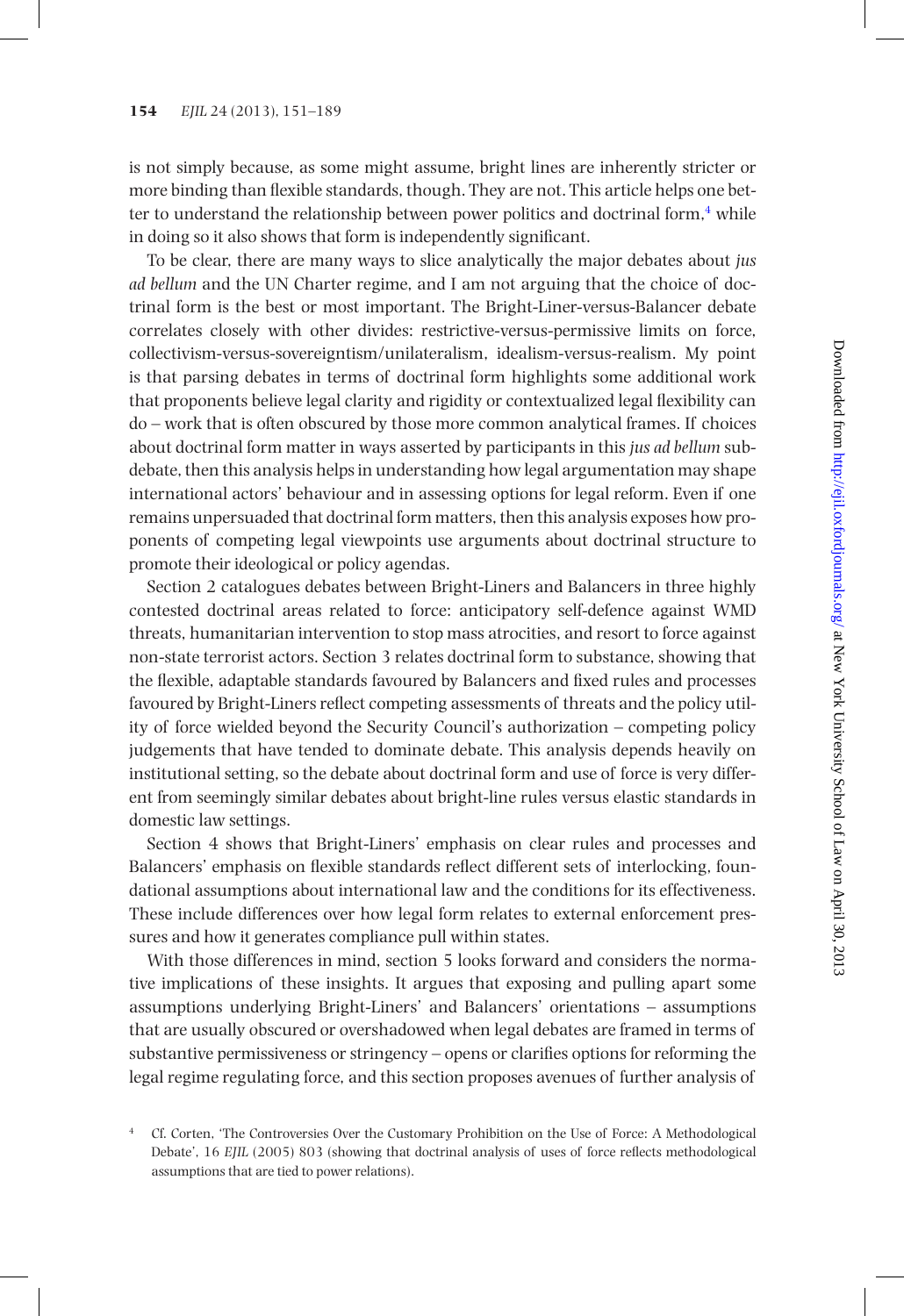doctrinal form – or reform – in this area. Because institutional setting so powerfully drives debate between Bright-liners and Balancers, this section concludes by predicting that evolution of that setting will in turn shape future debate about doctrinal form.

# **2 Regulating Resort to Force: Contemporary Debates**

The UN Charter prohibits 'the threat or use of force',<sup>[5](#page-5-0)</sup> but it expressly recognizes two sets of circumstances in which force is permitted. Firstly, Chapter VII directs that the UN Security Council shall have authority to authorize measures, including the use of force, to protect peace and security.<sup>6</sup> Secondly, Article 51 states that '[n]othing in the present Charter shall impair the inherent right of individual or collective self-defense if an armed attack occurs'[.7](#page-5-2) Debates about the meaning of these provisions often include preferences about doctrinal form.

### **A** *Bright-Liners Versus Balancers*

Since the Charter's founding, questions have abounded as to the scope of the selfdefence exception and whether other grounds besides armed attacks might justify resort to force[.8](#page-5-3) During the Cold War, international legal discourse about force was almost entirely refracted through superpower rivalries, while collective security administered through the UN Security Council was impossible due to East–West enmities and suspicions of unilateralism were largely subordinated to broader geostrategic agendas[.9](#page-5-4) Since the UN Security Council's liberation from Cold War paralysis, most contemporary legal debates about resort to force beyond UN Security Council authorization – that is, as an exception to the presumptive default of collective Charter remedies – include preferences for rigid, codified rules (advocated by Bright-Liners) versus context-adaptive standards (advocated by Balancers).

Institutional setting is crucial to this debate. To a great degree, application and enforcement of international law regarding resort to force is decentralized, occurs outside formal international institutions, and remains largely the province of states.[10](#page-5-5)

Arguably, the UN Charter and its drafters originally envisaged much greater centralization and formalization. The self-defence provisions of Article 51 could be read to grant a temporary right of self-defensive action until the Security Council

<span id="page-5-0"></span><sup>5</sup> UN Charter, Art. 2(4), reads: 'All Members shall refrain in their international relations from the threat or use of force against the territorial integrity or political independence of any state, or in any other manner inconsistent with the Purposes of the United Nations.'

<span id="page-5-1"></span><sup>6</sup> UN Charter, Arts. 39, 42.

<span id="page-5-2"></span><sup>7</sup> UN Charter, Art. 51.

<span id="page-5-3"></span><sup>8</sup> See Schachter, 'The Right of States to Use Armed Force', 82 *Michigan L Rev* (1984) 1620, at 1624.

<span id="page-5-4"></span><sup>9</sup> See Caron, 'The Legitimacy of the Collective Authority of the Security Council', 78 *AJIL* (1993) 552, at 553.

<span id="page-5-5"></span><sup>10</sup> See T.M. Franck, *Recourse to Force* (2002), at 6–7; Schachter, 'In Defense of International Rules on the Use of Force', 53 *U Chicago L Rev* (1986) 113, at 121–122.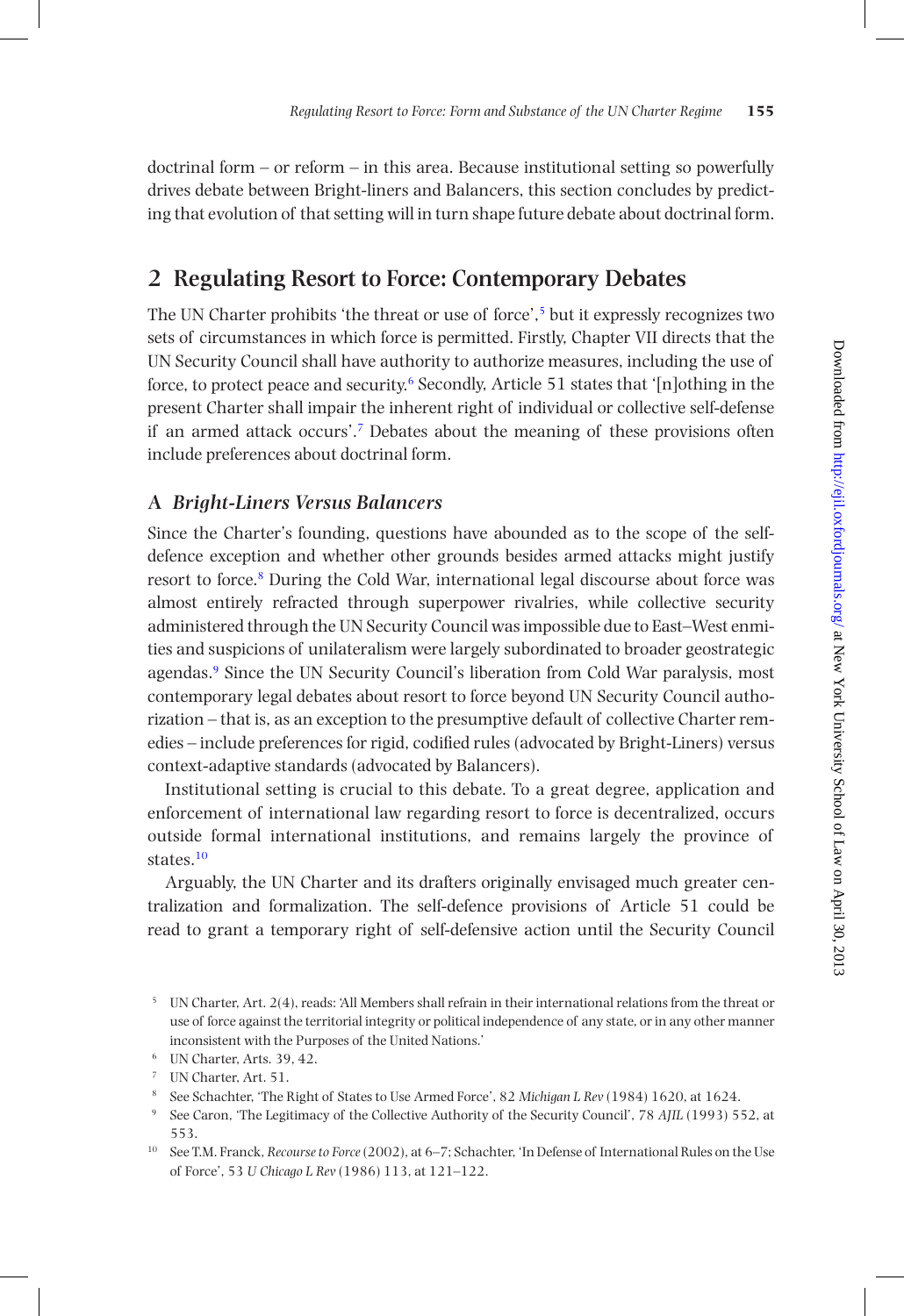intervenes, $<sup>11</sup>$  and Article 43 seemed to envisage that states would make available to</sup> the Security Council significant stand-by military capabilities to fulfil its peace and security duties.<sup>12</sup> This vision went unfulfilled, and during most of the Cold War, East-West rivalries and profligate use of vetoes neutralized the Security Council's collective decision-making system.[13](#page-6-2)

From the 1990s onward, the UN Security Council has either authorized or condemned force in a wide range of situations, $14$  thereby providing centralized and authoritative appraisal respected by Bright-Liners and Balancers alike – and breathing new life into normative visions of the Charter regime with a strong collective security component. Such centralized decisions authorizing, disapproving, or condemning force are still infrequent, though, relative to the frequency of security crises and military engagements or threats, and they effectively exclude judgements against all of the five veto-wielding permanent members.[15](#page-6-4)

On rare occasions other UN organs, in particular the General Assembly or the International Court of Justice (ICJ), or regional organizations opine on the legality of force, though their authoritative force is limited (in the General Assembly's case because its Charter mandate does not confer substantial responsibility; in the ICJ's case because its decisions are advisory or are generally not considered universally binding; and in regional organizations' case because the UN Charter subordinates their authority to the Security Council).[16](#page-6-5) States parties to the Rome Statute of the International Criminal Court (ICC) recently decided to consider operationalizing that tribunal's jurisdiction over crimes of 'aggression', though it remains unclear when, if ever, this will occur and any such jurisdiction would be highly circumscribed.<sup>[17](#page-6-6)</sup>

For the most part, then, law regarding resort to force is applied and enforced outside formal international adjudicative mechanisms, through appraisal by individual states and, to some extent, non-governmental and international organizations that wield informal influence in shaping expectations and opinion among domestic and international audiences. Two major orientations with regard to doctrinal form emerge within this institutional context.

The Bright-Liner approach finds expression among many states<sup>18</sup> and influential, contemporary international law scholars, $19$  as well as in some recent decisions of the

- <span id="page-6-0"></span><sup>11</sup> Art. 51 reads: 'Nothing in the present Charter shall impair the inherent right of individual or collective self-defence if an armed attack occurs against a Member of the United Nations, *until the Security Council has taken measures necessary to maintain international peace and security'* (emphasis added).
- <span id="page-6-1"></span><sup>12</sup> Art. 43(1) states: 'All Members of the United Nations, in order to contribute to the maintenance of international peace and security, undertake to make available to the Security Council, on its call … armed forces, assistance, and facilities, including rights of passage, necessary for the purpose of maintaining international peace and security.'
- <span id="page-6-2"></span><sup>13</sup> See Franck, 'Collective Security and UN Reform: Between the Necessary and the Possible', 6 *Chicago J Int'l L* (2006) 597, at 601.
- <span id="page-6-3"></span><sup>14</sup> See Caron, *supra* note 9, at 553.
- <span id="page-6-4"></span><sup>15</sup> See Murphy, 'Protean *Jus Ad Bellum*', 27 *Berkeley J Int'l L* (2009) 22, at 37–38.
- <span id="page-6-5"></span><sup>16</sup> See *ibid.,* at 47–49.
- <span id="page-6-6"></span><sup>17</sup> See Crook, 'U.S. Delegation Active in ICC Negotiations to Define Crime of Aggression', 104 *AJIL* (2010) 511.
- <span id="page-6-7"></span><sup>18</sup> See C. Gray, *International Law and the Use of Force* (3rd edn, 2008), at 118.
- <span id="page-6-8"></span><sup>19</sup> *See infra* sect. 2B and accompanying text for examples of such academic viewpoints; see also Y. Dinstein, *War, Aggression and Self-Defense* (3rd edn, 2001), at 166–168 (arguing that the Charter's drafters intended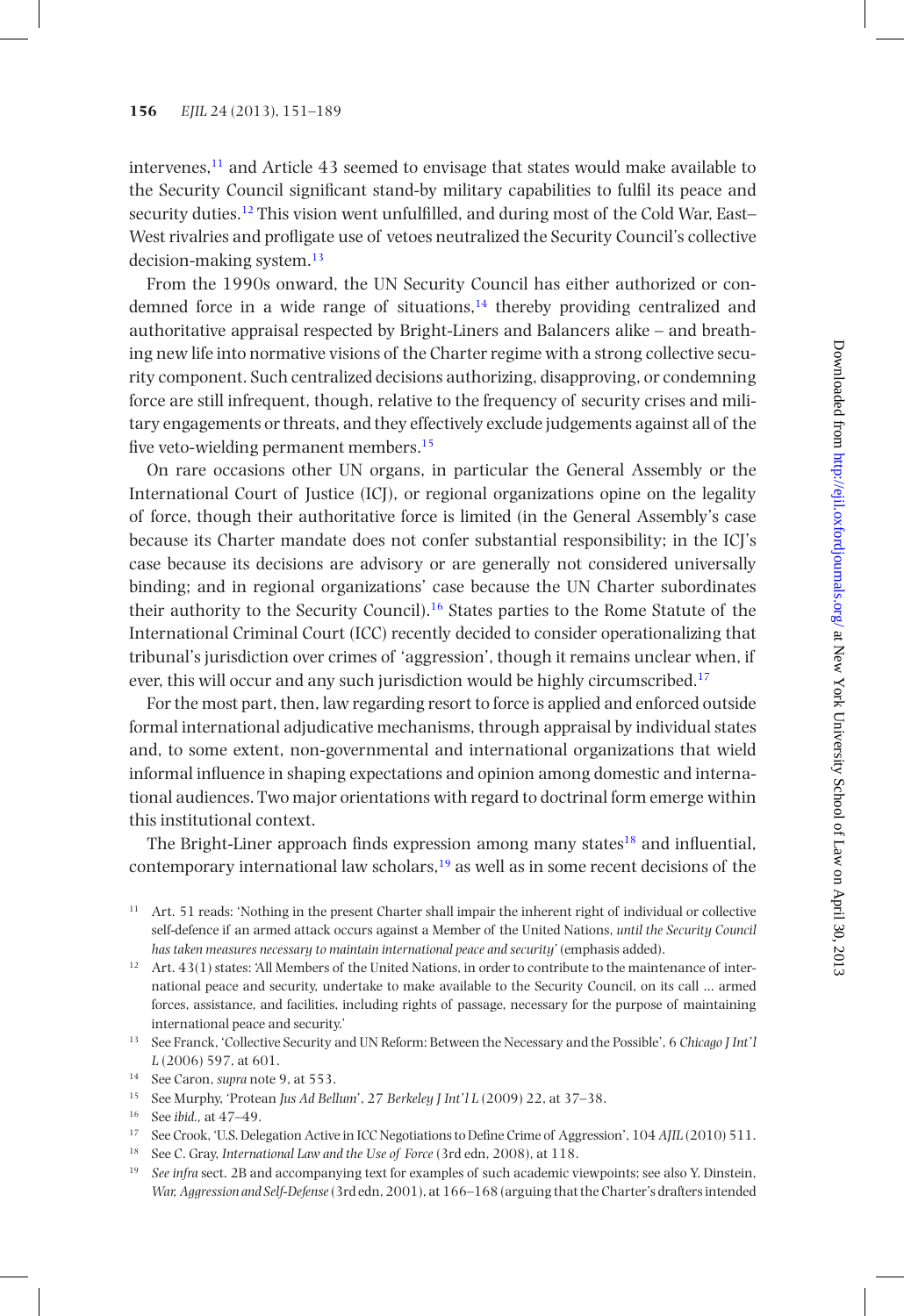ICJ and the report of the UN High-Level Panel on Threats, Challenges, and Change.<sup>20</sup> While giving broad discretion to the UN Security Council – a process that although internally quite unconstrained can yield clear directives – Bright-Liners generally argue that any use of force beyond that authorized by the UN Security Council should be regulated by sharp lines, or rules that admit very little discretionary balancing by individual states (whether those contemplating or using force or those judging it).<sup>[21](#page-7-1)</sup>

To Bright-Liners, the legality of resort to force by individual states or groups of states should operate as an on–off switch, flipped by the manifestation of readily identifiable factual preconditions, not shaded or uncertain assessments. Their preferred doctri-nal formulas are 'bright' in several senses.<sup>[22](#page-7-2)</sup> First, authority to use force is triggered by specific and easily recognizable factual or procedural conditions (that is, either some pre-defined contingency occurs or the UN Security Council authorizes force). Secondly, the legality or illegality of an action at any given time is quite clear and widely recognized and agreed upon among states and other international actors.<sup>23</sup> Even though the UN Security Council's mandate is broad and substantively flexible, its outcomes – like satisfaction of a rule – are externally bright in these respects: to states contemplating force or to actors judging the legality of force, a Security Council vote is easily identified without resorting to weighing various factors and principles, and it is universally recognizable and authoritative. Those of this orientation want authorized exceptions to Security Council approval, such as self-defence contemplated by Article 51, to be similarly bright – and therefore 'subject to the discipline of quick fact-checking by the rest of the world'.[24](#page-7-4)

Balancers, by contrast, view legality of resort to force as more like a dimmer knob than an on–off switch. This approach finds favour today among some powerful states (especially, but not limited to, the United States), whose practice and expressions of

Art. 51 as a restrictive rule); Lobel, 'American Hegemony and International Law: Benign Hegemony? Kosovo and Article 2(4) of the U.N. Charter', 1 *Chicago J Int'l L* (2000) 19, at 19 ('The drafters of the U.N. Charter attempted to create a bright-line rule limiting the use of force').

<span id="page-7-0"></span><sup>20</sup> The Secretary-General, *A More Secure World: Our Shared Responsibility: Report of the High-Level Panel on Threats, Challenges and Change*, para. 190, UN Doc A/59/565 (2 Dec. 2004), available at: [www.un.org/](http://www.un.org/secureworld/report.pdf) [secureworld/report.pdf](http://www.un.org/secureworld/report.pdf) (hereinafter UN High-Level Panel).

<span id="page-7-1"></span><sup>&</sup>lt;sup>21</sup> See Kaye, 'Adjudicating Self-Defense: Discretion, Perception, and the Resort to Force in International Law', 44 *Columbia J Transnat'l L* (2005) 134, at 145–146 (discussing efforts by international lawyers to portray the UN Charter regime as a set of clear rules). Bright-Liners' differences with Balancers is reflected in the ICJ's *Oil Platforms* judgment, in which it explained, 'the United States claims that it considered in good faith that the attacks on the platforms were necessary to protect its essential security interests, and suggests that "A measure of discretion should be afforded to a party's good faith application of measures to protect its essential security interests"'. The ICJ disagreed and went on to state that 'the requirement of international law that measures taken avowedly in self-defence must have been necessary for that purpose is strict and objective, leaving no room for any "measure of discretion"': *Oil Platforms (Iran v. US)* [2003] ICJ Rep 161, at para. 73.

<span id="page-7-2"></span><sup>&</sup>lt;sup>22</sup> This is also not to suggest that Bright-Liners' and Balancers' respective preferences for rigid rules versus elastic standards reflect a universal or abstract normative commitment to one particular doctrinal mode or formula. Among scholars, e.g., adherents to these orientations usually do so in the context of fuller theory of law or international law in which the advantages of bright-line rules or flexible standards are only one consideration and might be outweighed by others in any given context.

<span id="page-7-3"></span><sup>23</sup> See Henkin, 'Use of Force: Law and U.S. Policy', in L. Henkin *et al.* (eds), *Right v. Might* (1991), at 37, 62.

<span id="page-7-4"></span><sup>24</sup> Franck, *supra* note 13, at 607.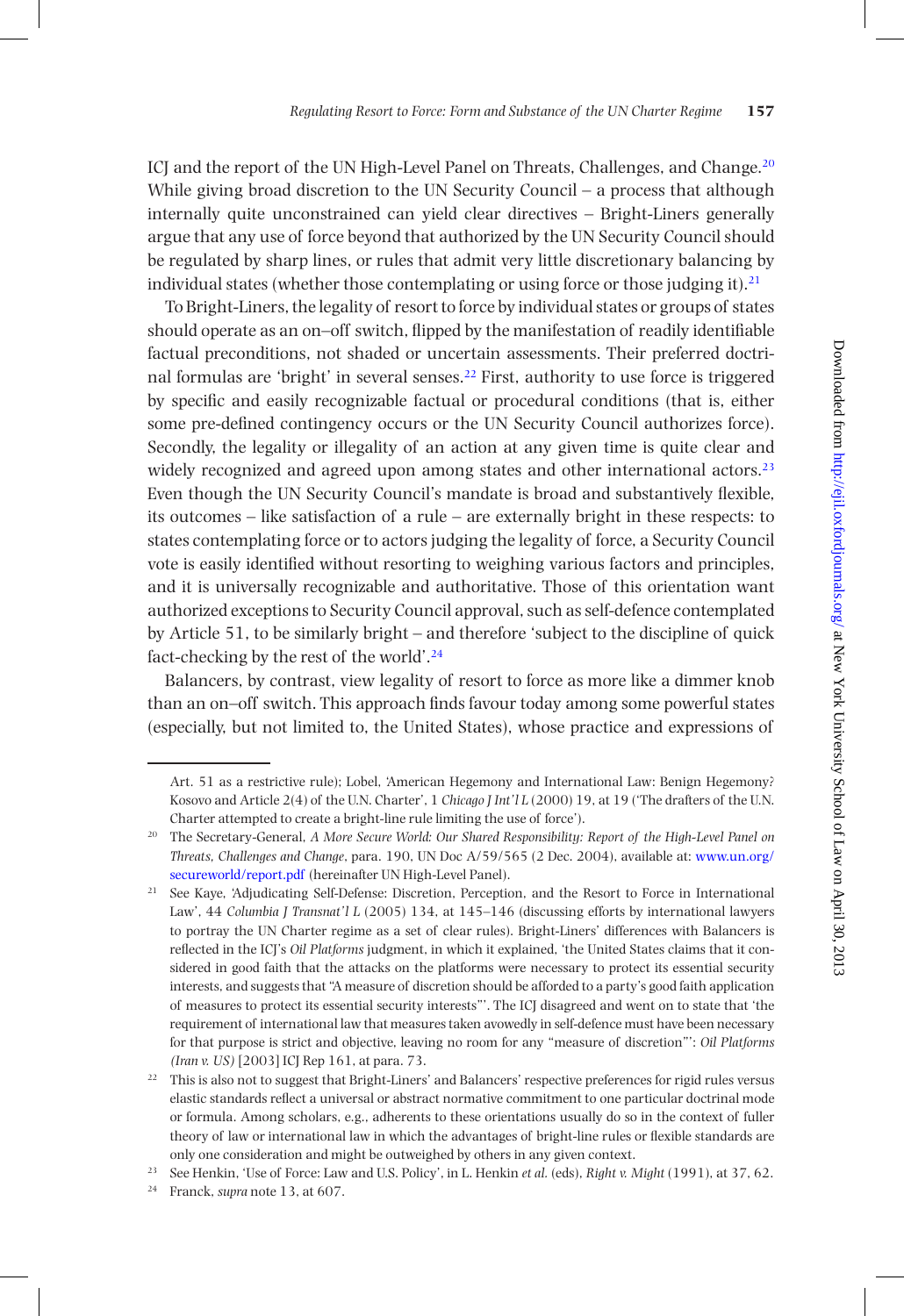*opinio juris* reflect this perspective,<sup>25</sup> as well as some influential American scholars.<sup>[26](#page-8-1)</sup> Objective reasonableness is the touchstone for Balancers.<sup>27</sup> Although recognizing that UN Security Council authorization is always *per se* reasonable – indeed, they generally insist that it remains the preferred form of legal authority for both strategic reasons and added legitimacy stemming from collective action – they believe additional, exceptional legal authority and discretion is needed, and they are sceptical that clear rules governing those exceptions are viable or desirable.

Instead, Balancers believe that use of force beyond that authorized by the Security Council should be regulated by flexible standards that take account of contextual factors and the various policy interests animating international law, and that this approach better reflects state practice.[28](#page-8-3) Abraham Sofaer argues, for example, that the United States and its allies should – and do – assess the legality of force in terms of reasonableness, taking into account factors such as the magnitude of the threat, its probability of occurring, exhaustion of peaceful alternatives, and consistency with the underlying purposes of the UN Charter[.29](#page-8-4) Formulations like these are not 'bright' in either sense demanded by Bright-Liners: they require balancing of value judgements rather than reliance on readily identifiable factual or procedural conditions, and they produce conclusions that may be highly contestable in good faith (e.g., Balancers disagree among themselves about whether the 2003 Iraq war could be defended as reasonable self-defence, especially in light of differing assessments of the likelihood that WMD threats from Iraq would materialize<sup>30</sup>).

To be clear, these two orientations – Bright-Liners and Balancers – actually represent segments along a spectrum of possible views, rather than two discrete and dichotomous points, and they do not reflect a general normative commitment to one particular doctrinal mode across all areas of law. As illustrated further in the next section, no one adopts the most extreme position of absolute, rigid, and fixed rules or

- <span id="page-8-0"></span><sup>25</sup> See Mathias, 'The United States and the Security Council', in N. Blockker and N. Schrijver (eds), *The Security Council and the Use of Force* (2005), at 173, 187; Taft IV and Buchwald, 'Preemption, Iraq, and International Law', 97 *AJIL* (2003) 557, at 557.
- <span id="page-8-1"></span><sup>26</sup> See *infra* sect. 2B and accompanying text for examples of such academic viewpoints; see also Coll, 'The Limits of Global Consciousness and Legal Absolutism: Protecting International Law from some of its Best Friends', 27 *Harvard Int'l LJ* (1986) 599, at 608–609; Reisman, 'Assessing Claims to Revise the Laws of War', 97 *AJIL* (2003) 82, at 82.

Among an earlier generation of scholars, Julius Stone expressed scepticism about efforts to define aggression with bright-line rules, referring to such efforts as a mechanistic, 'push-button' approach: J. Stone*, Aggression and World Order* (1958), at 11–12. Myres McDougal and Florentino Feliciano agreed that the lawfulness of coercion should turn on variable factors and policies that, depending on context, rationally bear upon state decision-making: M.S. McDougal and F.P. Feliciano, *Law and Minimum World Public Order* (1961), at 151–153.

- <span id="page-8-2"></span><sup>27</sup> See McDougal and Feliciano, *supra* note 26, at 217 (calling for context-based reasonableness analysis in regulating resort to force).
- <span id="page-8-3"></span><sup>28</sup> See J. Brunnée and S.J. Toope, *Legitimacy and Legality in International Law* (2010), at 290.
- <span id="page-8-4"></span><sup>29</sup> Sofaer, 'International Security and the Use of Force', in R.A. Miller and R.M. Bratspies (eds), *Progress in International Law* (2008), at 541.
- <span id="page-8-5"></span><sup>30</sup> Compare Sofaer, 'On the Necessity of Pre-Emption', 14 *EJIL* (2003) 209, at 224, with M. Doyle, *Striking First: Preemption and Prevention in International Conflict* (2008), at 90–92.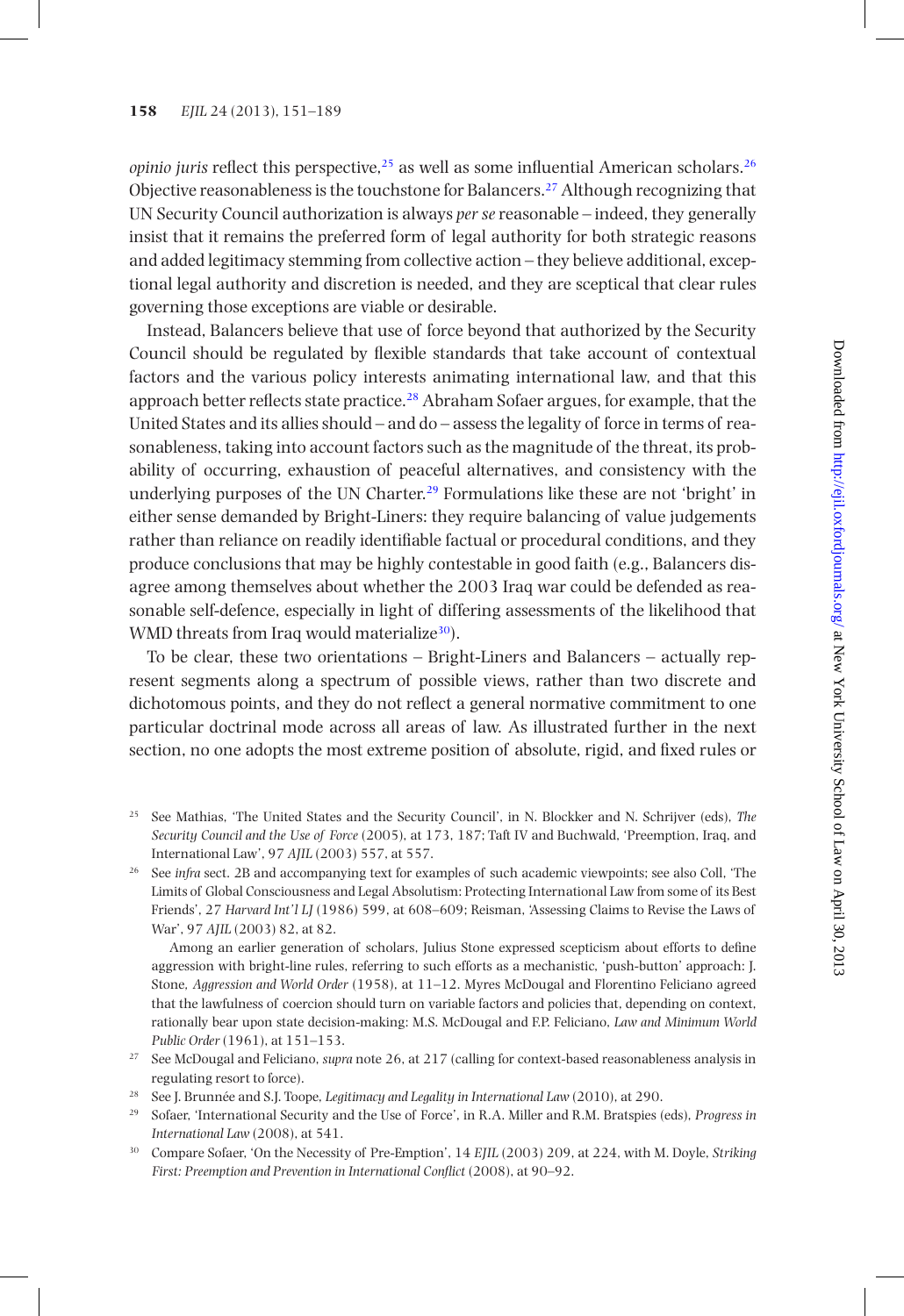exclusive reliance on flexible standards – in the end, each incorporates some elements of the other's preferred form. Bright-Liners ultimately admit some discretionary balancing in their analysis: even once a bright line of self-defence is tripped, for example, states are bound by fluid necessity and proportionality standards. Balancers generally give great, even if not dispositive, weight to satisfaction of bright-line rules in their assessments, and they may ultimately desire to see refinement of specific legal criteria to bring standards closer to bright-line rules.

Furthermore, there are important differences and subtle variations within each orientation,[31](#page-9-0) as well as other doctrinal formulations and prominent accounts, including that doctrinal form is largely irrelevant altogether[.32](#page-9-1) Those coming from a viewpoint strongly rooted in realist international relations theory or in Critical Legal Studies, for example, might dismiss distinctions in doctrinal form as essentially immaterial, either because they believe neither meaningfully constrains state security policy or because either one is very linguistically and argumentatively malleable. The Bright-Liner and Balancer orientations represent, however, the most influential doctrinal form viewpoints among those who take international legal regulation of force seriously, and the following examples illustrate how the two idealized orientations compete across several major international legal disputes about resort to force and contemporary security threats.

#### **B** *Contemporary Debates*

Disagreements between Bright-Liners and Balancers have manifested themselves recently in many strands of doctrine regarding resort to force. Both agree that WMD proliferation, large-scale and brutal deprivations of human rights, and powerful nonstate actors pose challenges for a UN Charter regime designed with conventional, interstate military threats in mind. They disagree not only about appropriate boundaries for responding to these types of threats with force but how those boundaries should be articulated and assessed doctrinally.

#### *1. Anticipatory Self-defence and WMD*

As a textual matter, Article 51 of the Charter reads as a bright-line rule: '[n]othing in the present Charter shall impair the inherent right of … self-defense if an armed attack occurs'[.33](#page-9-2) An armed attack is often (though not always) an easily identifiable trigger

<span id="page-9-0"></span><sup>&</sup>lt;sup>31</sup> Franck, e.g., sees the UN Charter as more adaptive than many other Bright-Liners do: see generally Franck, *supra* note 10. Some scholars' preference of form depends on the specific type of force at issue. Harold Koh, e.g., has argued in favour of bright-line rules with regard to self-defence but is sympathetic to flexible standards with regard to humanitarian intervention: see Koh, 'Comment', in Doyle, *supra* note 30, at 101, 106–107.

<span id="page-9-1"></span><sup>32</sup> See, e.g., M.J. Glennon, *Limits of Law, Prerogatives of Power: Interventionism After Kosovo* (2001) (arguing that international law in this area fails to constrain power politics); M. Koskenniemi, *From Apology to Utopia* (2nd edn, 2005), at 590–595 (critiquing international legal doctrine and argumentation in this area as manipulable).

<span id="page-9-2"></span><sup>33</sup> UN Charter, Art. 51.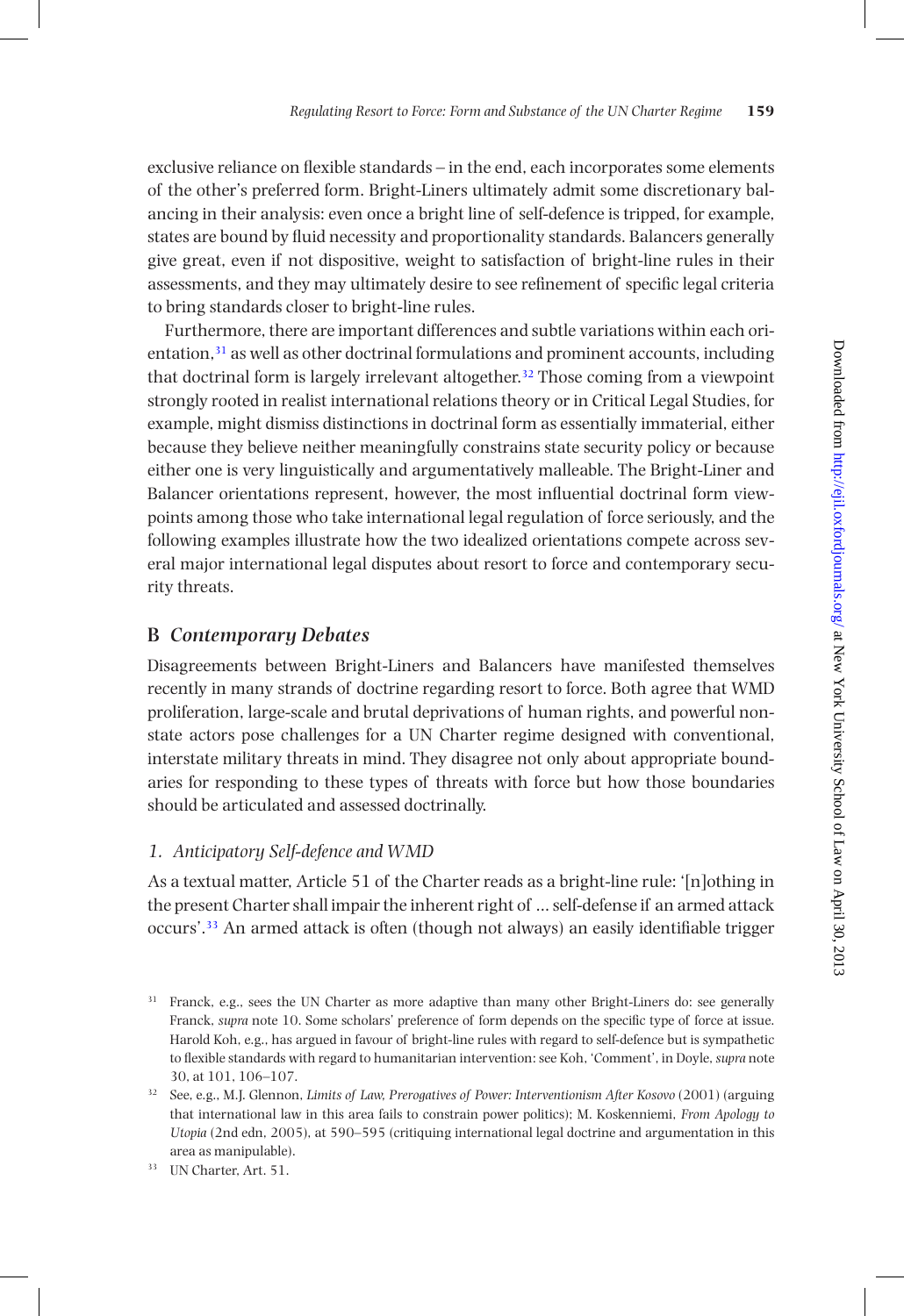that should, at least in theory, eliminate uncertainty as to its application in specific circumstances[.34](#page-10-0)

It is widely agreed, however, that resort to force is also permitted in anticipation of an imminent attack – a formula in which imminence derives from the principle of necessity. The classic formulation drawn from US Secretary of State Daniel Webster's 1830s exchange with his British counterparts over *The Caroline* incident holds that resort to force is permitted without waiting to suffer a first blow, so long as a threat is 'instant, overwhelming, and leaving no choice of means, and no moment for deliberation'.[35](#page-10-1) In recent years, the strict anticipatory self-defence formula has come under strain in light of WMD proliferation, especially nuclear arsenals.

Historically, conventional military threats often manifested themselves with visible signals of enemy mobilization, giving threatened states some time to take forceful action in advance. By contrast, WMD threats, especially nuclear ones, pose a different array of dangers. These include very low-probability but very high-magnitude dangers of an aggressive strike, as well as the very high-probability but difficult to measure risk of their implicitly threatened use, which may allow states possessing them more aggressively to wield other forms of violence and coercion such as terrorism[.36](#page-10-2) Both dangers pose significant threats to other states, but neither need be accompanied by visible signals of mobilization, providing a last clear opportunity window to respond. Combined with these weapons' catastrophic potential and the limits of protective means after an attack has commenced, that feature of some WMD arsenals severely restricts the opportunities for self-defence afforded by the traditional concept of imminence. How, if at all, should international law adjust in regulating anticipatory self-defensive force?

Bright-Liners argue for retaining the strict temporal imminence requirement, which one might point out involves some weighing of contextual factors but is still relatively clear-cut.[37](#page-10-3) A strict imminence requirement, they argue, not only filters out cases in which self-defensive force is unnecessary but it avoids the need to weigh competing imperatives (including each state's right to remain free from threat or attack), and it is susceptible to relatively straightforward factual determination *ex ante* and adjudication *ex post*. [38](#page-10-4) Unless a military threat – even a nuclear one – is temporally specific and

- <span id="page-10-0"></span><sup>34</sup> See Weiner, 'The Use of Force and Contemporary Security Threats: Old Medicine for New Ills?*',* 59 *Stanford L Rev* (2006) 415 (arguing that the UN Charter was drafted specifically to replace state discretion based on flexible standards with bright line rules); see also Glennon, 'The Fog of Law: Self-Defense, Inherence, and Incoherence in Article 51 of the United Nations Charter', 25 *Harvard J L & Public Policy* (2002) 539, at 546 ('Drawing the line at the precise point of an armed attack, an event the occurrence of which could be objectively established, served the purpose of eliminating uncertainty').
- <span id="page-10-1"></span><sup>35</sup> Letter from Daniel Webster, US Sec'y of State, to Lord Ashburton, British Plenipotentiary (6 Aug. 1842), quoted in J.B. Moore, *A Digest of International Law* (1906), ii, s. 217, at 412.
- <span id="page-10-2"></span><sup>36</sup> See Waxman, *supra* note 2, at 9–10.
- <span id="page-10-3"></span><sup>37</sup> See, e.g., Lobel, 'Preventive War and the Lessons of History', 68 *U Pittsburg L Rev* (2006) 307, at 312; Joyner, 'Jus Ad Bellum in the Age of WMD Proliferation', 40 *George Washington Int'l L Rev* (2008) 233, at 256 ('The strength of Article 51 as currently textually constructed is its clarity, in establishing a "bright line" rule for unilateral self-defense'); see also O. Corten, *The Law Against War* (trans. C. Sutcliffe, 2010), at 435–443 (denying the expansion of the self-defence doctrine to deal with WMD threats).
- <span id="page-10-4"></span><sup>38</sup> See Gray, *supra* note 18, at 215 (arguing that widening the concept 'deprives the requirement of "imminence" of any content'); cf. Posner and Sykes, 'Optimal War and Jus Ad Bellum', 93 *Georgetown LJ* (2005)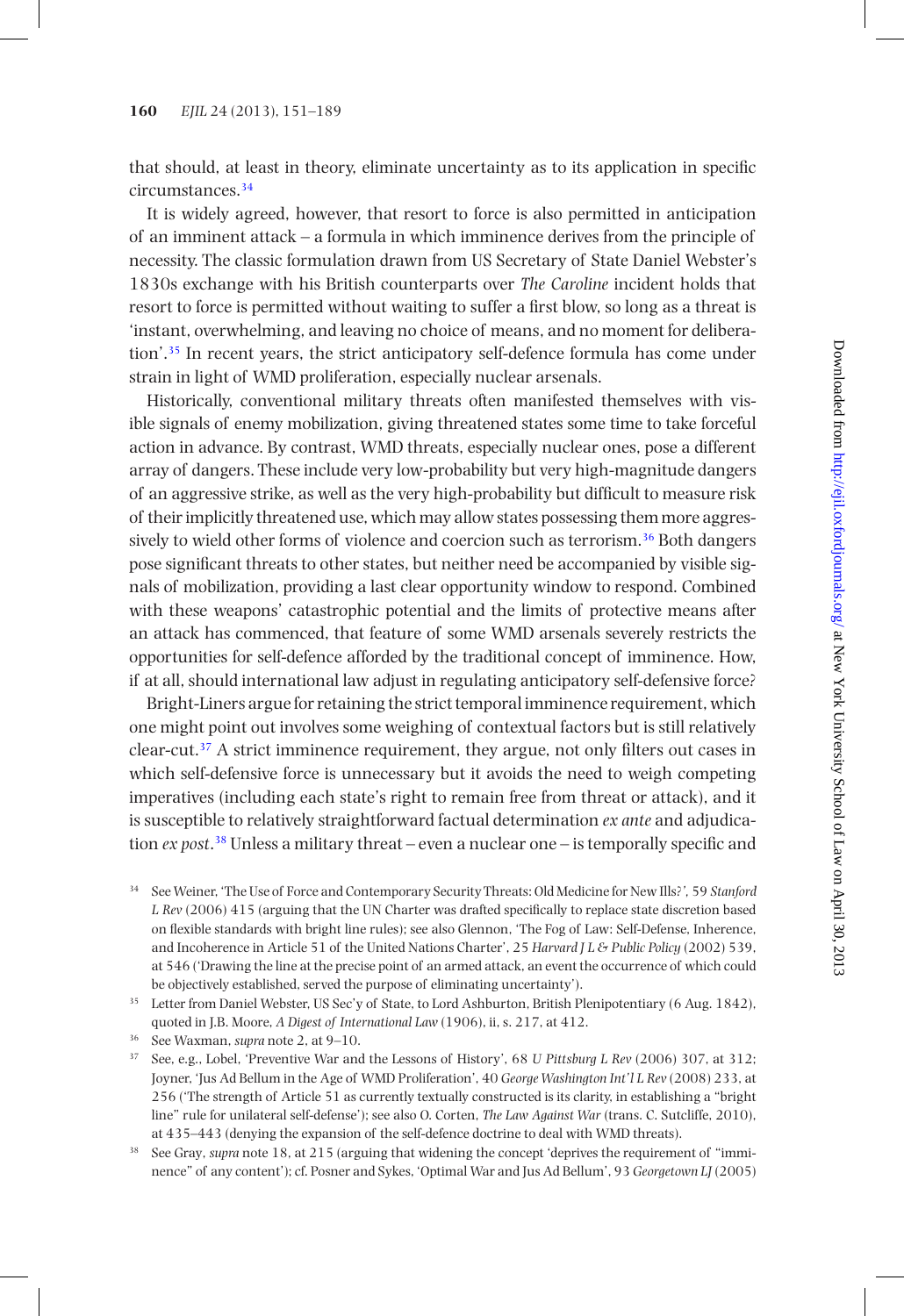immediate, so discretion is tightly constrained, the Security Council should retain a monopoly of legal resort to force.<sup>39</sup>

Balancers, on the other hand, argue that the legal requirement of imminence must be replaced with more flexible standards $40$  or should be interpreted more elastically to account for the security context of proliferated WMD[.41](#page-11-2) They seek to adapt use of force rules to the unique challenges of WMD threats and proliferation, while maintaining fidelity to the imminence requirement's core purposes of constraining the use of force except when other options have been exhausted and when waiting poses an unacceptable risk that opportunities to eradicate the threat will close. Even if continuing to frame their self-defence inquiry in terms of 'imminence', most Balancers would consider relevant at least such factors as the nature and magnitude of threat in determining reasonableness.<sup>42</sup>

In sum, both Bright-Liners and Balancers recognize that WMD proliferation poses new security threats, but Bright-Liners seek to contain legal resort to force to narrow and readily-identifiable instances of temporally imminent threats or UN Security

Many developing states take a very negative view of expanded anticipatory self-defence doctrine. In 2004, the Organization of the Islamic Conference, e.g., 'condemned once again the principle of preemptive military strikes against any country under any pretext whatsoever': Final Communiqué of the Thirty-First Session of the Islamic Conference of Foreign Ministers, at para. 41 (16 June 2004), reprinted in UN Doc A/58/856-S/2004/582.

<sup>993</sup>, at 1000 (explaining rationales behind imminence requirement as helping to ensure that force is only used as a last resort and to guard against false positives).

<span id="page-11-0"></span><sup>39</sup> See UN High Level Panel, *supra* note 20, at paras 189–191; Franck, 'The Power of Legitimacy and the Legitimacy of Power: International Law in an Age of Power Disequilibrium', 100 *AJIL* (2006) 88, at 104; see also Henkin, 'War and Terrorism: Law or Metaphor', 45 *Santa Clara L Rev* (2005) 817, at 825 (arguing that 'measures of preventive, preemptive self-defense are not permitted under the U.N. Charter, however reasonable the fear – except if authorized by the U.N. Security Council').

<span id="page-11-1"></span><sup>40</sup> See, e.g., Doyle, *supra* note 30, at 17–25; Feinstein and Slaughter, 'A Duty to Prevent', 83 *Foreign Affairs* (2004) 136.

<span id="page-11-2"></span><sup>41</sup> See, e.g., Slocombe, 'Force, Pre-Emption and Legitimacy', 45 *Survival* (2003) 117, at 125; Elizabeth Wilmshurst, Chatham House, *Principles of International Law on the Use of Force by States in Self-Defense* (2005), at 9, available at: [www.chathamhouse.org/publications/papers/view/108106](http://www.chathamhouse.org/publications/papers/view/108106). Michael Reisman and Andrea Armstrong argue that this balancing view is more reflective of contemporary practice among some major states than Bright-Liners usually credit: see Reisman and Armstrong, 'The Past and Future of the Claim of Preemptive Self-Defense*',* 100 *AJIL* (2006) 525, at 538–544. See also 21 Apr. 2004, Parl. Deb., HL (2004) 370 (statement of Lord Goldsmith, explaining the British government's position that '[t]he concept of what constitutes an "imminent" armed attack will develop to meet new circumstances and new threats'), available at: [www.publications.parliament.uk/pa/ld200304/](http://www.publications.parliament.uk/pa/ld200304/ldhansrd/vo040421/text/40421-07.htm) [ldhansrd/vo040421/text/40421-07.htm](http://www.publications.parliament.uk/pa/ld200304/ldhansrd/vo040421/text/40421-07.htm); Tange, 'Netherlands State Practice for the Parliamentary Year 2004–2005', [2006] *Netherlands Yrbk Int'l L* 233, at 328 (reporting the Dutch government's view, agreeing with that of the US government, that emerging threats including WMD and terrorism require the adjustment of the concept of imminence with respect to legal pre-emptive self-defence).

<span id="page-11-3"></span><sup>42</sup> See, e.g., Sofaer, *supra* note 30. As Christopher Greenwood puts it, in assessing imminence 'it is necessary to take into account … factors that did not exist at the time of the *Caroline* incident', including the quantum of harm posed by WMD and the impossibility for a state 'to afford its population any effective protection once the attack has been launched': see Greenwood, 'International Law and the Pre-emptive Use of Force: Afghanistan, Al-Qaida, and Iraq', 4 *San Diego Int'l LJ* (2003) 7, at 16. Therefore, he concludes, a WMD threat 'can reasonably be treated as imminent in circumstances where an attack by conventional means would not be so regarded': *ibid.*; see also Bethlehem, 'International Law and the Use of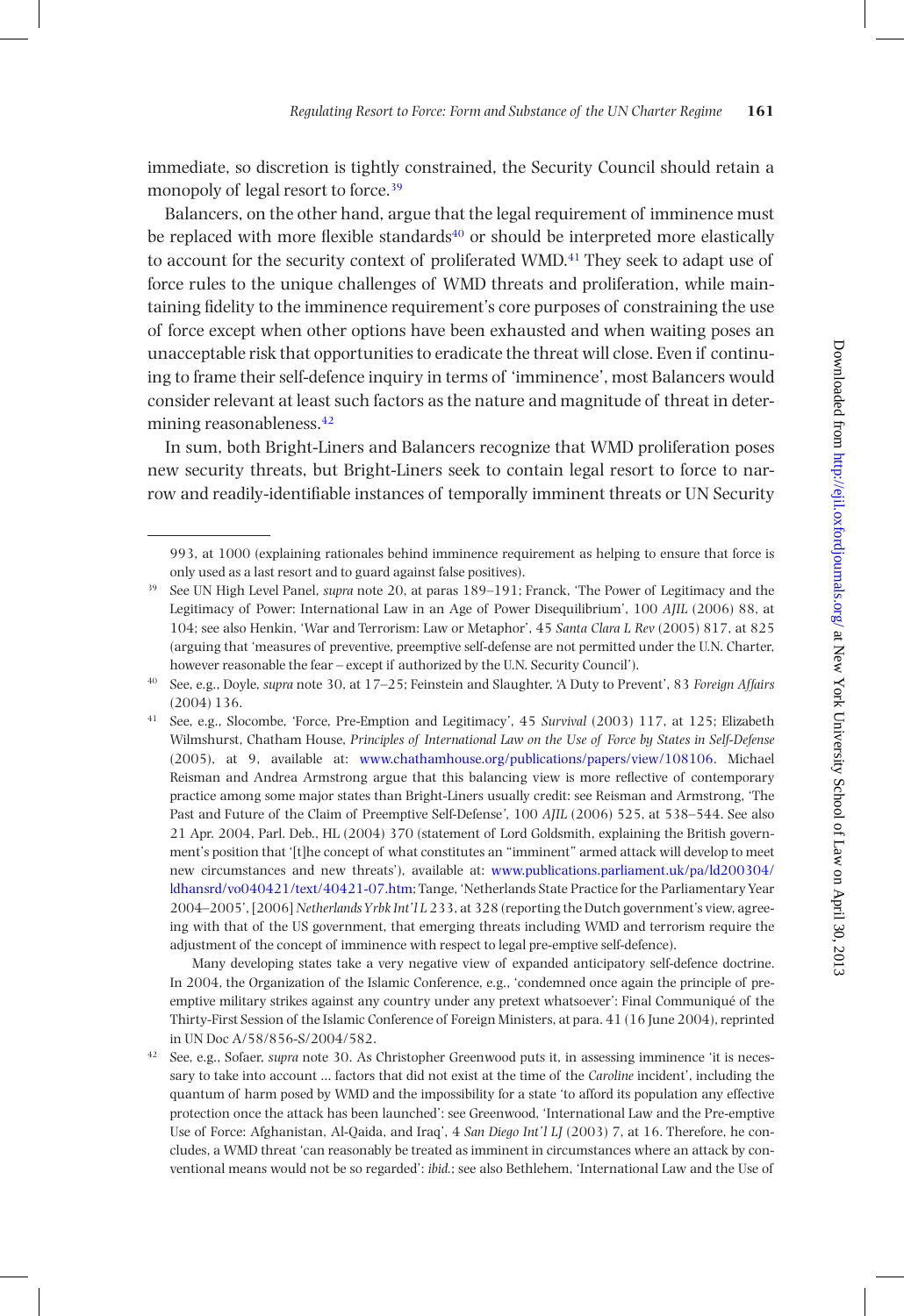Council-sanctioned action, whereas Balancers weigh contextual factors including the special characteristics of WMD and their delivery mechanisms. Sometimes the insistence by both Bright-Liners and some Balancers that the necessary condition remains 'imminence' allows them to paper over differences at the surface, but one orientation views imminence as a fixed point while the other views it elastically to account for context.

#### *2. Humanitarian Intervention*

Human rights law sits in tension with strict notions of state sovereignty, and the idea that the international community has an interest in how states treat their own people within their own borders raises questions as to whether military intervention to save populations from mass atrocities is ever legal. In recent decades it has become generally accepted – especially after UN-authorized interventions in Haiti, Somalia, Bosnia, and, recently, Libya – that widespread atrocities occurring within states may pose threats to peace and security warranting Security Council action.[43](#page-12-0) Is that the only legal ground upon which armed humanitarian intervention may rest, in the absence of a state's consent?

Bright-Liners argue yes, that humanitarian intervention is prohibited absent UN Security Council authorization.<sup>[44](#page-12-1)</sup> 'Under the UN Charter system ... respect for human rights and self-determination of peoples, however important and crucial it may be, is never allowed to put peace in jeopardy', they generally argue.<sup>45</sup> 'One may like or dislike this state of affairs, but so *it is under lex lata.'*[46](#page-12-3) This flat prohibition outside the UN Security Council operates as a bright-line rule, admitting no legal discretion otherwise on the part of individual states to intervene to combat mass atrocities.<sup>[47](#page-12-4)</sup>

Force: The Law As It Is and As It Should Be', written evidence submitted to the UK Parliamentary Select Committee on Foreign Affairs, 7 June 2004, at para. 35, available at: [www.publications.parliament.](http://www.publications.parliament.uk/pa/cm200304/cmselect/cmfaff/441/4060808.htm) [uk/pa/cm200304/cmselect/cmfaff/441/4060808.htm](http://www.publications.parliament.uk/pa/cm200304/cmselect/cmfaff/441/4060808.htm) ('it would in my view be appropriate to begin to think beyond imminence to reasonable foreseeability, ie, away from temporal notions of threat and towards action required to neutralise the risk of catastrophic harm').

<span id="page-12-0"></span><sup>&</sup>lt;sup>43</sup> See G. Evans, *The Responsibility to Protect: Ending Mass Atrocity Crimes Once and For All* (2008), at 134.

<span id="page-12-1"></span><sup>44</sup> See Dinstein, *supra* note 19, at 85–86; A. Cassese, 'Ex Iniuria Ius Oritur: Are We Moving Towards International Legitimation of Forcible Humanitarian Countermeasures in the World Community', 10 *EJIL* (1999) 23; Goodman, 'Humanitarian Intervention and Pretexts for War*',* 100 *AJIL* (2006) 107, at 108; Schrijver, 'Challenges to the Prohibition to Use Force: Does the Straitjacket of Article 2(4) UN Charter Begin to Gall to Much?', in Blockker and Schrijver (eds), *supra* note 25, at 31, 39.

At their 2000 ministerial conference, the Non-Aligned Movement states declared, 'We reject the socalled "right" of humanitarian intervention, which has no legal basis in the UN Charter or in the general principles of international law': Movement of the Non-Aligned Countries, XIII Ministerial Conference, Cartagena, Colombia, 8–9 Apr. 2000, Final Document, at para. 263, available at: [www.nam.gov.za/](http://www.nam.gov.za/xiiiminconf/final4.htm) [xiiiminconf/final4.htm](http://www.nam.gov.za/xiiiminconf/final4.htm).

<span id="page-12-2"></span><sup>45</sup> Cassese, *supra* note 44, at 25.

<span id="page-12-3"></span><sup>46</sup> *Ibid.*; Corten, *supra* note 37, at 548–549 agrees; Simma, 'NATO, the UN and the Use of Force: Legal Aspects', 10 *EJIL* (1999) 1, at 5.

<span id="page-12-4"></span><sup>&</sup>lt;sup>47</sup> Some Bright-Liners would say that in extreme humanitarian emergencies, military intervention might be morally justifiable even if not legal, and that it is preferable that the law be broken in such cases than to stretch the law: see Franck, *supra* note 10, at 174–191. Bruno Simma also argues that 'a careful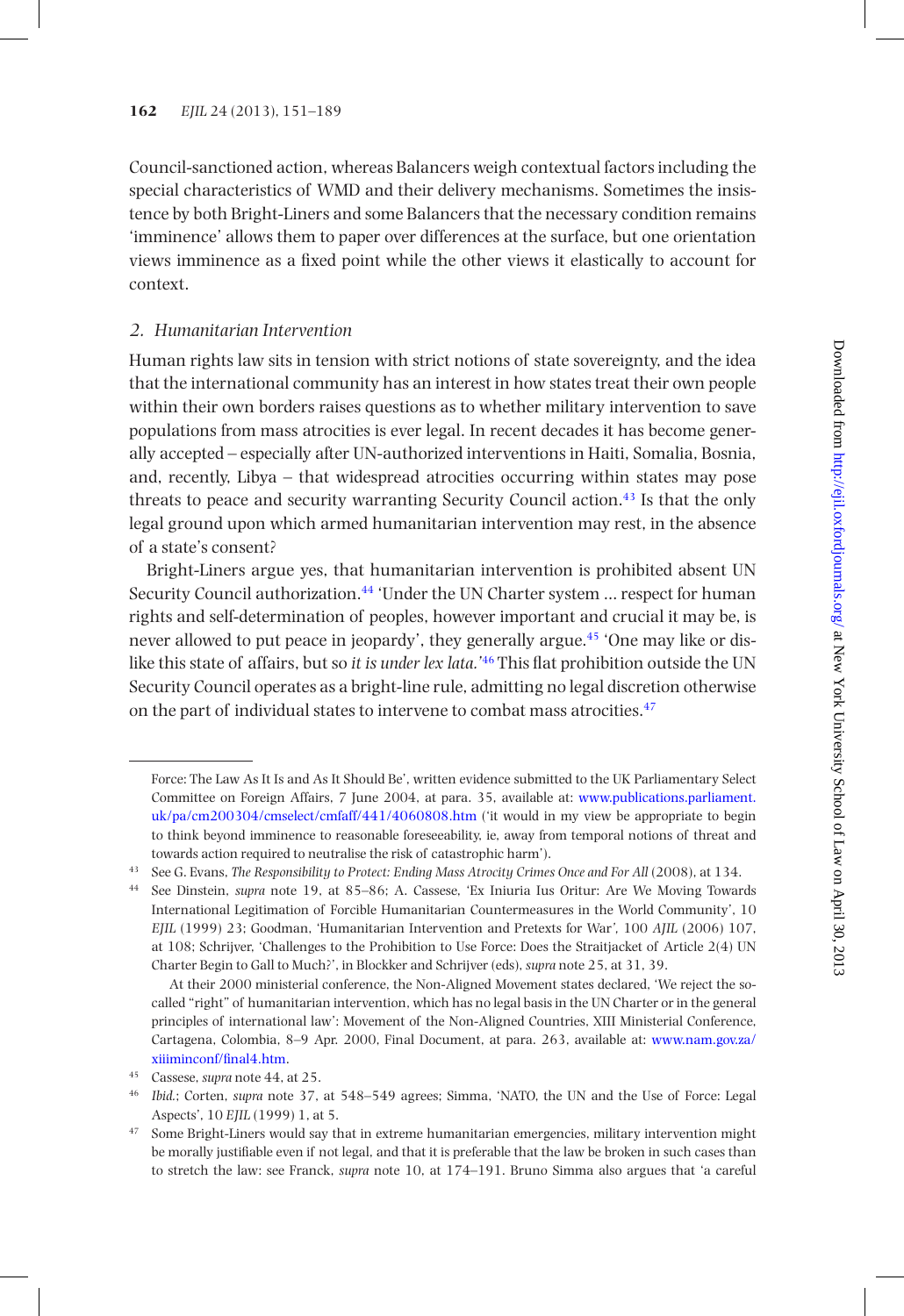Balancers argue that humanitarian intervention is permissible under certain circumstances even absent Security Council authorization.[48](#page-13-0) Again, the touchstone is usually objective reasonableness, judged in terms of such factors as magnitude of danger, proportionality of response, and lack of alternative means[.49](#page-13-1) This view gained some short-lived momentum during the 1999 Kosovo crisis, during which NATO intervened militarily to stop wide-scale Serbian atrocities in the face of a deadlocked UN Security Council, as Russia and China had threatened to veto resolutions that authorized force.<sup>50</sup>

The debate between Bright-Liners and Balancers on this issue played out in the 2005 UN debate about Responsibility to Protect, and the final outcome statement adopted by consensus reflected major concessions to Bright-Liners:

The international community, through the United Nations, also has the responsibility to use appropriate diplomatic, humanitarian, and other peaceful means … to help protect populations from genocide, war crimes, ethnic cleansing, and crimes against humanity. In this context, we are prepared to take collective action, in a timely and decisive manner, through the Security Council, in accordance with the charter, including Chapter VII, on a case-by-case basis and in cooperation with relevant regional organizations as appropriate, should peaceful means be inadequate and national authorities manifestly fail to protect their populations.<sup>51</sup>

This formulation acknowledges flexible standards for striking policy balances, but it recognizes no legal authority to intervene in any humanitarian crisis absent the bright-line procedural trigger of Security Council authorization.<sup>[52](#page-13-4)</sup>

#### *3. Non-state Threats*

The growing capacity of non-state actors, including terrorist groups, to wield violence on a massive scale across territorial borders increasingly poses questions about states' authority to use force in response. Debates about resort to force against nonstate actors and legal form do not break down as neatly as do the other examples just discussed.[53](#page-13-5) In this context even some Bright-Liners acknowledge the need for some discretionary balancing, perhaps because the factual circumstances of these cases

assessment will have to be made of how heavily such illegality weighs against all the circumstances of a particular concrete case, and of the efforts, if any, undertaken by parties involved to get "as close to the law" as possible': *supra* note 46, at 6.

<span id="page-13-0"></span><sup>48</sup> See Brunnée and Toope, 'The Use of Force: International Law After Iraq', 53 *Int'l & Comp LQ* (2004) 785, at 800; Wood, 'Towards New Circumstances in Which the Use of Force May Be Authorized?*',* Blockker and Schrijver (eds), *supra* note 25, at 75, 82.

<span id="page-13-1"></span><sup>49</sup> See, e.g., Reisman, 'NATO's Kosovo Intervention: Kosovo's Antinomies', 93 AJIL (1999) 860, at 862; Sofaer, 'International Law and Kosovo', 36 *Stanford J Int'l L* (2000) 1, at 16.

<span id="page-13-2"></span><sup>50</sup> See Stromseth, 'Rethinking Humanitarian Intervention: The Case for Incremental Change', in J.l. Holzgrefe and R.O. Keohane (eds), *Humanitarian Intervention: Ethical, Legal, and Political Dilemmas* (2003), at 232, 234–237; Roberts, 'NATO's "Humanitarian War" Over Kosovo', 41 *Survival* (Sept. 1999) 102.

<span id="page-13-3"></span><sup>51</sup> UN World Summit Outcome Document (2005), GA Res. 60/1, at para. 139.

<span id="page-13-4"></span><sup>52</sup> But see Stahn, 'Responsibility to Protect: Political Rhetoric or Emerging Legal Norm?', 101 *AJIL* (2007) 99, at 120 ('states did not categorically reject the option of (individual or collective) unilateral action in the Outcome Document. This discrepancy leaves some leeway to argue that the concept of responsibility to protect is not meant to rule out such action in the future').

<span id="page-13-5"></span><sup>53</sup> See Murphy, *supra* note 15, at 38–41.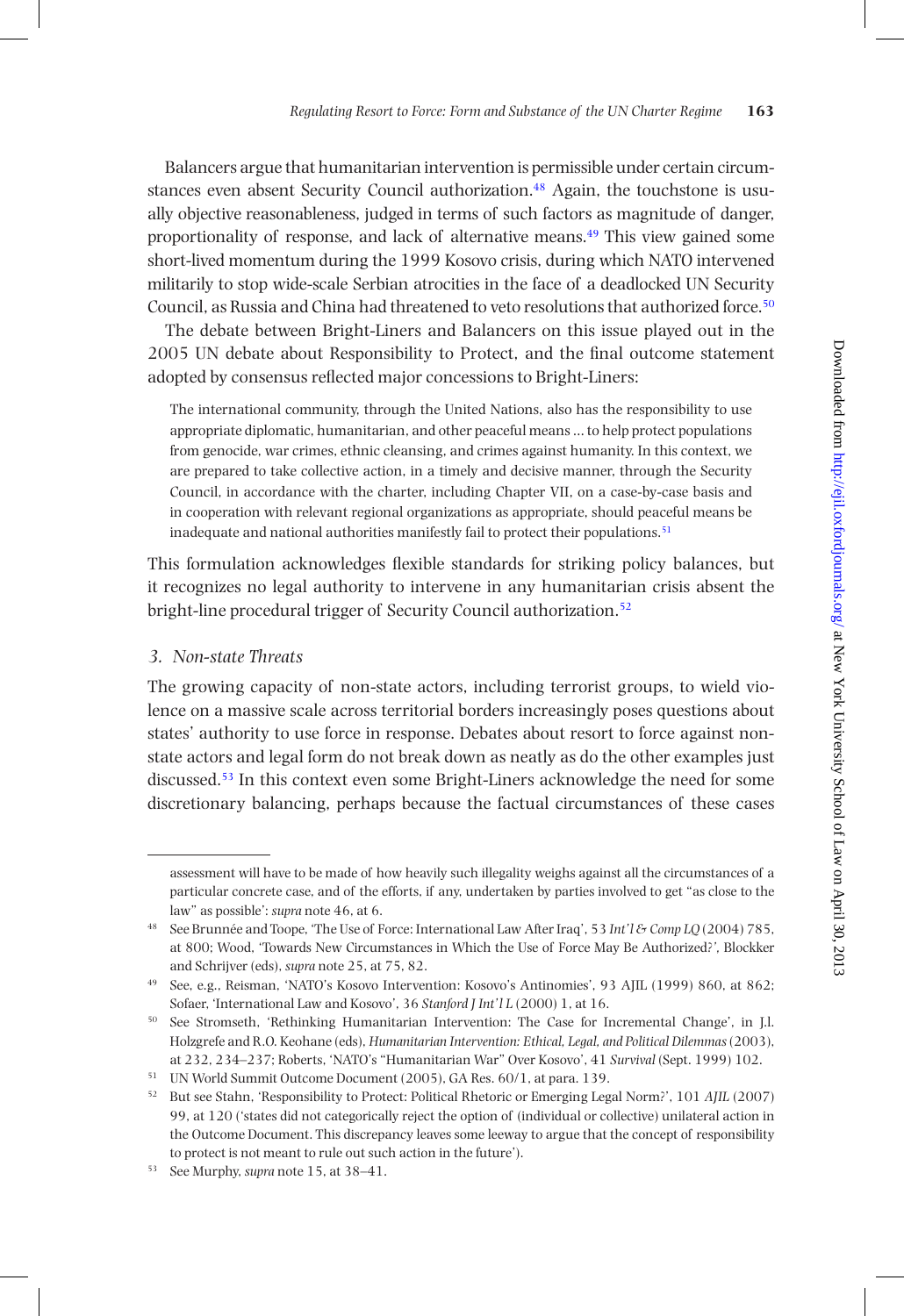tend to be so messy and unique. However, even in their acceptance of doctrinal standards, Bright-Liners try to 'brighten' their formulas while Balancers prefer formulas that admit contextualized discretion.

As a threshold matter, at one extreme some Bright-Liners argue that self-defensive force is not permitted at all against non-state actors because non-state actors cannot commit armed attacks.[54](#page-14-0) The ICJ has taken this view, for example in its Advisory Opinion on the Israeli Wall,[55](#page-14-1) though in the 2005 case concerning *Armed Activities on the Territory of the Congo*, the Court seemed to take a half-step back and more tentatively note that there was 'no need to respond to the contentions of the Parties as to whether and under what conditions contemporary international law provides for a right of self-defense against large-scale attacks by irregular forces'.[56](#page-14-2) Following the September 2001 al-Qaeda attacks, Antonio Cassese lamented that forceful responses risked undermining bright-line self-defence rules:

So far, self-defence has been justified only against states…. As a consequence, the target was specified: the aggressor state. The purpose was clear: to repel the aggression. Hence also the duration of the armed action in self-defence was fairly clear: until the end of the aggression. Now, instead, all these conditions become fuzzy.[57](#page-14-3)

This fuzziness is what bright-line rules and processes are designed to avoid.<sup>58</sup>

Other Bright-Liners, however, acknowledge that formalistic views of self-defence must give way to the reality that non-state actors today can wage violence of massive intensity, and that the UN Security Council recognized a corresponding right of selfdefence in resolutions following the September 2001 al-Qaeda attacks.<sup>59</sup> Balancers, meanwhile, agree that force is sometimes allowed against non-state actors, especially when they commit or threaten actions that would probably be characterized as armed attacks if perpetrated by a state. $60$ 

- <span id="page-14-0"></span><sup>54</sup> See, e.g., Corten, *supra* note 37, at 126–197; Myjer and White, 'The Twin Towers Attack: An Unlimited Right to Self-Defence?', 7 *J Conflict & Security L* (2002) 5, at 7.
- <span id="page-14-1"></span><sup>55</sup> [2004] ICJ Rep 136, at 194; Randelzhofer, 'Article 51', in B. Simma (ed.), *The Charter of the United Nations: A Commentary* (2nd edn, 2002), at 788, 802 agrees ('Acts of terrorism committed by private groups or organizations as such are not armed attacks in the meaning of Art. 51 …. But if large scale acts of terrorism of private groups are attributable to a State, they are an armed attack in the sense of Art. 51').
- <span id="page-14-2"></span><sup>56</sup> *Armed Activities on the Territory of the Congo (Congo v. Uganda)* [2006] ICJ Rep 168, at 223, para. 147. For a critique of the ICJ's decision on this point in the Israeli Wall case, arguing that it is not in line with contemporary state practice see Tams, 'Light Treatment of a Complex Problem: The Law of Self-Defence in the Wall Case', 16 *EJIL* (2005) 963, and for a discussion of narrow constructions of self-defence consistent with the ICJ's see Tams, 'The Use of Force Against Terrorists', 20 *EJIL* (2009) 359, at 367–371.
- <span id="page-14-3"></span><sup>57</sup> A. Cassese, 'Terrorism is Also Disrupting Some Crucial Legal Categories of International Law', 12 *EJIL* (2001) 993, at 997.
- <span id="page-14-4"></span><sup>58</sup> See Gray, *supra* note 18, at 203; see also Bothe, 'Terrorism and the Legality of Pre-Emptive Force', 14 *EJIL* (2003) 227, at 240 ('recourse to a Security Council mandate is the only acceptable solution, both as a matter of law and policy, where, in the light of threats of terrorism …, military action which cannot be construed as constituting self-defense seems to be required'); Henkin, *supra* note 23, at 62 ('The exceptions in article 51 were limited to cases of armed attack that are generally beyond doubt; a state's responsibility for acts of terrorism is rarely beyond doubt and difficult to prove to international satisfaction').
- <span id="page-14-5"></span><sup>59</sup> See Franck, 'Terrorism and the Right of Self-Defense', 95 *AJIL* (2001) 839, at 840. See also SC Res 1368 (2001) (recognizing the right to individual or collective self-defence in the wake of attacks by non-state actors).
- <span id="page-14-6"></span><sup>60</sup> Greenwood, *supra* note 42, at 17; Schmitt, 'Responding to Transnational Terrorism under the Jus Ad Bellum: A Normative Framework', 56 *Naval L Rev* (2008) 1, at 8; Wood, *supra* note 48, at 84.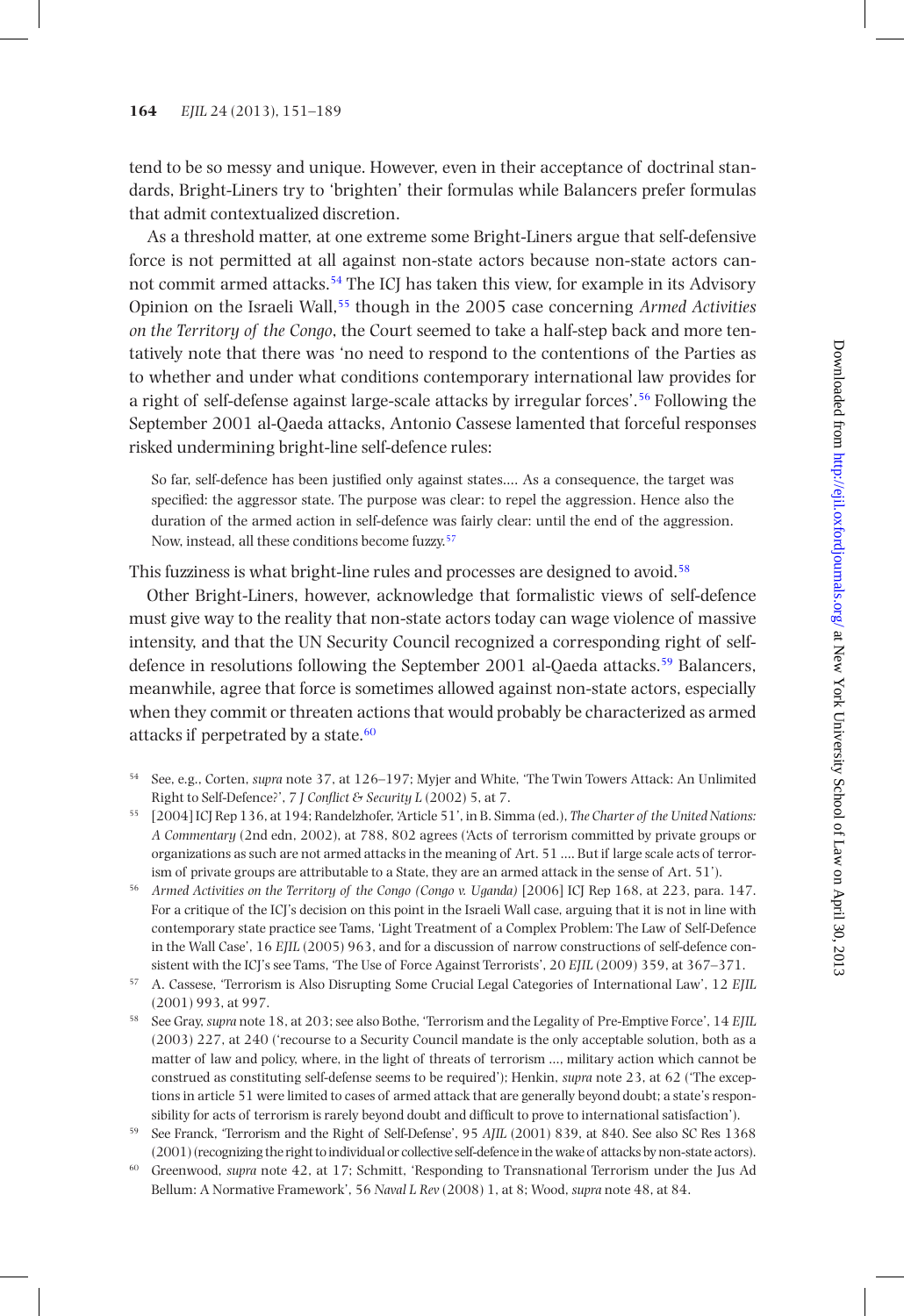With growing consensus that non-state attacks could give rise to self-defence, a significant parallel debate concerns under what conditions may attacks by non-state actors be attributed to a state for self-defence purposes or under what conditions may a state take self-defensive action against a non-state actor inside the territory of another state. On these issues, it is widely regarded among Bright-Liners and Balancers alike that a state may exercise self-defensive force against a state that sufficiently supports or controls a terrorist or insurgent group, and that it may do so against terrorist targets within a state that is sufficiently unwilling or unable to eradicate the threats emanating from within its borders.[61](#page-15-0) However, when it comes to assessing sufficiency of support/control or unwillingness/inability, divergent preferences re-emerge with respect to doctrinal form.

Balancers emphasize that these cases often involve complex weighing of self-defence rights against sovereignty rights, $62$  which necessarily involves assessing a number of interlocking, contextual factors, such as a territorial state's capacity and readiness to take preventive action against non-state groups within its borders, the likelihood that its action will alleviate the threat, the magnitude of the threat, and the availability of other defensive options or means of mitigating the threat. $63$  Reasonable necessity is especially difficult to define in advance with precision in cases involving terrorist groups because they tend to operate with stealth and unpredictability.<sup>[64](#page-15-3)</sup>

While recognizing the difficulties of crafting clear rules for the complexities of non-state threats, some Bright-Liners remain reluctant to cede as much discretion as Balancers do, so they look for ways to cabin it as rules would, such as by emphasizing formal procedures for validating assessments or placing great weight on readily identifiable and visible factual conditions. For example, although Thomas Franck recognizes that '[i]t is becoming clear that a victim-state may invoke Article 51 to take armed countermeasures … against any territory harboring, supporting or tolerating activities that culminate in, or are likely to give rise to, insurgent infiltrations or terrorist attacks',<sup>65</sup> he insists that the victim state of such threats or attacks cannot be trusted with applying the law unilaterally.<sup>66</sup> Rather, these standards are subject to a 'quasi-jury' or UN organs, namely the UN Security Council, General Assembly, and ICJ.[67](#page-15-6) Yoram Dinstein takes a different tack in recognizing that self-defence (or, in his words, 'extra-territorial law enforcement' using force) against terrorist targets within another state is legal when the host state is 'unable or unwilling' to prevent terrorist

<span id="page-15-0"></span><sup>61</sup> See Brunnée and Toope, *supra* note 28, at 296. For a thorough examination of this issue see generally Deeks, '"Unwilling or Unable": Toward a Normative Framework for Extra-Territorial Self-Defense', 52 *Virginia J Int'l L* (2012) 483.

<span id="page-15-1"></span><sup>62</sup> See Harold Hongju Koh, Legal Adviser, US Department of State, 'The Obama Administration and International Law, Remarks at the Annual Meeting of the American Society of International Law, Washington, DC', 25 Mar. 2010, available at: [www.state.gov/s/l/releases/remarks/139119.htm](http://www.state.gov/s/l/releases/remarks/139119.htm); Matheson, 'Terrorism and the Laws of War', *Crimes of War Project*, 21 Sept. 2001, available at: [www.](http://www.crimesofwar.org/expert/attack-math.html) [crimesofwar.org/expert/attack-math.html.](http://www.crimesofwar.org/expert/attack-math.html)

<span id="page-15-2"></span><sup>63</sup> See Brunnée and Toope, *supra* note 28, at 310; Schmitt, *supra* note 60, at 21–27.

<span id="page-15-3"></span><sup>64</sup> See Schmitt, *supra* note 60, at 15–20; Sofaer, 'Sixth Annual Waldemar A Solf Lecture in International Law: Terrorism, The Law, and the National Defense', 126 *Military L Rev* (1989) 89, at 95.

<span id="page-15-4"></span><sup>65</sup> Franck, *supra* note 10, at 67.

<span id="page-15-5"></span><sup>66</sup> See *ibid*.

<span id="page-15-6"></span><sup>67</sup> See *ibid*., at 67–68.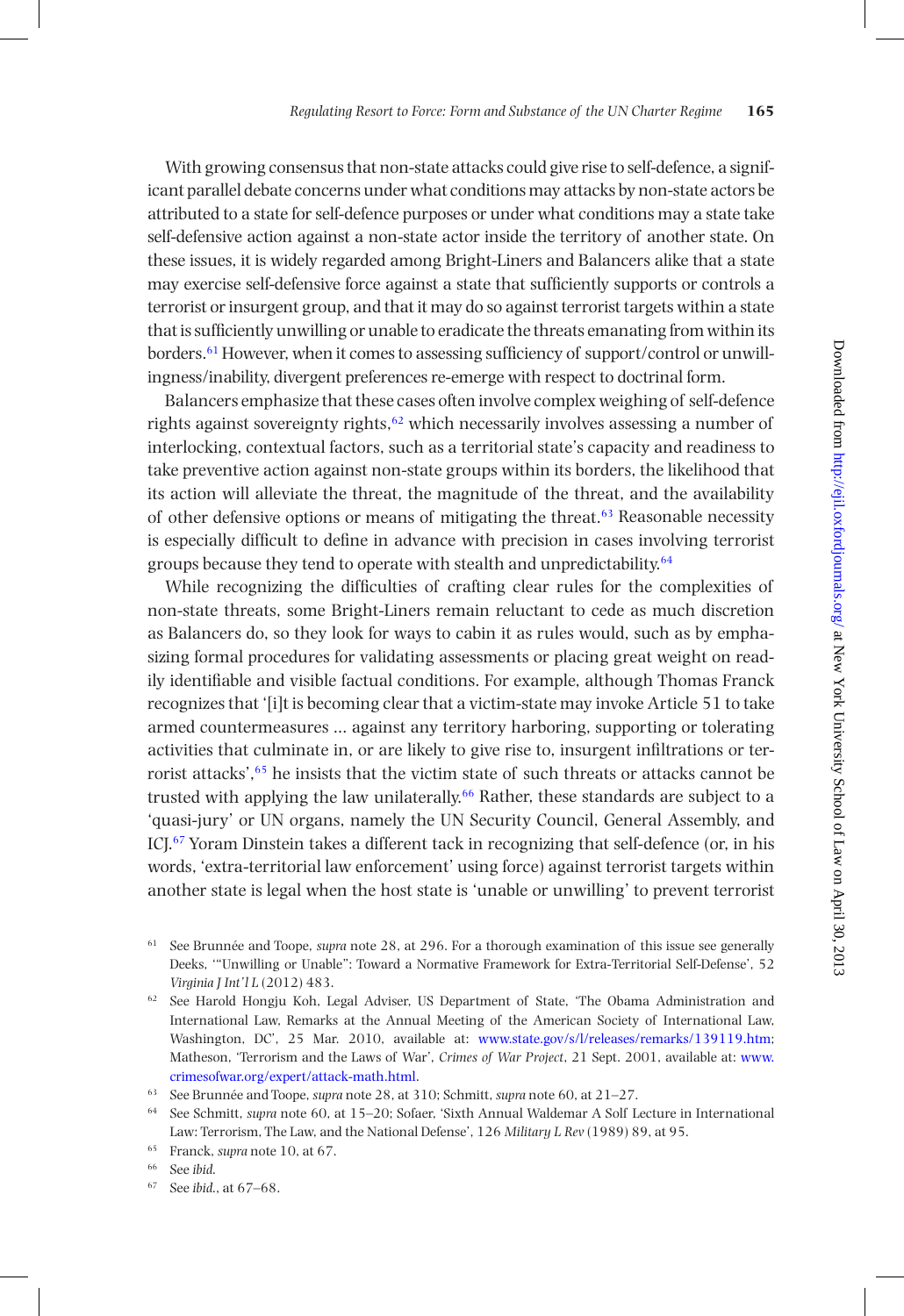attacks[.68](#page-16-0) Although embracing that relatively flexible standard, he goes on to brighten it in ways that severely limit discretion with a combination of more specific rules and sub-standards that come close to rules, including imposing requirements that a terrorist attack have already occurred and be likely to occur again; that the absence of alternative means for preventing those attacks must be 'demonstrated beyond reasonable doubt'; and that any self-defensive force must take place soon after the terrorist attack 'so that the cause (armed attack) and effect (self-defence) are plain for all to see'[.69](#page-16-1) Whether through strict procedural review or through attaching tight conditions to multi-factor assessment, these doctrinal formulations reflect Bright-Liners' efforts to check individual state evaluation and discretion – among those contemplating or using force and those judging it, alike.

## **3 Doctrinal Form and Substantive Policy**

As the previous section illustrated, many contemporary debates about resort to force may be understood as choices about substantive policy (how permissive of unilateral force should the regime be?) or they may be framed as choices about legal doctrinal form (should exceptions to UN Security Council authorization be regulated mostly by clear-cut rules or by binding yet flexible standards?). This section considers in more detail the relationship between substance and form in this area. It shows and explains a natural correlation between those choices – indeed, such a high correlation that the issue of doctrinal form often receives little independent attention.

## **A** *Choice of Doctrinal Form: Rules, Standards, and Institutional Context*

Although bearing some superficial resemblance, the doctrinal form debate between Bright-Liners and Balancers is not simply the international law version of the rulesversus-standards debate so common in domestic law. Institutional setting is critical to the functioning of any legal form, and with respect to force this means that doctrinal rules or standards must operate in a largely decentralized system lacking unitary adjudication and enforcement mechanisms.[70](#page-16-2)

In the domestic law context, rules are generally thought to confine the decisionmaker to adjudicating facts in relation to fixed lines, whereas standards involve weighing or balancing various values and factors on a case-by-case basis. In the rich body of scholarship in this area, legal theorists often credit rules with, among other things, predictability: the lines are clear, actors can easily plan accordingly, and observers

<span id="page-16-0"></span><sup>68</sup> Dinstein, *supra* note 19, at 217.

<span id="page-16-1"></span><sup>69</sup> *Ibid.,* at 220; see also Bothe, *supra* note 58, at 233 (calling it 'doubtful' that a state's failure to stop terrorist attacks launched from its territory could give rise to self-defence authority in response).

<span id="page-16-2"></span><sup>70</sup> In some domestic settings this distinction is not always so stark. See generally Goldsmith and Levinson*, '*Law for States: International Law, Constitutional Law, Public Law', 122 *Harvard L Rev* (2009) 1791 (mapping the commonalities of institutional structure between international law and some aspects of US domestic law).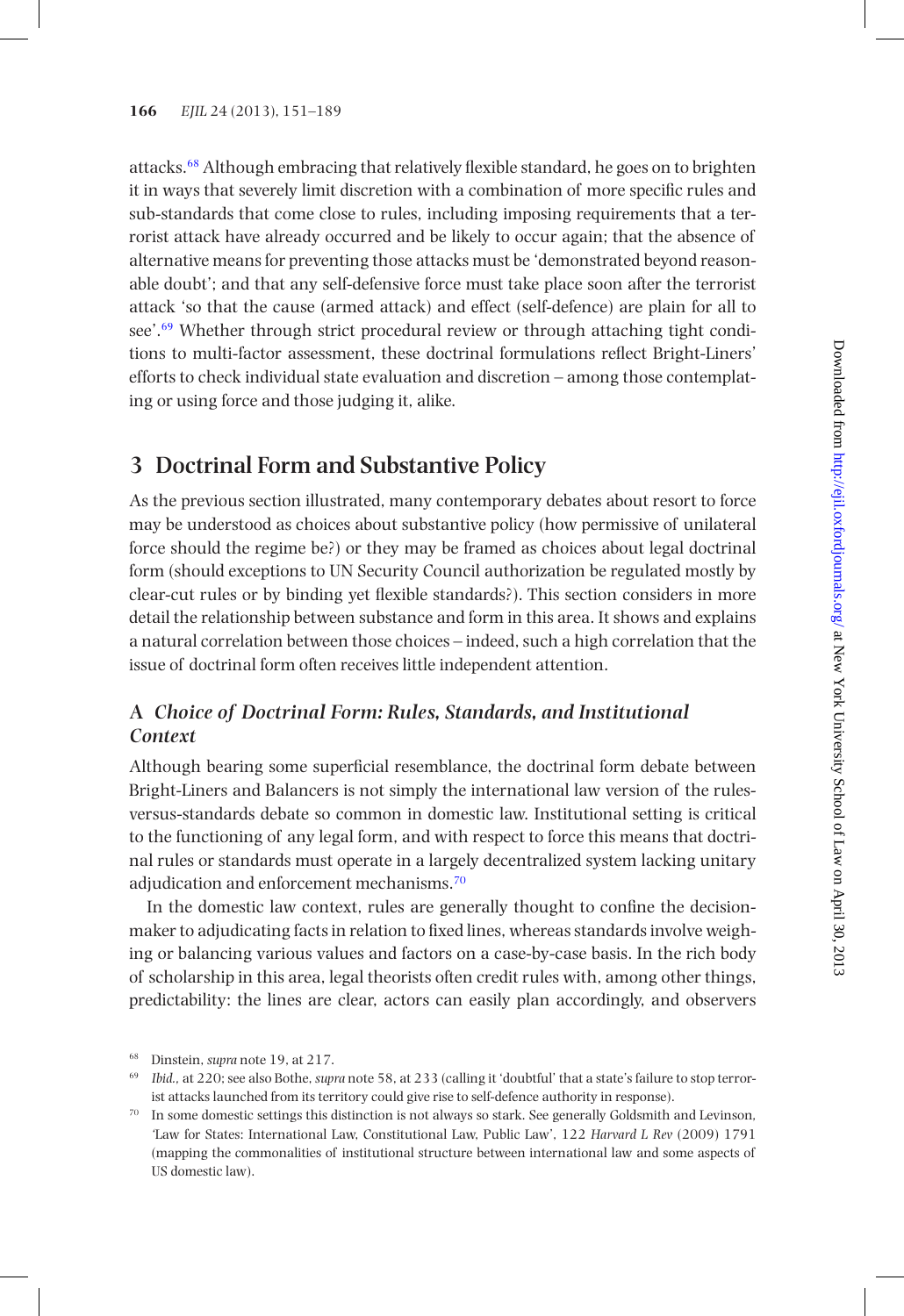or judges can readily determine whether actions complied with or violated them. Standards, and the adjudicative discretion that goes with them, have the potential to strike better case-by-case policy balances through flexible adaptation to circum-stances, but at some cost to predictability.<sup>[71](#page-17-0)</sup>

Contemporary international legal debates between Bright-Liners and Balancers echo these familiar tropes to a degree, but the choice about form is quite different from the domestic context for several reasons. Most important, in domestic law the rigid rules or flexible standards are often applied by formal, structured, and authoritative adjudicators (e.g., courts or administrative agencies) whereas, as explained above, the international legal system with regard to force outside the Security Council's authorization is mostly decentralized and unstructured.[72](#page-17-1) Formal and universally authoritative legal judgments are the exception, not the norm, with respect to Bright-Liners' rules and Balancers' standards.

Additionally, though, Bright-Liners' rules and Balancers' standards operate as exceptions to a baseline prohibition of force with a formal legal authorization process – the UN Security Council and its mandate – that both orientations regard as wellfounded and that is sometimes capable of producing bright outcomes. With both sides agreeing that this process is one way – indeed, usually the preferred way (especially for Bright-Liners) – to authorize exceptions to the prohibition of force, the bulk of the debate is over what *supplemental* authorities to use force exist, and whether those exceptional authorities are defined by rigid rules or flexible standards.<sup>73</sup>

One resulting difference from the usual rule-versus-standard comparison in the domestic context is that the addition of a collective UN Security Council process offers Bright-Liners a way to mitigate a common concern with rigid rules: that they give inadequate consideration to case-specific contextual factors.<sup>74</sup> Normally, hard and fast rules, by striking a balance among competing values in advance, produce results that are under- or over-protective of one or another value in many individual

- <span id="page-17-0"></span> $71$  This is a gross simplification of an extensive debate, and my purpose here is to draw on some of its major strands and conceptual categories, but not to reinvent it. On choices between rules and standards, especially in American law, see generally F. Schauer, *Playing by the Rules* (1991); Kennedy*, '*Form and Substance in Private Law Adjudication', 89 *Harvard L Rev* (1976) 1685; Sullivan, 'Foreword: The Justices of Rules and Standards*',* 106 *Harvard L Rev* (1992) 22. Oscar Schachter developed a similar theory about choices between 'rules', 'principles', and 'policies' in international law: see O. Schachter, *International Law in Theory and Practice* (1991), at 18–31, and applied it to his study of international law regulating force: see *ibid*., at 136–175; Schachter, *supra* note 10, at 131–142. David Kennedy situates related distinctions among doctrinal forms in a larger set of propositions about different theoretical approaches to international law: see Kennedy, 'When Renewal Repeats: Thinking Against the Box', 32 *NYU J Int'l L & Politics* (2000) 335.
- <span id="page-17-1"></span><sup>72</sup> See Raustiala, 'Form and Substance in International Agreements', 99 *AJIL* (2005) 581, at 589.
- <span id="page-17-2"></span><sup>73</sup> As mentioned at the outset, Bright-Liners' and Balancers' preferences for clear-cut rules versus discretionary standards are specific to this Charter regime, which carves authorized exceptions to a baseline prohibition on force; they do not reflect a general normative commitment to legal stringency v. flexibility. One could imagine the respective preferences looking quite different if the Charter were reformulated, e.g., to *require* force in a set of circumstances, or if there were a presumption that force is permitted *unless* the UN SC decides otherwise. Other formulations are considered below in sect. 5A.

<span id="page-17-3"></span><sup>74</sup> See Weiner, *supra* note 34, at 427.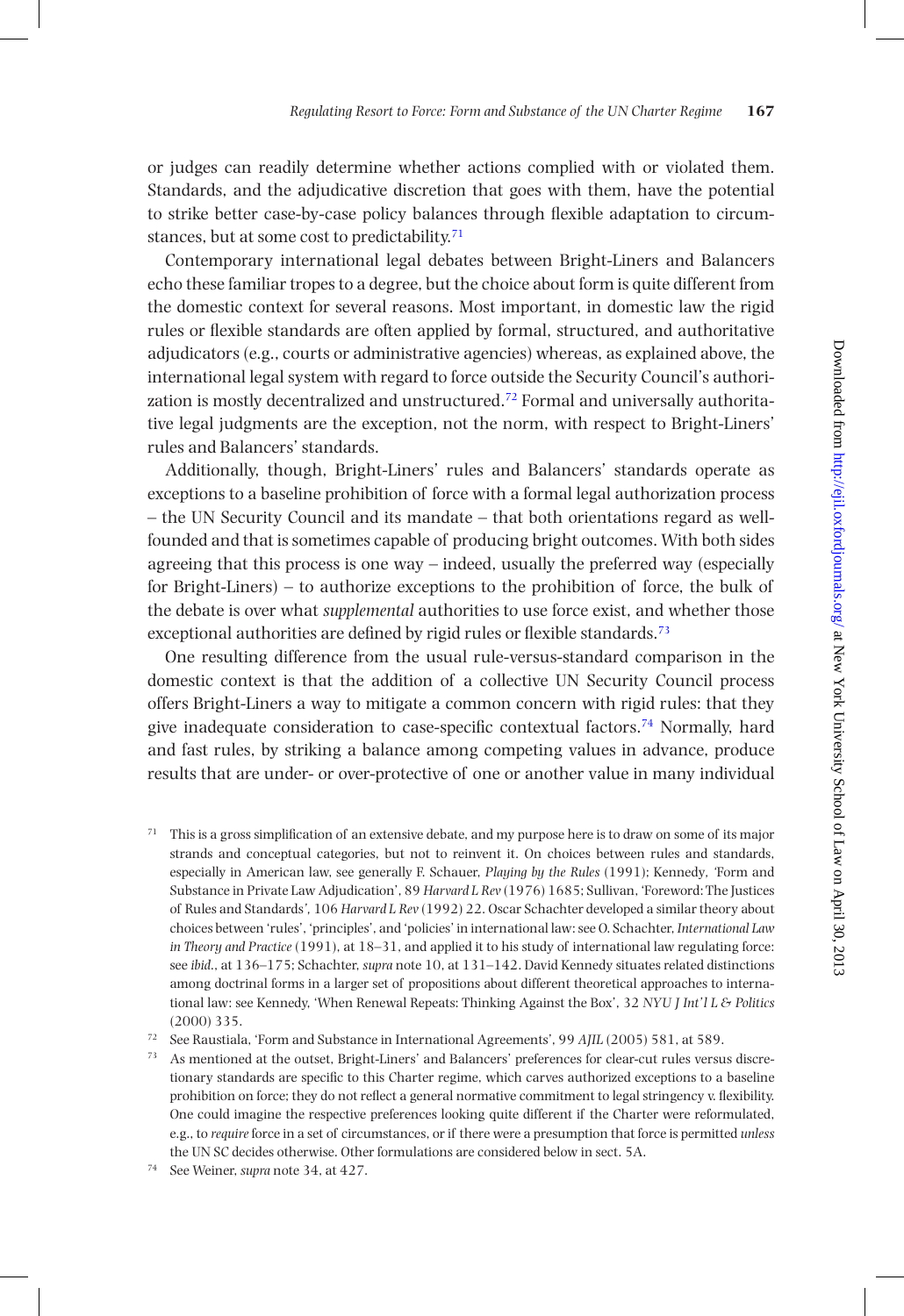circumstances. This may not be such a problem when the costs of individual adjudication of lots of cases are very high or when the stakes of poor legal tailoring to any particular case are not very dire, but in the *jus ad bellum* context the application of this law is (thankfully) infrequent and the consequences of poor fit between law regulating force and any particular security crisis can be catastrophic to peace, a state or people's survival, or other interests. Were bright-line rules governing resort to force operating alone, of particular concern would be under-protection of defence against threats to security or vulnerable populations, which vary considerably and evolve as technology and other features of the international system change. But the UN Security Council process promises – in optimistic assessments – to remedy that under-inclusiveness of inflexible rules, because its broad mandate allows *it* to take account of those varying and evolving factors.[75](#page-18-0)

Put another way, in domestic law a choice between rules and standards usually determines whether a formal adjudicator should have flexible discretion or not[.76](#page-18-1) In the international arena, because they define exceptions to the UN Security Council's otherwise broad authority and because law regarding force then exists in a decentralized and informal institutional context, a choice between Bright-Liners' rules and Balancers' standards regarding force determines not just whether there should be any discretion but where it should be lodged: rules shift discretion to the Security Council while standards leave more of it in the hands of states and other actors that may be judging it.

#### **B** *Correlations of Form and Substance: Balancing Risk*

It should be apparent by now – especially in light of the role doctrinal form plays in allocating legal discretion – that the debate between rules and standards for regulating resort to force is heavily laden with opposing views of risks and how best to address them.[77](#page-18-2) It is also heavily laden with politics, insofar as any actor's risk assessment depends on its power and vulnerability to power – not just in the narrow sense of how much military might a state has but also how military power or concerns about it fit within a state's foreign policy strategy. States like the United States, with strength to defeat or deter developing threats and a willingness to pursue interventionist policies, will incline towards doctrinal formulas that permit discretion; those who may be targeted with power or who fear its abuse or the consequences of its use incline toward formulas that restrict it[.78](#page-18-3)

<span id="page-18-0"></span><sup>75</sup> See Bothe, *supra* note 58, at 239–240; Falk, 'What Future for the UN System of War Prevention', 97 *AJIL* (2003) 590, at 597–598.

<span id="page-18-1"></span><sup>76</sup> See Schauer, *supra* note 71, at 159.

<span id="page-18-2"></span><sup>77</sup> Compare, e.g., A. Cassese, 'Return to Westphalia? Considerations on the Gradual Erosion of the Charter System', in A. Cassese (ed.), *The Current Legal Regulation of the Use of Force* (1986), at 505, 516 ('the risks of abuse should lead us to interpret [the self-defense provision in] Art. 51 very strictly and consider it as giving only very exceptional licence'), with Glennon, *supra* note 34, at 552–553 ('Mistakes may be made. It is better, however, that the price of those mistakes be paid by states that so posture themselves than by innocent states asked patiently to await slaughter').

<span id="page-18-3"></span><sup>78</sup> Compare Corten, *supra* note 4, at 821–822 (concluding that doctrinal-analytical methodology with respect to use of force and custom reflects power relations); Okafor, 'Newness, Imperialism, and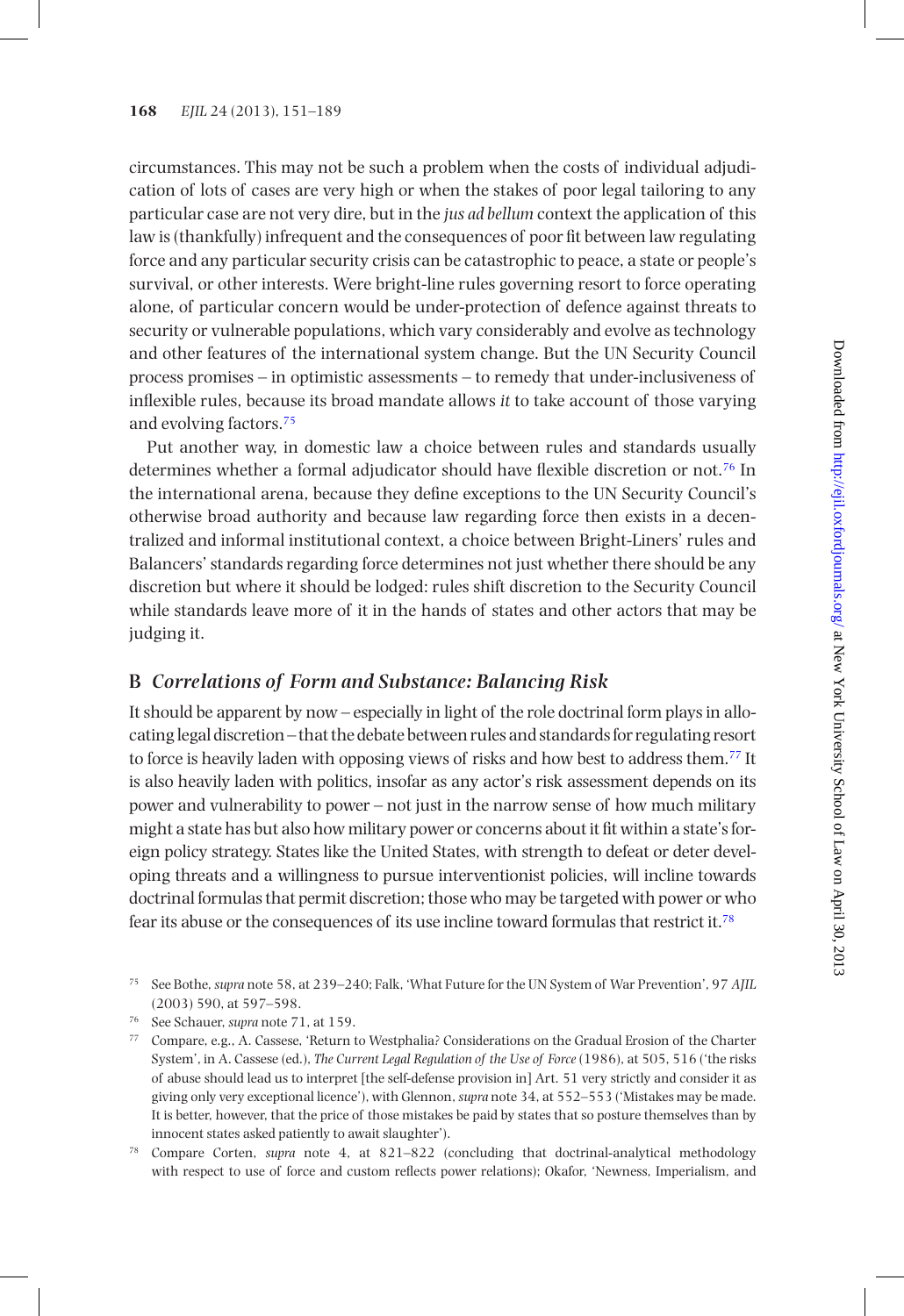Generally speaking, Bright-Liners favour stringent limits on force and favour collective decision-making, while Balancers are more tolerant of unilateral action and have more limited confidence in collective decision-making. Indeed, the doctrinal preference for cabining force outside the UN Security Council process with either rules or standards correlates so highly with preference for very narrow versus more permissive licence that choice of doctrinal form – rules or standards for defining those exceptional authorities – is almost never considered much of an independent variable.

In practice, Balancers' flexible standards approach tends to be more permissive than Bright-Liners' strict rule approach, because satisfaction of the latter (either satisfying a rule or gaining UN Security Council approval) will virtually always satisfy Balancers' criteria for reasonableness. Balancers' standards usually treat satisfaction of Bright-Liners' preferred rules as *per se* reasonable – for example, an actual or temporally imminent attack would meet the standard of reasonable necessity – but then also admit some additional discretion.

Bright-Liners tend to have greater confidence than do Balancers in the UN Security Council's capacity to serve as a backstop against new threats, so they are comfortable drawing lines that leave little additional discretion beyond that process.[79](#page-19-0) That UN Security Council voting system at the heart of Bright-Liners' approach contains a strong structural inclination averse to force. A supermajority of Security Council member states and no vetoes from the five permanent members are required to authorize a military action or threat, demanding consensus among a diverse group of states.

At the same time as Bright-Liners view this collective decision-making mechanism as adequate for determining when most specific threats have grown to the point that forceful measures are necessary,<sup>80</sup> they also believe that individual state legal discretion or auto-interpretation outside that process or beyond narrowly drawn bright-line rules poses too high a risk of needless war, whether due to bad faith exploitation of legal standards or good faith but unchecked and misguided assessments of threats.<sup>81</sup> Some Bright-Liners go further, and believe that categorical rules are necessary to reinforce the fragile idea that war is evil, at least when it is exercised outside the UN Charter's collective security mechanisms. $82$  They worry that structuring the law on resort to force in terms of flexible standards – standards that require balancing the harms of war against other values like protection of vital state interests and human

International Legal Reform in Ourt Time: A TWAIL Perspective', 43 *Osgoode Hall LJ* (2005) 171, at 172– 173 (arguing, from a developing world perspective, that arguments about adapting international law to account for 'new' threats reflect powerful states' political ambitions).

<span id="page-19-0"></span><sup>79</sup> Compare *European Union Security Strategy, A Secure Europe in a Better World* (2003), at 9 (emphasizing the primacy of the UN SC in a rule-based international order that adapts to new threats).

<span id="page-19-1"></span><sup>80</sup> See Falk, 'What Future for the UN Charter System of War Prevention?*',* 97 *AJIL* (2003) 590, at 598; O'Connell, 'The United Nations Security Council and the Authorization of Force: Renewing the Council Through Law Reform', in Blockker and Schrijver (eds), *supra* note 25, at 47, 55–56; Schrijver, *supra* note 44, at 44; Weiner, *supra* note 34, at 448–490.

<span id="page-19-2"></span><sup>81</sup> See Koh, *supra* note 31, at 108; Weiner, *supra* note 34, at 494; *Military and Paramilitary Activities in and Against Nicaragua (Nicaragua v. US)* [1986] ICJ Rep 14, at paras 187–200, 227–232 agrees.

<span id="page-19-3"></span><sup>82</sup> See Cassese, *supra* note 44, at 25.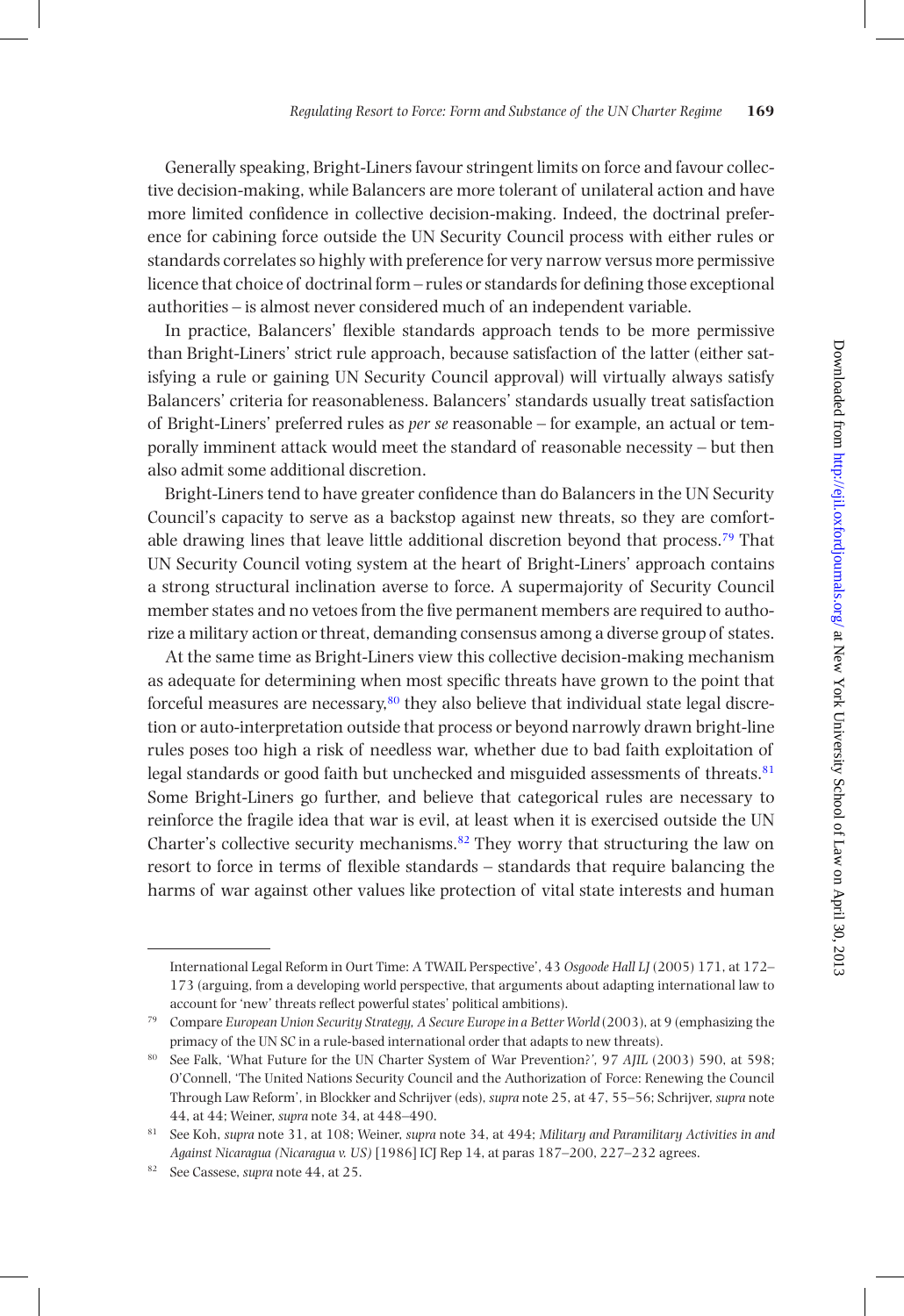rights – risks undermining fundamental prohibitions of war as an instrument of policy, by treating it as just one among many policy objectives in the mix.[83](#page-20-0) Bright rules do not eliminate war as a contingency, but they help to suppress it from the policy menu. Resort to flexible standards, Michael Bothe argues, puts international law on 'a slippery slope, one which would make us slide back into the nineteenth century when war was not illegal'[.84](#page-20-1)

To Bright-Liners, then, clear and determinate rules help steel the international sys-tem against dangerous pressures towards use of force.<sup>[85](#page-20-2)</sup> To those 'impatient' with the resulting decision-making formula, the UN High-Level Panel report responds that, 'in a world full of perceived potential threats, the risk to the global order and the norm of non-intervention on which it continues to be based is simply too great for the legality of unilateral preventive action, as distinct from collectively endorsed action, to be accepted'.[86](#page-20-3) For Bright-Liners, the fact that the contemporary world poses new types of risks far beyond those contemplated by the UN Charter's drafters makes it more, not less, important that the UN Security Council retain a tight monopoly over the use of force; new types of threats – or perceptions of them – make individual state discretion about the use of force not more necessary but more dangerous.

Balancers worry that, notwithstanding the broad consensus that sometimes these threats might reach a point at which armed intervention is appropriate, the UN Security Council will rarely arrive at that conclusion quickly enough, if at all.<sup>87</sup> To them, there are worse horribles than unilateral war, sometimes including failure to protect against security threats or to stop mass atrocities.[88](#page-20-5) Balancers' reasonableness formulas reflect limited confidence in the Security Council's capacity for dealing with such threats of WMD proliferation, massive humanitarian catastrophes, and transnational terrorism, as described above.[89](#page-20-6) Flexible standards are a way of lodging legal discretion in states (again, not just those who would use force but those who would judge them) sometimes needed to deal with threats that the Security Council cannot or will not deal with[.90](#page-20-7)

In other words, Balancers believe Bright-Liners have the risk assessment backwards: inflexible rules combined with the slow and rigid Security Council process still fail to constrain the most dangerous aggressors, because they are determined to violate the law whatever its form; in the meantime, however, that approach unduly constrains the ability of those who oppose aggression to deal with it. 'The underlying problem',

<span id="page-20-0"></span><sup>83</sup> The ICJ has referred to the prohibition on the use of force as 'a conspicuous example' of *jus cogens: ibid.,* at 100, para. 190; see also Gray, *supra* note 18, at 27 ('The rules of international law in this area clearly also serve a declaratory function; they set out the goal to be aimed at, the ideal that states adhere to').

<span id="page-20-1"></span><sup>84</sup> Bothe, *supra* note 58, at 238; Koh, *supra* note 31, at 102–103 agrees (arguing that standards for anticipatory or pre-emptive self-defence lead to a slippery slope erosion of norms against force).

<span id="page-20-2"></span><sup>85</sup> See Cassese, *supra* note 77, at 516; Schrijver, *supra* note 44, at 39–44.

<span id="page-20-3"></span><sup>86</sup> See UN High-Level Panel, *supra* note 20, at para. 191.

<span id="page-20-4"></span><sup>87</sup> See Wedgwood, 'The Fall of Saddam Hussein: Security Council Mandates and Preemptive Self-Defense', 97 *AJIL* (2003) 576, at 577.

<span id="page-20-5"></span><sup>88</sup> See Sofaer, *supra* note 49, at 201–221.

<span id="page-20-6"></span><sup>89</sup> See *supra* sect. 2B.

<span id="page-20-7"></span><sup>90</sup> See Taft, IV, 'Self-Defense and the Oil Platforms Decision', 29 *Yale J Int'l L* (2004) 295, at 298.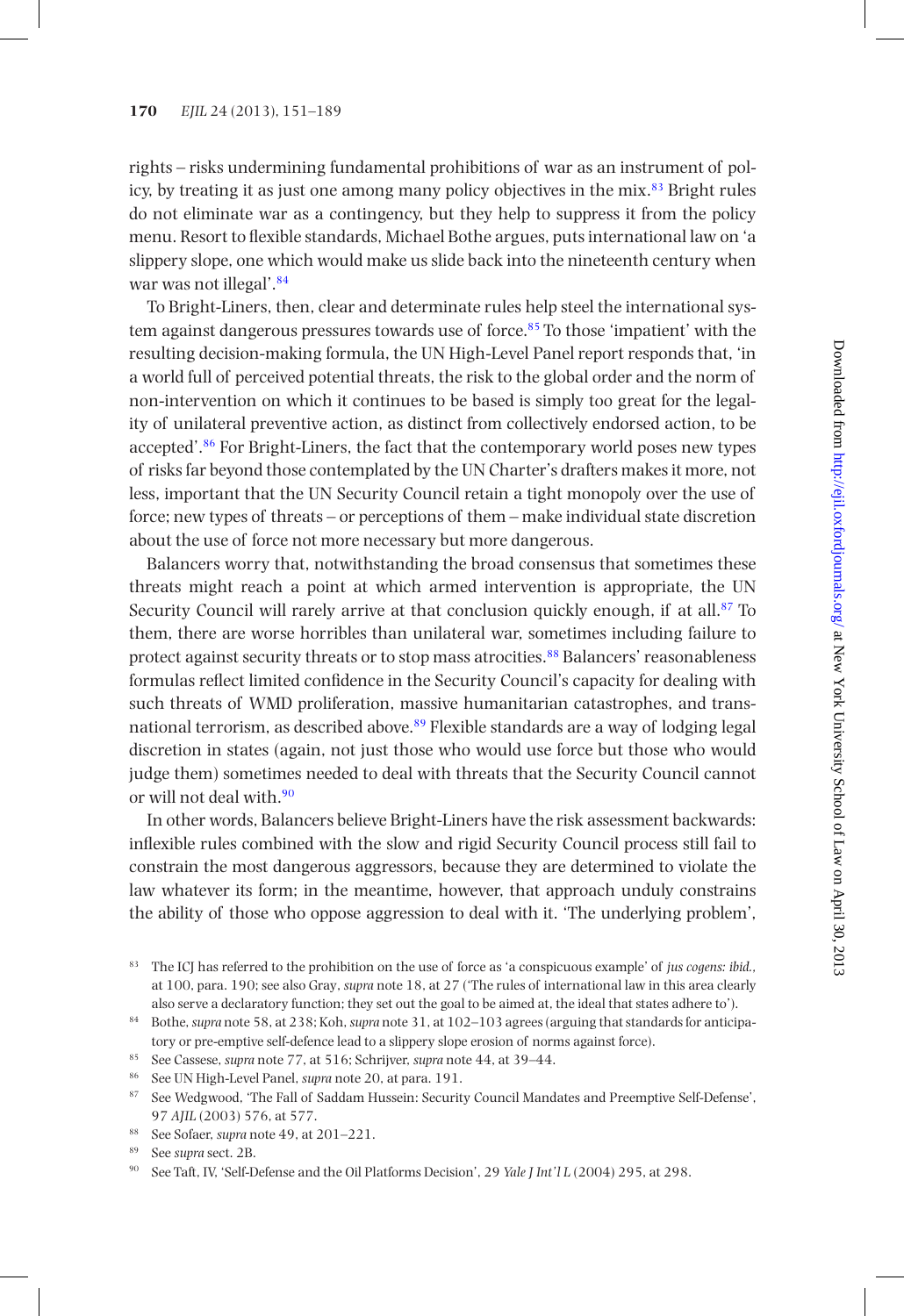writes Sofaer of Bright-Liners' rules, 'stems from the premise that self-defense must be restricted in order to enhance international peace and security. To the contrary, selfdefense is a key element in any sensible program to supplement the inadequate, col-lective effort of the Security Council.'<sup>[91](#page-21-0)</sup> Setting substantive criteria by which to assess legality of force is a way of calibrating appropriate equilibria among widely shared policy objectives such as individual state security, international stability, and humani-tarian values.<sup>[92](#page-21-1)</sup>

In sum, the relationship between form and substance tends to look like [Figure 1.](#page-22-0) Bright-liners occupy a position of strict prohibitions on force while Balancers occupy a position of relative permissiveness. The flexible standards approach of Balancers is virtually never pressed by those who want extremely stringent proscriptions of force, and the doctrinal rules approach of Bright-Liners is virtually never pressed by those more accommodating of force as a necessary evil.

Why not? In theory, the choice between rules and standards should be substanceneutral with respect to competing policy values. That is, there is no inherent substantive valence to the doctrinal form of exceptions to a prohibition like Article  $2(4)$ , because, whatever policy values would be balanced by a flexible standard, a corre-sponding rule could theoretically be crafted broadly or narrowly.<sup>[93](#page-21-2)</sup>

One could imagine, to illustrate, very permissive exceptions to the prohibition of resort to force structured as bright-line rules – much more permissive than the standards usually advocated by Balancers. For example, a right of self-defence might be recognized against any state from which a specified category of terrorist attacks was carried out (that is, a self-defence rule based on factual circumstances of an attack and its links to particular territory). Or UN Security Council voting rules might be amended to eliminate the Permanent-5 members' vetoes in cases of genocide or mass atrocities and to authorize preventive force if a bare majority of the UN Security Council assents. Such bright-line rules would be significantly more permissive than even most Balancers would prefer.

One could also imagine very stringent standards, yet still retaining some elasticity, that essentially approximate the strict rules usually advocated by Bright-Liners. For example, anticipatory self-defence might be deemed legally permissible as necessary only when no reasonable state could conclude otherwise – in other words by setting an extremely high discretionary bar or burden of persuasion.

These notional options could populate the empty quadrants of [Figure 1.](#page-22-0) I return in section 5 to this issue and consider why those quadrants tend to remain unfilled in international legal discourse. For now the point is to observe the high correlation between policy judgements about the utility or dangers of force and advocacy of legal rules or standards, which prompts questions whether that correlation really is related

<span id="page-21-0"></span><sup>91</sup> Sofaer, *supra* note 29, at 561.

<span id="page-21-1"></span><sup>&</sup>lt;sup>92</sup> See Reisman, 'Allocating Competences to Use Coercion in the Post-Cold War World: Practices, Conditions, and Prospects', in L.F. Damrosch and D.J. Scheffer (eds), *Law and Force in the New International Order* (1991), at 26, 43.

<span id="page-21-2"></span><sup>93</sup> See Kaplow, 'Rules Versus Standards: An Economic Analysis', 42 *Duke LJ* (1992) 557, at 588–589.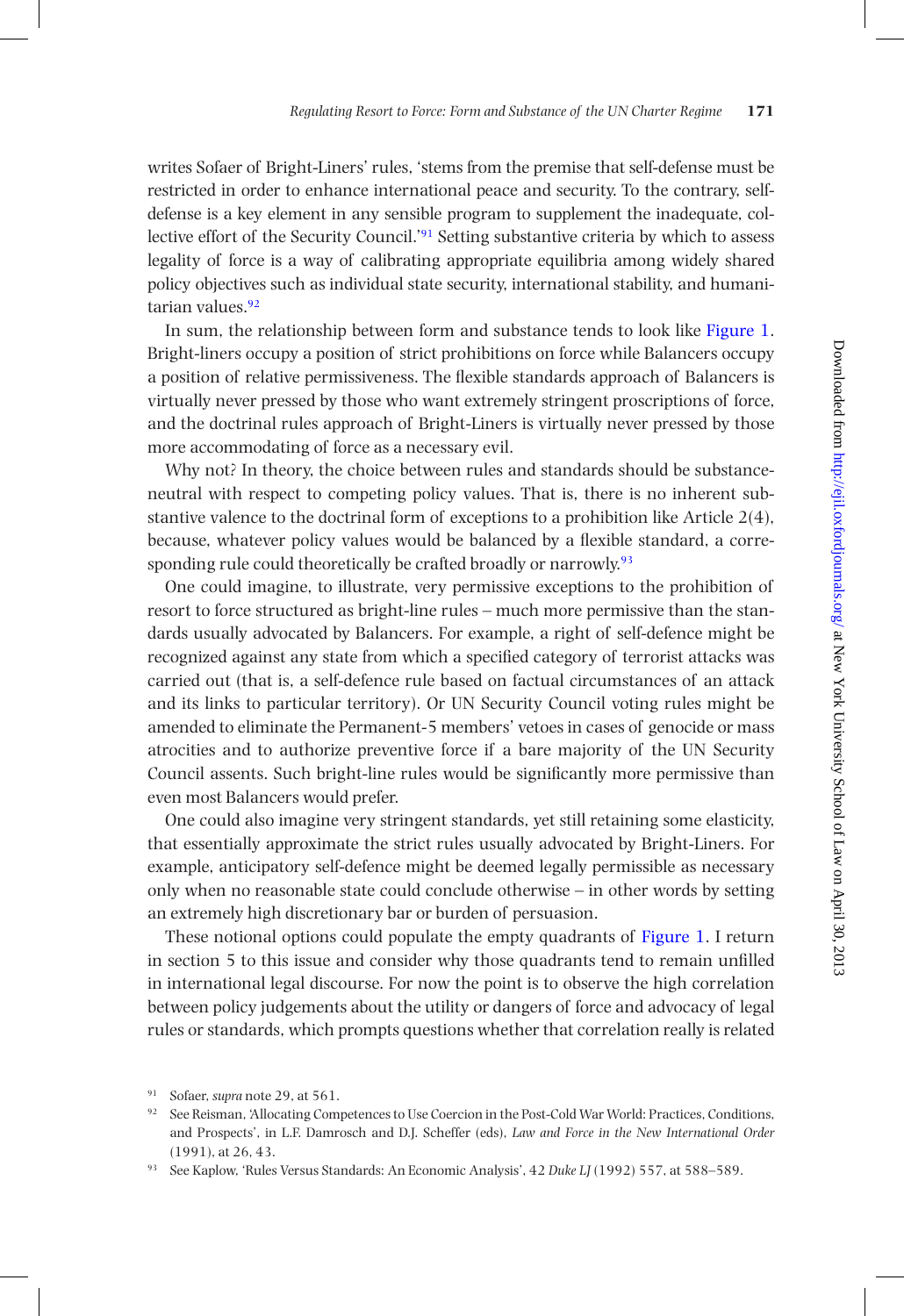

<span id="page-22-0"></span>*Fig. 1. Doctrinal Form and Policy*

to doctrinal form or is only related to the specific substantive content that tends to go with each form. In other words, does doctrinal form do any 'work' on its own? The next sections take up these issues and suggest that it does.

# **4 Doctrinal Form and Force in the International Legal System**

Because debate about doctrinal form tends to correlate with substantive policy views about force – very limited use of force in a narrow set of conditions or collectively versus more flexibility for states or groups of states to respond to a larger set of contingencies – it is easy to neglect other ways in which form might matter. Aside from competing policy views about the utility and danger of force, Bright-Liners' and Balancers' preferences with respect to doctrinal form also reflect different understandings of how international law operates and the necessary conditions for its effectiveness. Specifically, debate about doctrinal form reflects differences over how law affects enforcement pressures, or the way legal argumentation speaks to audiences external to a state. It also reflects closelyrelated differences over how doctrinal form generates compliance pull within states, or the way legal argumentation speaks internally to state decision-makers.

## **A** *Form and Enforcement Pressures*

Both orientations assume that in the absence of centralized enforcement mechanisms, much enforcement of international law regarding force depends on the costs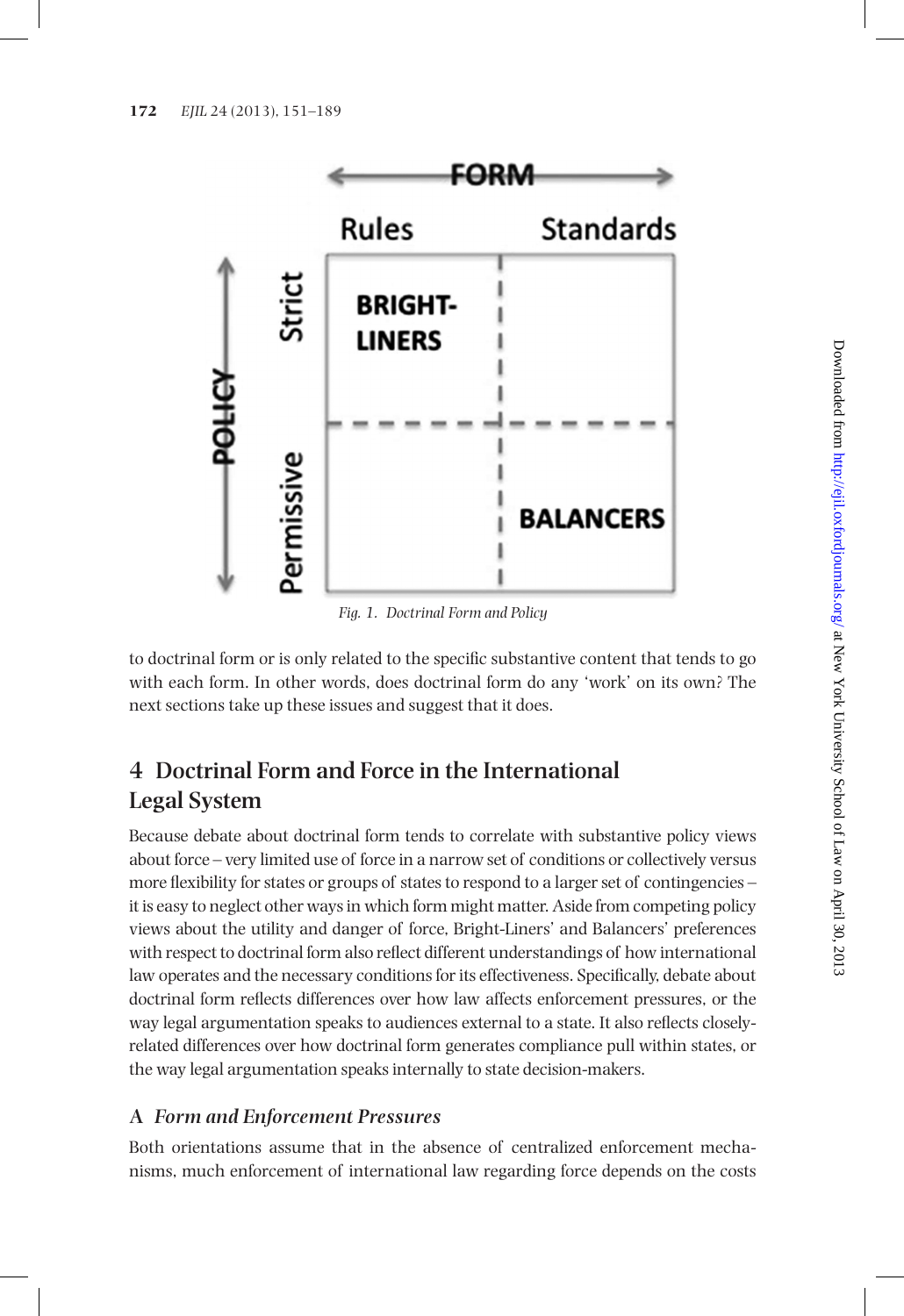(political, military, economic, etc.) that other states and international actors impose on law-breakers, based in part on their own legal appraisal. $94$  Bright-Liners tend to regard both *ex ante* clarity of rules and processes themselves as well as *ex post* clarity of legal judgments of force generated by rules as critical to effective and just international legal enforcement. Balancers view the decentralized international legal system as capable of distinguishing legally appropriate and inappropriate force based on more flexible standards weighted with objective criteria, and in ways also capable of effectively and justly constraining state behaviour.

For Bright-Liners, determinacy – that is, the ability to generate understanding of what the law permits and what it does not – is a critical element of enforcement; without it, they believe, law collapses into unconstrained state discretion.<sup>95</sup> Of particular concern to Bright-Liners is the risk of pretextual aggression, or states' representing a use of force as justified by legitimate considerations when in fact it is rooted in impermissible motivations. If the law is flexible, it is too easy for states to mask aggression behind claims of legality and avoid sanction.<sup>[96](#page-23-2)</sup>

According to Franck, '[r]ules that each member of a community is free to interpret for itself, without fear of definitive contradiction, are truly rules lacking in determinacy, for they leave each member free to assert that "the rules are whatever I say they are." They then have no objective content whatsoever.['97](#page-23-3) Bright-line rules and rigid processes are capable of independent and objective determination by other states and third parties when applied to a given set of facts, whereas the more flexibly a standard can be interpreted the more difficult it is for them to adjudge compliance[.98](#page-23-4) Indeed, it was in part *because* flexible standards were too malleable in the hands of would-be aggressors, Bright-Liners sometimes argue, that the UN Charter's architects codified a bright-line exception in Article 51 as the only alternative to UN Security Council process.[99](#page-23-5)

Bright-Liners might be especially concerned about the slide from objective standards to unrestrained subjectivity with respect to international legal regulation of military force because there is no single 'reasonable state' akin to the hypothesized 'reasonable

<span id="page-23-0"></span><sup>94</sup> See Murphy, 'The Doctrine of Preemptive Self-Defense', 50 *Villanova L Rev* (2005) 699, at 702–705.

<span id="page-23-1"></span><sup>95</sup> See Franck, *supra* note 39, at 95–96.

<span id="page-23-2"></span><sup>96</sup> See Lobel, 'The Use of Force to Respond to Terrorist Attacks: The Bombing of Sudan and Afghanistan', 24 *Yale J Int'l L* (1999) 537, at 557. Harold Koh argues that flexible 'standards are just too easily manipulated by those who want to use military force'. Therefore, he concludes, 'If we want to create a meaningful default position against unwarranted use of force, in these emergency situations, we need bright-line rules': Koh, *supra* note 31, at 112–113.

<span id="page-23-3"></span><sup>97</sup> Franck, *supra* note 39, at 102.

<span id="page-23-4"></span><sup>98</sup> See Joyner, *supra* note 37, at 256–258; see also Franck, *supra* note 13, at 606–607 (arguing that Art. 51 is 'self-executing' because 'the facts pertaining to an armed attack – "who attacked whom?" – are readily adduced and falsified claims … can usually be exposed').

<span id="page-23-5"></span><sup>99</sup> See Henkin, 'The Invasion of Panama Under International Law: A Gross Violation', 29 *Columbia J Transnat'l L* (1991) 293, at 312 (arguing that aggressors have always justified their actions in term defending 'just' causes, and it was because the flexibility of standards allowed them to do so – or '[b]ecause the "common law" on the use of force failed' – that 'the law was codified, established clearer, firmer prohibitions, designed to leave few loopholes and little room for distortion').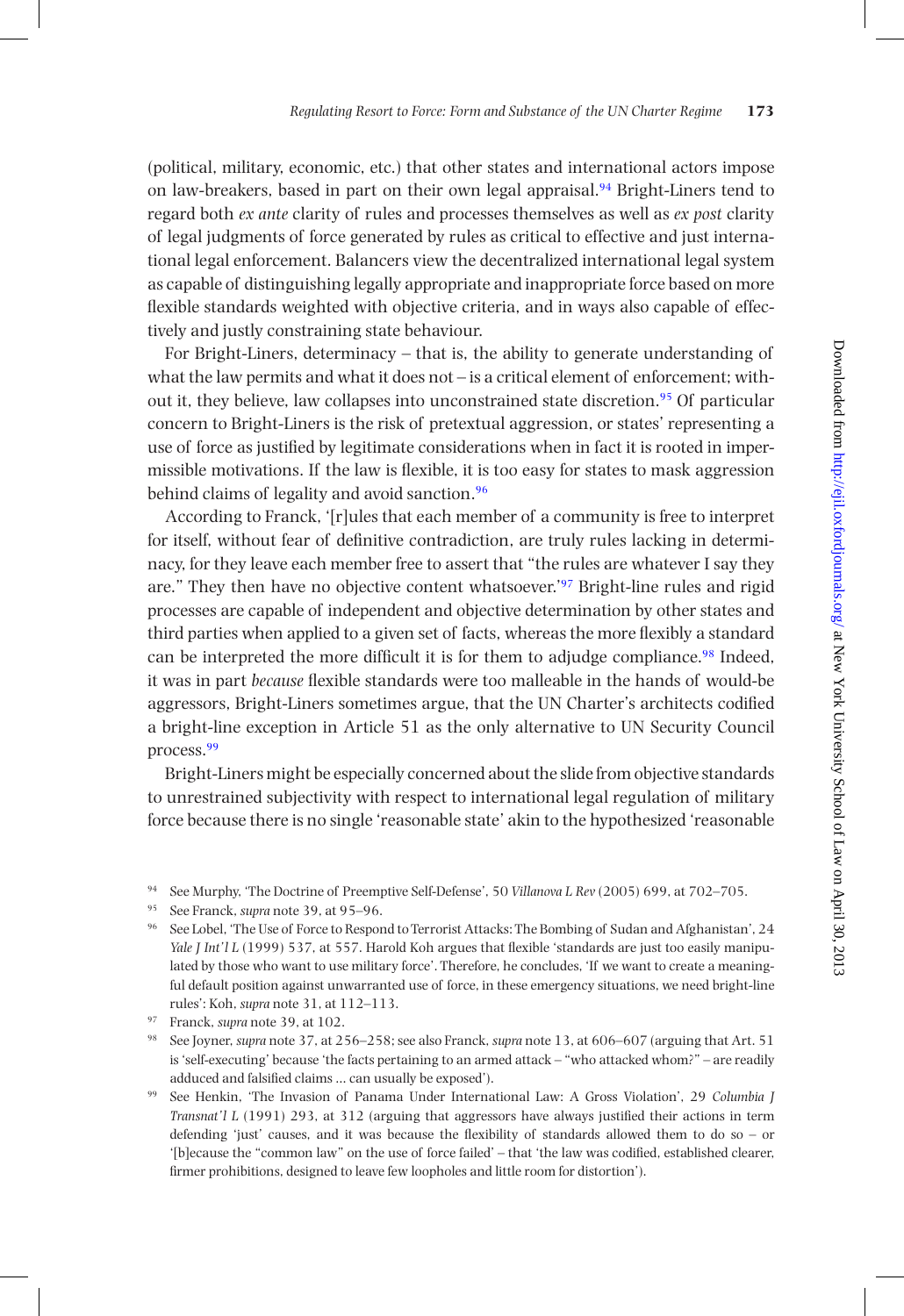person' of many domestic law contexts[.100](#page-24-0) Vast disparities in power, wealth, prestige, interests, and political systems make it impossible to discern a single, universal standard. Instead the question becomes: how would a reasonable state in the position of the one claiming a right to use force act? That is hard to answer without delving into the complex strategic calculus of individual state decision-making[.101](#page-24-1)

Not only do vast power disparities make it difficult to apply context-balancing standards in establishing violations, and therefore to subject violators to costs, but Bright-Liners contend that any flexible discretion will result in arbitrary or unjust enforcement that discredits law. In their view, clear rules help to prevent phoney or unprincipled enforcement, because they are more difficult for strong states to pervert in pursuit of their own national interests. Black and white rules are less susceptible to manipulation – which strong states are better capable of doing with impunity – and therefore they will be used more appropriately and responsibly than flexible standards.

It must be pointed out that, in practice, UN Security Council decisions do not always produce the determinative clarity Bright-Liners seek – and Bright-Liners should acknowledge this limitation. Take, for example, the 2003 Iraq war, which two of the five Permanent Security Council members argued *was* authorized by prior Security Council resolutions dating back to the first Gulf War, while the other three regarded it as legally unsanctioned.<sup>102</sup> Some humanitarian interventions – such as NATO's 1999 intervention in Kosovo, regarded widely as at least 'legitimate', if not strictly legal, because it lacked Security Council approval, and earlier military actions by West African regional forces in Liberia and Sierra Leone, implicitly approved by the Security Council after the fact<sup>103</sup> – show that reality is often less tidy than Bright-Liners might hope. Moreover, bright rules and processes do not necessarily produce universally acknowledged interpretations because there is often disagreement about key facts, or states contort facts to fit within bright lines.[104](#page-24-4) But on the whole, UN Security Council voting or bright-line exceptions to the prohibition of force tend to yield relatively clear and widely recognizable and respected answers for at least a wide swathe of cases.

Balancers respond that flexible standards are capable of retaining more objective and informative content than Bright-Liners acknowledge. Requirements of reasonable necessity and proportionality are on the one hand elastic, in that they adjust to accommodate new threats and particular circumstances, yet they are on the other hand capable of external evaluation.<sup>105</sup> Other players in the international system, including third party states and non-governmental actors, can assess uses of force

<span id="page-24-0"></span><sup>100</sup> See S. Brown, *The Illusion of Control: Force and Foreign Policy in the Twenty-First Century* (2003), at 113; G.P. Fletcher and J.D. Ohlin, *Defending Humanity: When Force Is Justified and Why* (2008), at 173–174.

<span id="page-24-1"></span><sup>&</sup>lt;sup>101</sup> See generally Kaye, *supra* note 21 (discussing the difficulties of judging the reasonableness of state decision-making, especially amid crises).

<span id="page-24-2"></span><sup>102</sup> See Taft IV and Buchwald, 'Preemption, Iraq, and International Law', 97 *AJIL* (2003) 557. More recently, debates have arisen among coalition partners engaged in operations against Libya as to the extent of authority to use force contemplated by SC Res 1973: see Totaro, 'Europeans at Odds Over How Far They Can Go', *Sydney Morning Herald*, 23 Mar. 2011, at 7.

<span id="page-24-3"></span><sup>103</sup> See Franck, *supra* note 10, at 155–170.

<span id="page-24-4"></span><sup>104</sup> See Coll, *supra* note 26, at 616–617.

<span id="page-24-5"></span><sup>105</sup> See Brunnée and Toope, *supra* note 28, at 300.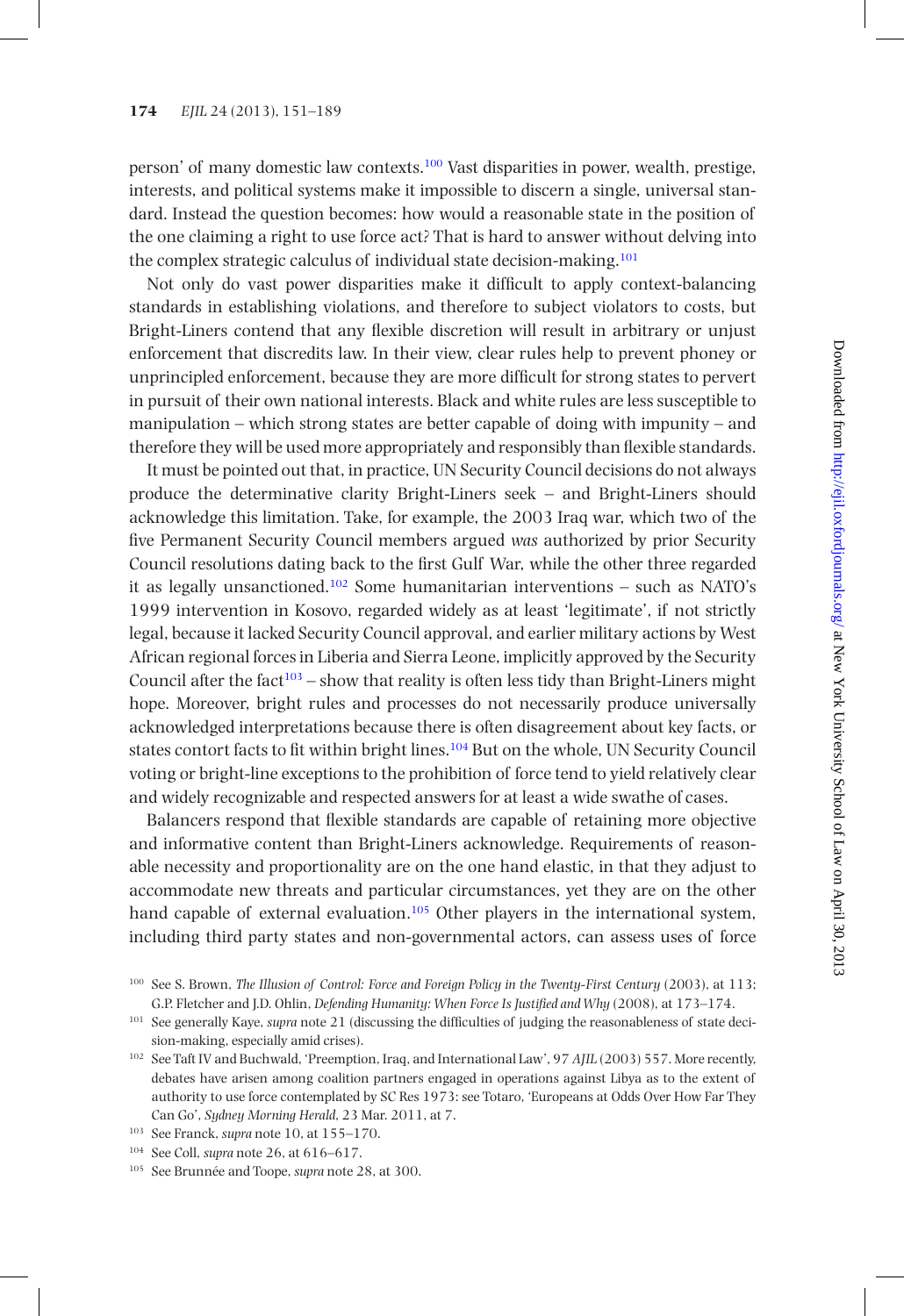against widely recognized standards and criteria that comprise reasonableness, and they can react accordingly, whether approvingly of good arguments or disapprovingly of bad ones.[106](#page-25-0) Such analysis is not open-ended; it is routine in many domestic law settings, they point out, where self-defence and other uses of violence are often judged according to contextualized reasonableness.<sup>107</sup>

In contrast to Bright-Liners' insistence on clear lines likely to give rise to broad consensus as to the lawfulness or unlawfulness of specific instances of force, Balancers are comfortable with a legal regime that does not always, or even often, produce black and white answers.[108](#page-25-2) They recognize that many uses of force may fall within some grey area, but that the shade of grey matters quite a lot. As Abram Chayes, who was essentially a Balancer as US State Department Legal Adviser during the height of the Cold War, explained in his volume on resort to force and the Cuban Missile Crisis, '[i]f [law] cannot divide the universe into mutually exclusive blacks and whites, it can help in differentiating the infinite shades of grey that are the grist of the decisionprocess'[.109](#page-25-3) Even in the absence of legal determinations commanding near universal consensus, international law still exerts enforcement pressures, among other reasons because the relative strength of legal arguments affects internal deliberations (considered further below) and the ability to justify actions abroad (and therefore affects costs associated with options).[110](#page-25-4)

Of course, Balancers concede, flexible standards allow aggressors to assert claims of self-defence or other justifiable force, but that does not mean they will pay no price for weak claims that other actors deny. The relative persuasiveness of legal justifications in light of context matters greatly.[111](#page-25-5) The United States and United Kingdom justified their 2003 invasion of Iraq as necessary to enforce prior UN Security Council resolutions dating back to the first Gulf War, and while many states were convinced by those arguments, others were not, and the latters' opposition or scepticism proved costly to the coalition's war effort and post-war diplomacy.<sup>112</sup> Russia argued that its 2008 use of force against Georgia was justified on a range of grounds including humanitarian protection, but most states discarded those analytical reasonings as weak and unpersuasive, and Russia suffered diplomatic and economic costs as a result.<sup>113</sup>

True, powerful states may be more able to resist or tolerate approbation and the costs of weak justification for their actions – and Balancers should acknowledge this disparity. But powerful states are also more likely to worry about the precedential

<span id="page-25-0"></span><sup>106</sup> See Reisman, *supra* note 92, at 46.

<span id="page-25-1"></span><sup>107</sup> See Sofaer, *supra* note 29, at 561.

<span id="page-25-2"></span><sup>108</sup> This is similar to what Sean Murphy describes as 'Protean Jus Ad Bellum': see Murphy, *supra* note 15, at 23.

<span id="page-25-3"></span><sup>109</sup> A. Chayes, *The Cuban Missile Crisis* (1974), at 102–103.

<span id="page-25-4"></span><sup>110</sup> See *ibid*., at 103–104.

<span id="page-25-5"></span><sup>111</sup> Compare Johnstone, 'Security Council Deliberations: The Power of the Better Argument', 14 *EJIL* (2003) 437 (analysing why legal arguments, while not decisive, often shape UN SC debates because of their persuasive value and have an impact on positions taken).

<span id="page-25-6"></span><sup>112</sup> See Murphy, 'Assessing the Legality of Invading Iraq', 92 *Georgetown LJ* (2004) 173, at 251–257.

<span id="page-25-7"></span><sup>113</sup> See 'A Deal, for Now: Russia and the West', *Economist*, 9 Sept. 2008; Bernard, 'Georgia and Russia Nearing All-out War', *NY Times*, 10 Aug. 2008, at A1.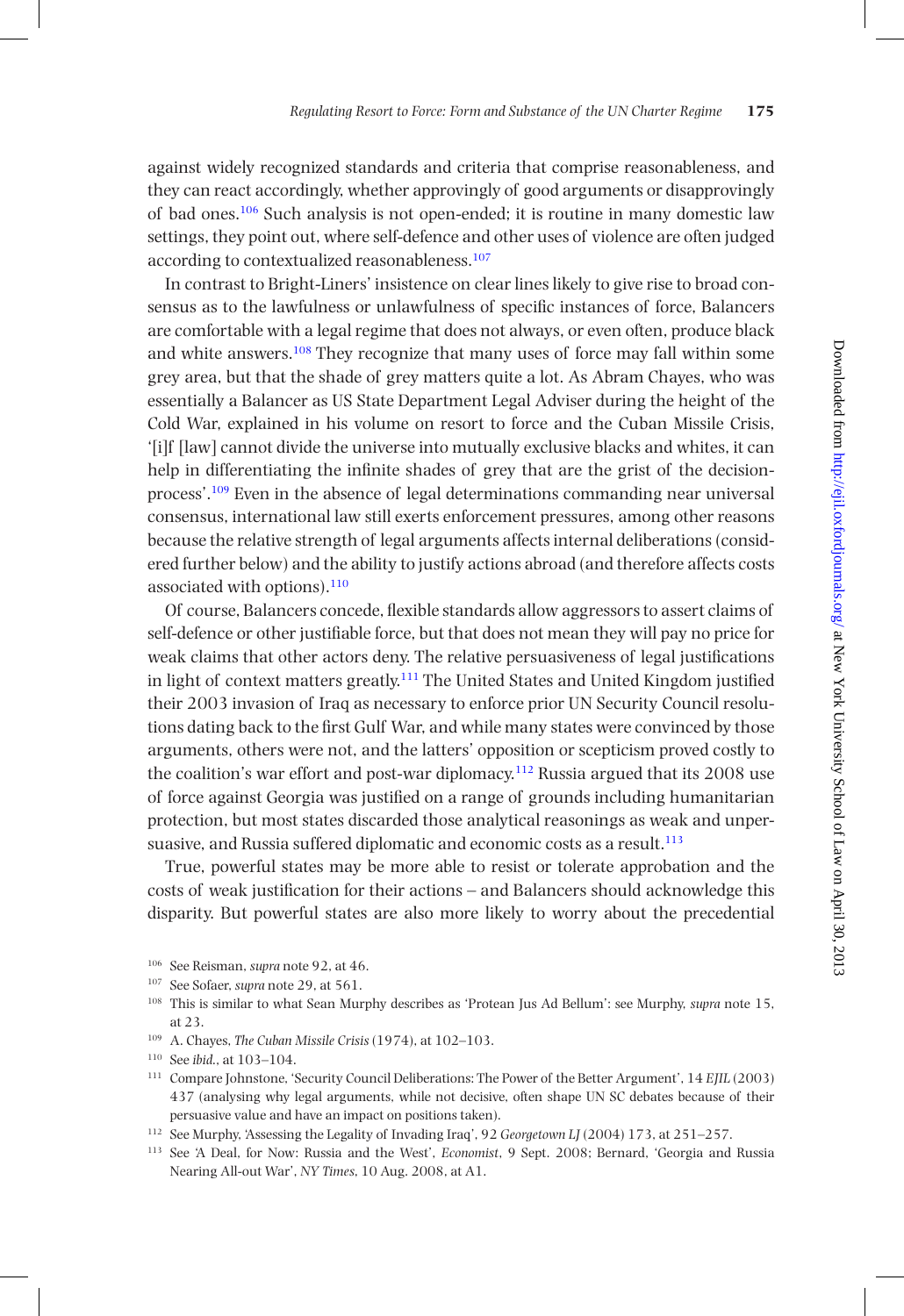value of their actions and inclined to avoid arguments that, to the extent that they are taken seriously, could be exploited by others[.114](#page-26-0) And, true, vast disparities in power mean there is no single 'reasonable state' by which to judge actions, but that is a reason to adopt criteria that account for different states' capabilities and vulnerabilities, not for adopting inflexible formulas.

To Balancers, Bright-Liners' efforts to promote just and principled enforcement through clear and rigid rules, and thereby strengthen the justificatory potency of law, actually perverts the justness of *jus ad bellum*. If we lived in a world of black and white violations, then bright-line legal rules and enforcement would make sense. But if we live a world of grey, then we need a flexible enforcement regime; it would be equally unjust to apply a bright-line regime to a grey-shaded world as to apply a grey-shaded regime to a black and white world. $115$  And, indeed, we do live in such a grey world, Balancers argue: contexts like humanitarian intervention to stop mass atrocities or efforts to prevent ungoverned territories from being used by hostile groups to launch attacks cannot fit neatly into legal boxes, and the UN Security Council's actions and inactions with respect to authorizing force are themselves often capricious.

Both Bright-Liners and Balancers recognize that enforcement of use-of-force law remains very decentralized, but they draw different conclusions about what that means for doctrinal form. Bright-Liners emphasize legal clarity or determinacy as necessary to compensate for the lack of centralized enforcement, as one would find in domestic legal settings: '[t]he more indeterminate a norm, the more essential the process by which, in practice, the norm can be made more specific'.[116](#page-26-2) Flexible standards may retain their objective content in domestic law settings because there are mechanisms like courts for reviewing them and providing authoritative meaning. However, 'reasonableness and proportionality are concepts which are difficult to operationalize in the context of a decentralized system. They open the door to arbitrariness and subjectivity.['117](#page-26-3) According to Louis Henkin:

In our decentralized international political system with primitive institutions and underdeveloped law enforcement machinery, it is important that Charter norms – which go to the heart of international order and implicate war and peace in the nuclear age – be clear, sharp, and comprehensive; as independent as possible of judgments of degree and of issues of fact; as invulnerable as can be to self-serving interpretations and to temptations to conceal, distort, or mischaracterize events[.118](#page-26-4)

<span id="page-26-0"></span><sup>114</sup> See Chayes, *supra* note 109, at 65; Schachter, 'Self-Defense & the Rule of Law', 83 *AJIL* (1989) 259, at 266.

<span id="page-26-1"></span><sup>115</sup> See M. Walzer, *Just and Unjust Wars* (4th edn, 2006), at 80, 85.

<span id="page-26-2"></span><sup>116</sup> Franck, *supra* note 39, at 102; see also Dinstein, *supra* note 19, at 168 (arguing that flexible standards require close supervision by the UN SC); Franck, *supra* note 13, at 608 ('the problem of the abuse of exceptions is particularly evident in a system like that established by the UN Charter, where there is no automatic recourse to a judiciary with authority to determine authoritatively whether, in the circumstances, an exception has been validly invoked').

<span id="page-26-3"></span><sup>117</sup> Bothe*, supra* note 58, at 239; see also Dinstein, *supra* note 19, at 185–188 (arguing that lack of a competent international forum empowered to review the legality of force opens self-defence standards to abuse); T. Ruys, *'Armed Attack' and Article 51 of the UN Charter* (2010), at 324.

<span id="page-26-4"></span><sup>118</sup> Henkin, *supra* note 23, at 60.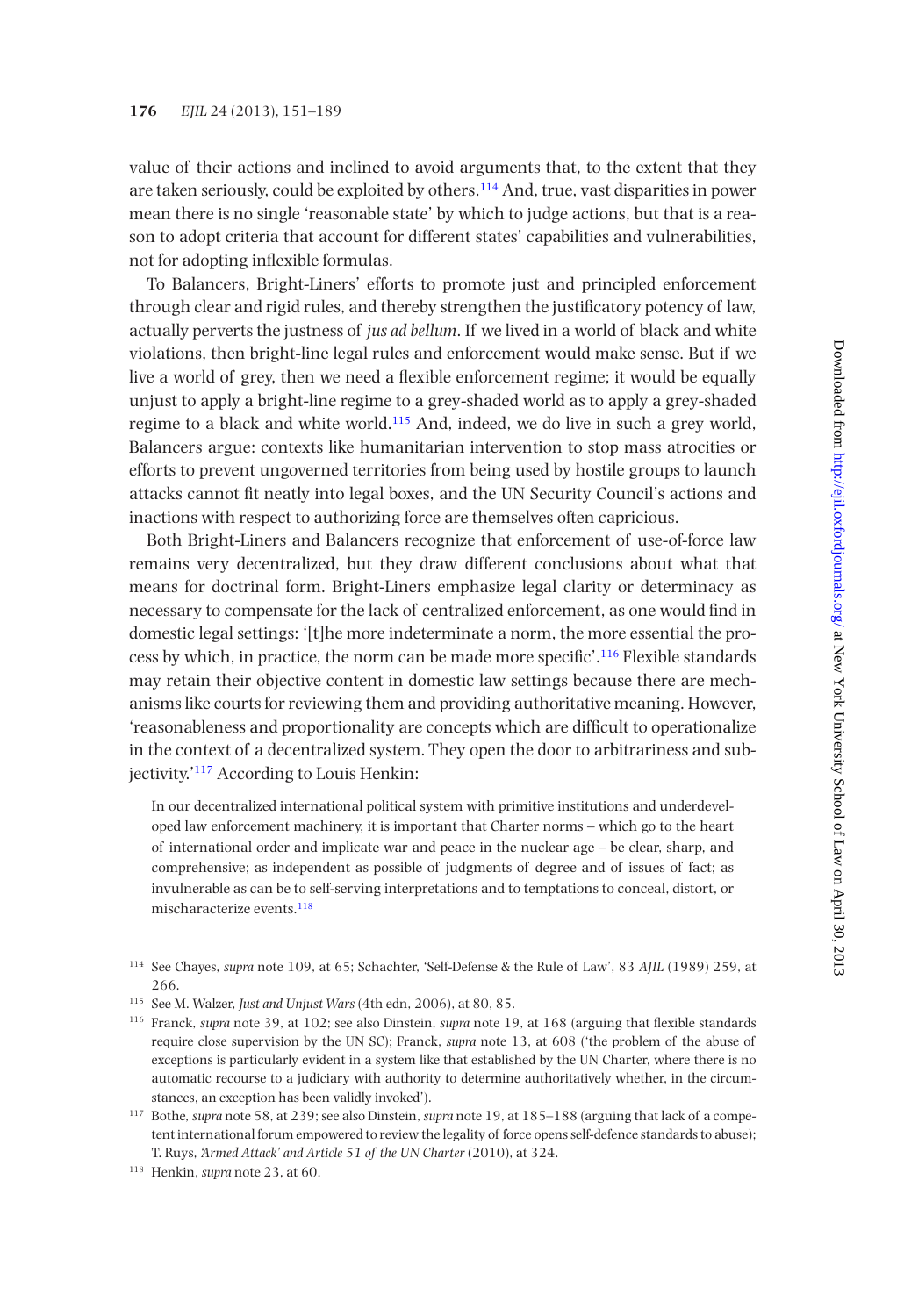In other words, the international legal system lacks formal adjudicative processes necessary to make flexible standards operate effectively – unless, that is, the law provides those formal processes, such as by requiring UN Security Council adjudication.

Balancers are more sanguine about a diffuse and informal legal system to check state discretion, or at least they are resigned to it. Michael Reisman notes, too, that '[i]nternational law is still largely a decentralized process, in which much lawmaking (particularly for the most innovative matters) is initiated by unilateral claim, whether explicit or behavioral'. Rather than seeing it as something to be remedied with brightline legal forms, he and other Balancers view that decentralized enforcement structure as capable of nuanced assessment based on persuasiveness of arguments and widely shared values, standards, and goals.<sup>119</sup>

Furthermore, Balancers view that decentralized structure as well adapted to meeting shifting security challenges[.120](#page-27-1) Over time, determining legality 'through appraisal of the factors that justify or undercut proposed uses of force, and a sharing of that evaluation with other states and the public … enables international law to develop incrementally and under a healthy, collective scrutiny'[.121](#page-27-2) Application of standards induces continuous exploration and deliberation of potentially relevant contextual factors. That is, rather than compensating for lack of centralized enforcement with legal rules and processes that promise clarity and consensus, Balancers accept some legal doubt and the fluid processes by which flexible standards are applied as necessary to account for unpredictable contingencies and exceptional circumstances, especially amid uncertainty as to future threats.

#### **B** *Form and Compliance Pulls*

Closely related to divergent assumptions about external enforcement pressures are assumptions about compliance, or the degree to which states internalize international norms in their decision-making. Compliance is probably especially difficult (and especially necessary) to promote with respect to force because it implicates states' core national security interests[.122](#page-27-3) To Bright-Liners, compliance depends on the capacity of law to instruct. To Balancers, it depends on its capacity to inform and persuade.

For Bright-Liners, the sharpness of rules is important to compliance in ways similar to enforcement: '[i]ndeterminate normative standards not only make it harder to know what conformity is expected, but also make it easier to justify noncompliance. Put conversely, the more determinate the standard, the more difficult it is to resist the pull of the rule to compliance and to justify noncompliance.'[123](#page-27-4) Clear lines help to

<span id="page-27-0"></span><sup>119</sup> Reisman, *supra* note 92, at 90; see also Johnstone, *supra* note 111, at 448–450, 475–476 (arguing that legal norms are capable of objective application and in ways that are important to justifying actions).

<span id="page-27-1"></span><sup>120</sup> See Reisman, *supra* note 92, at 90; Taylor, 'The End of Imminence?', 27 *Washington Q* (2004) 57, at 59.

<span id="page-27-2"></span><sup>121</sup> Sofaer*, supra* note 49, at 21; see also Stromseth, *supra* note 50, at 244 (arguing that ambiguity as to the legal status of humanitarian intervention is 'fertile ground for the gradual emergence of normative consensus, over time, based on practice and case-by-case decision-making').

<span id="page-27-3"></span><sup>122</sup> See Murphy, *supra* note 94, at 702.

<span id="page-27-4"></span><sup>123</sup> Franck, 'Legitimacy in the International System', 82 *AJIL* (1988) 705, at 714.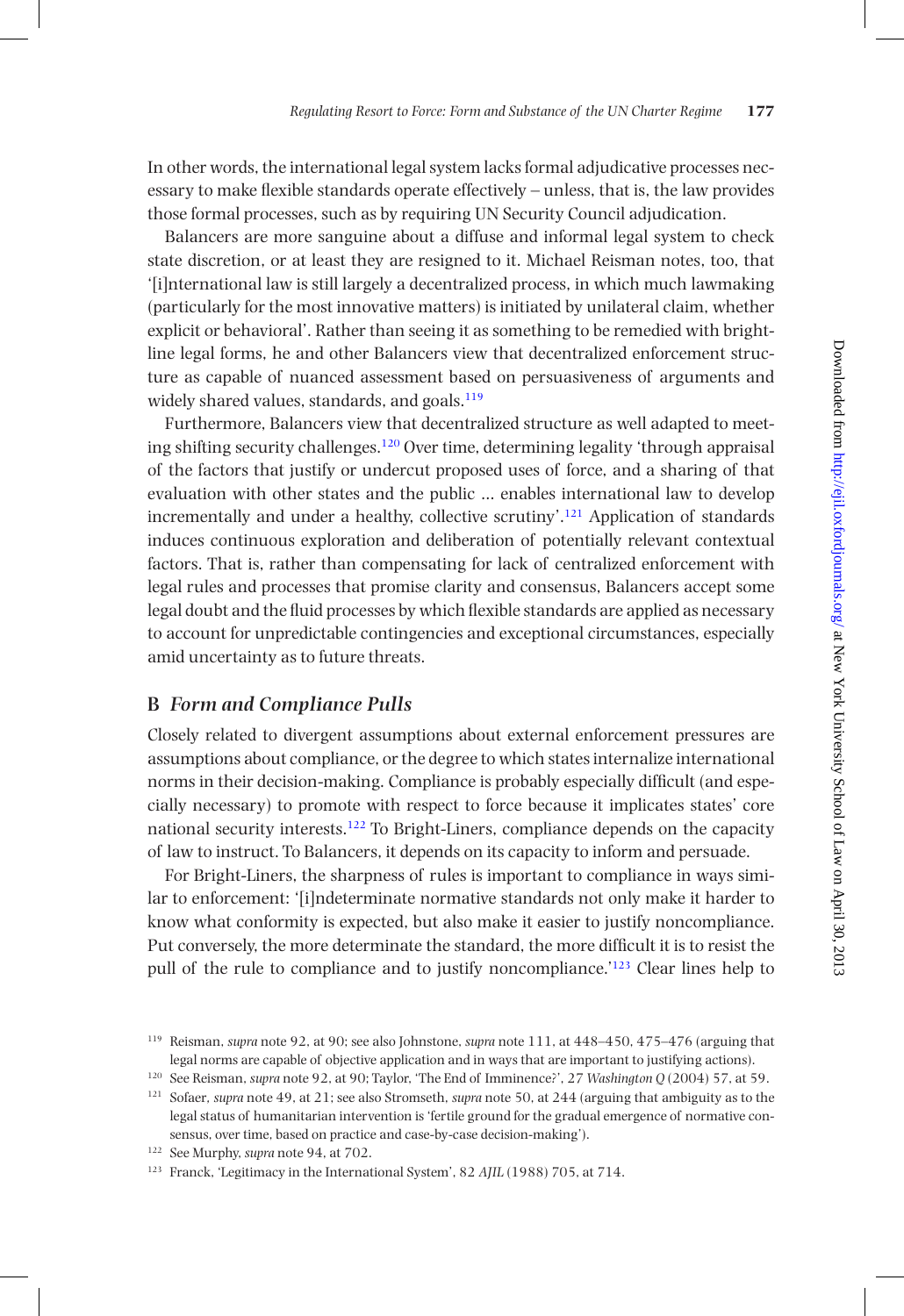internalize norms and hold in check some natural tendency of state decision-makers to seek latitude with respect to force, especially in crises.<sup>124</sup>

Whereas Bright-Liners are concerned that the same indeterminacy of flexible standards that undermines external enforcement pressures will undermine the seriousness states will attach to them, Balancers see a greater danger that inflexible rules will fail to match policy-makers' perceived needs, particularly amid security or humanitarian crises, and will therefore lose their legitimacy.<sup>125</sup> While sharing some roots, this goes beyond the familiar realist or rational choice theory argument that states' compliance with international law derives from congruence with states' narrow self-interest;<sup>126</sup> it accepts that legitimacy and fairness may matter and exert independent pull but holds that those features depend on the persuasive strength of law in meeting contingencies more than its directive clarity. Sufficient consonance with the method of policy analysis that national security decision-makers use when contemplating forceful options is also critical, Balancers believe, to true internationalization of law regulating force.

As Sofaer explains, '[s]tatesmen acting in good faith to protect their nations do not take artificial rules seriously', but instead 'they are more likely to respect standards rationally related to concerns they recognize as appropriate'[.127](#page-28-3) The vitality of the law governing self-defence is especially dependent upon the ability of this law to adapt to contemporary challenges in a manner that decision-makers and security professionals view as sensible. For this task, flexible standards of the sort applied by Balancers are promising because they directly address the same judgments these governmental actors are forced to make and assess them in recognizable terms[.128](#page-28-4) Balancers prize deliberation about the use of force, and objective criteria stimulate and guide it.

Bright-Liners acknowledge a weak spot here, that continued respect for the Security Council's authoritative primacy depends on states' confidence that it will wield it responsibly[.129](#page-28-5) While recognizing the need for any legal regime to meet states' perceived security needs, however, Bright-Liners are not sympathetic to Balancers' arguments that rigid rules and processes are too much in tension with the way individual states view protection of their interests. They are *supposed* to be in tension – they are designed to constrain the tendencies of states that might otherwise dictate forceful responses. The answer lies not in reformulating their preferred norms, however, but in redoubling states' commitment to them[.130](#page-28-6) Balancers' alternative approach is a selffulfilling prophecy, Bright-Liners might argue, because if states plan and organize for future contingencies as though Security Council authorization will not be required

<span id="page-28-0"></span><sup>124</sup> See Koh, *supra* note 31, at 114.

<span id="page-28-1"></span><sup>125</sup> P. Bobbitt, *Terror and Consent* (2008), at 452; Coll, *supra* note 26, at 613, 616; Reisman, *supra* note 92, at 82; Sofaer, *supra* note 29, at 549.

<span id="page-28-2"></span><sup>126</sup> J.L. Goldsmith and E.A. Posner, *The Limits of International Law* (2005), at 9.

<span id="page-28-3"></span><sup>127</sup> Sofaer, *supra* note 30, at 225.

<span id="page-28-4"></span><sup>128</sup> See Glennon, *supra* note 34, at 557; Stromseth, 'Law and Force after Iraq: A Transitional Moment', 97 *AJIL* (2003) 628, at 637.

<span id="page-28-5"></span><sup>129</sup> See Joyner, *supra* note 37, at 256–257; Slaughter, 'Security, Solidarity, and Sovereignty: The Grand Themes of UN Reform', 99 *AJIL* (2005) 619.

<span id="page-28-6"></span><sup>130</sup> See Charney, 'Editorial Comments: The Use of Force Against Terrorism and International Law', 95 *AJIL* (2001) 835, at 837.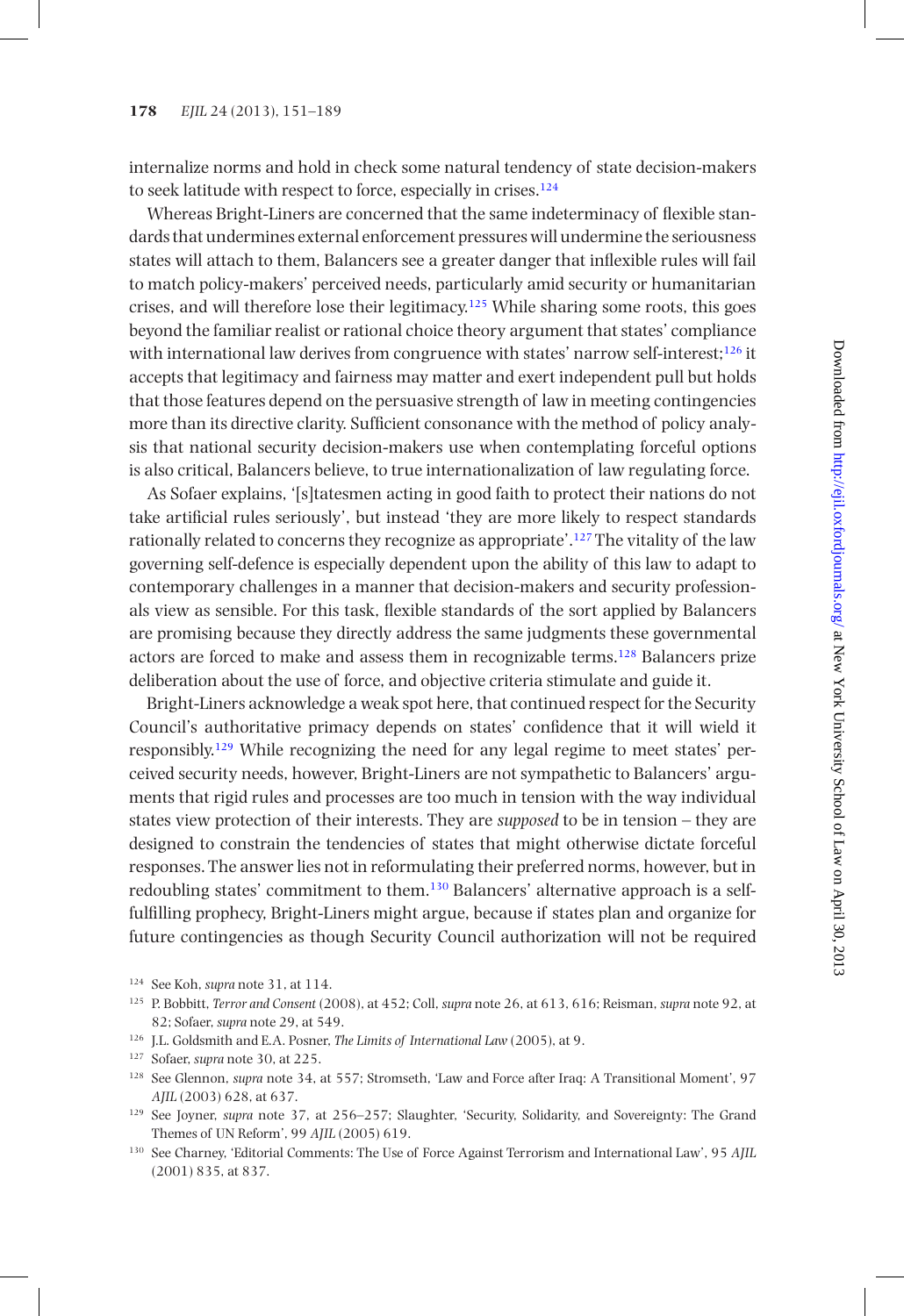for force beyond certain narrow exceptions, they have little incentive to work towards ensuring that the process will operate dependably.

Note that both orientations harbour biases about state decision-making processes and their regard for international law, and those biases underlie some of their relative confidence in mechanisms for generating compliance. Bright-Liners argue that rules are needed because individual states cannot be trusted to apply and abide by flexible standards in good faith. Flexibility becomes manipulability or objective assessment of contextual factors becomes subjective opinion, they contend, because states are tempted to mask their self-interested designs behind stretched legal cloth. Clear rules and rigid processes cannot be so easily manipulated, making states more likely to abide by them.

When it comes to defending the UN Security Council's authoritative monopoly to authorize force beyond bright-line exceptions, however, Bright-Liners have more confidence in member states' good faith decision-making and willingness to subordinate their individual self-interest to the common good. $131$  In the halls of individual defence and foreign ministries, the argument seems to go, decision-makers often operate in bad or at least questionable faith, but in the UN Security Council chamber – where Bright-Liners want to channel processes of persuasion – state representatives often (though certainly not always<sup>132</sup>) operate in good faith, or at least better faith.

Arguments by Balancers reflect similar, but reversed, assumption asymmetries about states' decision-making. They often argue that the UN Security Council cannot be trusted effectively and dispassionately to adjudicate on reasonable necessity of force, because member states' strategic interests dictate their voting.[133](#page-29-2) That scepticism fuels Balancers' unease with placing exclusive discretion beyond narrow brightline exceptions in the Security Council's hands.

At the same time as they doubt the Security Council's tendency to exercise responsible judgement, however, Balancers argue that individual states should be entrusted to apply flexible standards. States – or at least some states – will faithfully apply flexible standards based on shared international goals by incorporating them into their unilateral deliberative processes about force.

In sum, Bright-Liners tend to be worried that legal regimes regulating use of force are highly susceptible to abuse, because states will be inclined to stretch or manipulate exceptions to prohibitions. Balancers also worry that the legal regime regulating force is fragile, but their solution is to incorporate more bend rather than to fortify rigidity.

Both orientations towards doctrinal form begin with a basic recognition that the international legal system lacks strong, centralized enforcement structures. Bright-Liners, distrustful of individual state discretion, seek to compensate for that institutional weakness with doctrinal form that produces at least some of the same outputs

<span id="page-29-0"></span><sup>131</sup> See Franck, 'Reflections on Force and Evidence', 100 *Proceedings Annual Meeting American Society Int'l L* (2006) 51, at 54.

<span id="page-29-1"></span><sup>&</sup>lt;sup>132</sup> Bright-Liners often acknowledge that SC members sometimes cast votes and vetoes for self-interested, strategic ends: see Dinstein, *supra* note 19, at 283–284. This was certainly true during the Cold War, when bloc rivalries usually produced deadlock: see Franck, *supra* note 10, at 3.

<span id="page-29-2"></span><sup>133</sup> See Sofaer, *supra* note 29, at 547.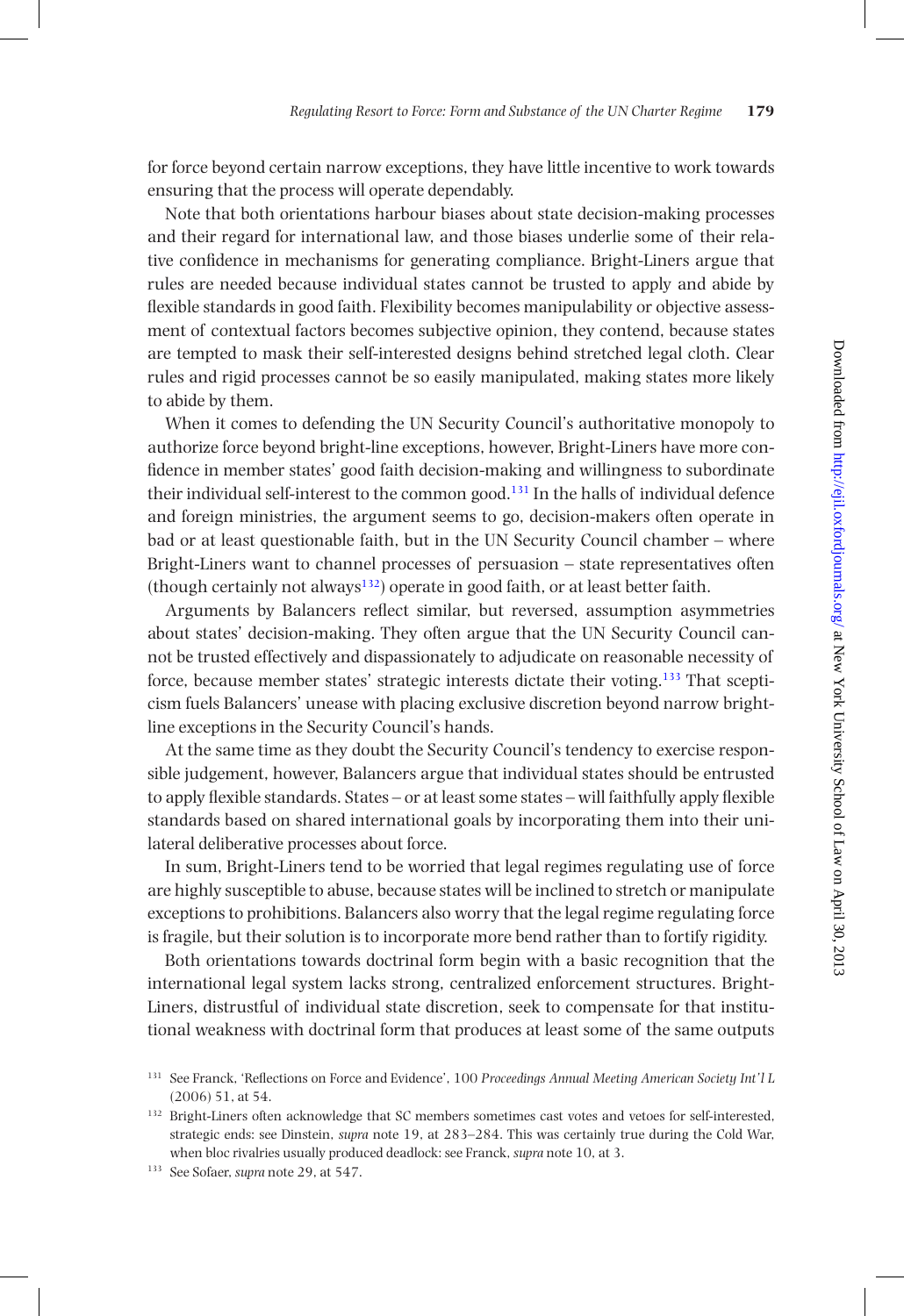that centralized enforcement structures would: authoritative judgements that are capable of easy interpretation and generating broad consensus. Balancers, more confident in individual state discretion and inclined to protect it, view that institutional weakness as inevitable in this area, seeing decentralization as still capable of nuanced and context-dependent assessment. Within that institutional context, flexible standards can generate enforcement pressures while also promoting adherence to legal analysis that guides deliberation.

## **5 Looking Forward and the Future of Force Regulation**

Now that the previous sections have shown that many debates about regulating resort to force reflect arguments and assumptions about doctrinal form as well as substance, this section looks forward to the future of these debates and their normative implications. It argues that if doctrinal structure and legal argumentation matter in ways besides reinforcing substantive policy agendas, new combinations of legal form, substance, and institutions may be possible, and it recommends some further lines of inquiry for examining them.

### **A** *Options for Legal Re-Form*

Section 3 showed that the doctrinal preference for cabining force outside the UN Security Council process with either rules or standards correlates so highly with preference for very narrow versus more permissive licence that choice of doctrinal form – rules or standards for defining those exceptional authorities – is almost never considered an independent variable. If doctrinal form is separately meaningful in some of the ways discussed in section 4, however, then one might expect there to be more consideration of proposals that match strict constraints on force with standards or match looser constraints with rules. Why, in other words, is international legal discussion about force almost entirely restricted to only two diagonal quadrants in the matrix, above, of [Figure 1?](#page-22-0)

For example, if Bright-Liners are correct that sharply-drawn, determinate, and universally authoritative rules promote enforcement, and if Balancers are also correct that the UN Security Council process is ill-suited to deal with contemporary threats, why do we so rarely hear proposals to broaden states' authority to use force outside the Security Council with a set of codified rules that delineate additional exceptions to Article 51 from Article  $2(4)$ ? Imagine that in addition to a right of self-defence in the event of actual or temporally imminent attacks, states had a right to use force, say, against sites from which a defined category of terrorist attacks were planned and logistically supported, or against nuclear weapons facilities of those states who had been found by the UN Security Council to have violated their non-proliferation treaty obligations. A variant might codify some pre-determined exceptions to the use of force that, while perhaps including some standard-like flexibility, would spell out more precisely in a series of additional rules the specific categories of threatening activities that would trigger authority to use force. For instance, the UN Charter regime might deem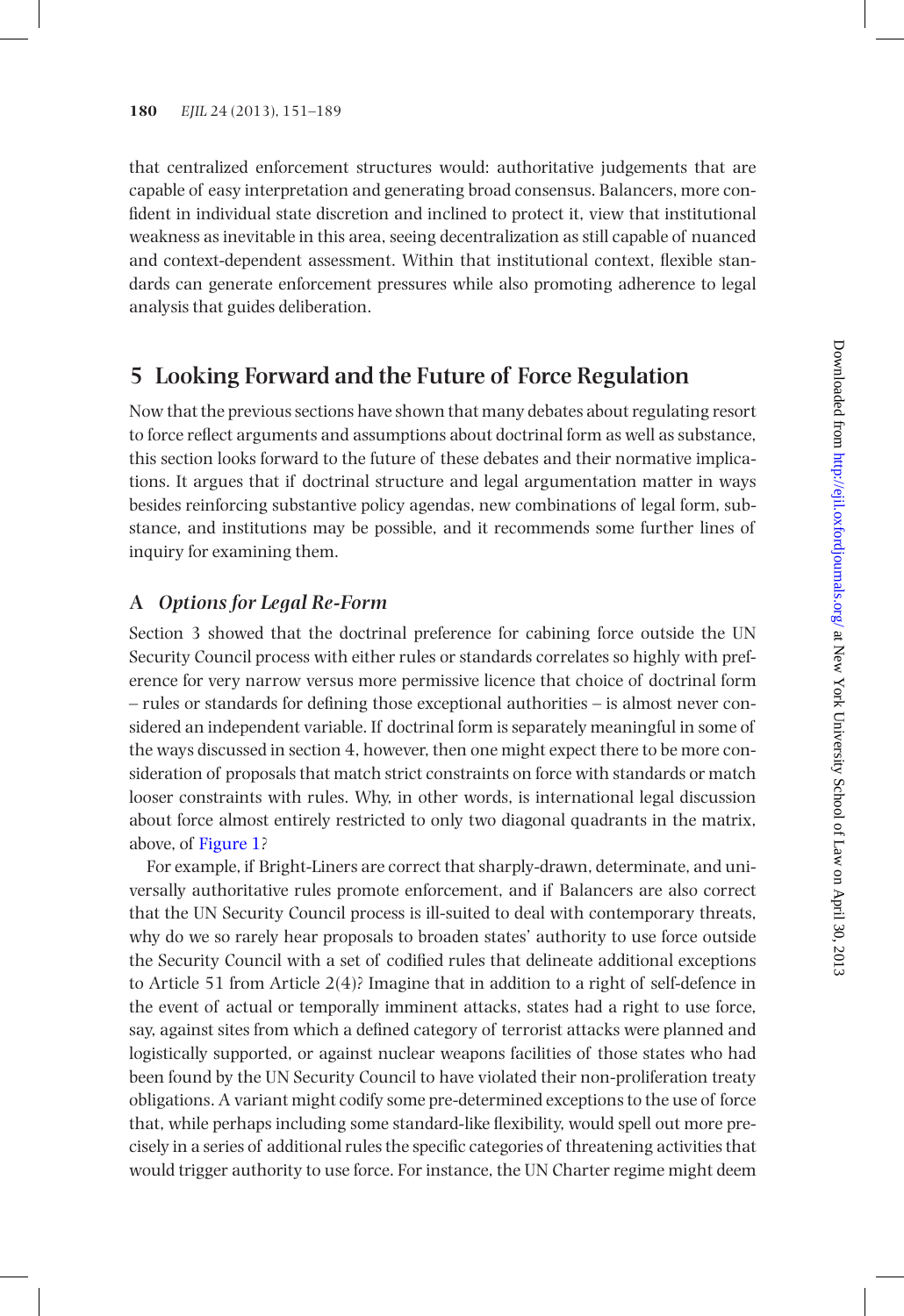force authorized even without Security Council approval to neutralize terrorist groups operating on the territory of other states when those other states fail to discharge specific international legal obligations to suppress them; to prevent a state from transferring WMD to terrorist groups; or by regional organizations to prevent genocide or other specifically-defined categories of mass atrocities[.134](#page-31-0)

If, on the other hand, Balancers are correct that objective criteria can effectively guide deliberation about force in ways that promote legal compliance and Bright-Liners are also correct that broad authority to use force is destabilizing, why do we not see proposals to restrict tightly states' authority to use force with very exacting standards that, while flexible and adaptable, are exceedingly difficult to meet? Imagine tightening the sort of reasonable necessity analysis often used by powerful states and advocated by Balancers by requiring that assessments of threats and necessity be 'beyond reasonable doubt' or something akin to that threshold. In the 1999 Kosovo crisis, for example, the United Kingdom articulated the view that military action without UN Security Council authorization might be legal to prevent an 'immediate and overwhelming humanitarian catastrophe' – a standard which perhaps might be read to require a higher threshold of magnitude and urgency than would most 'reasonable necessity' humanitarian intervention formulas.<sup>135</sup>

With regard to the first possibility, of codifying more permissive rules, serious proposals are almost non-existent, probably in part because amending the UN Charter or reaching UN Security Council agreement in advance on a set of contingencies warranting force would be practically impossible. Such 'legislative' processes require such a high degree of consensus among states and all permanent members of the Security Council (members of which stand to lose power by diluting the Council's authority) that they are effectively out of reach<sup>[136](#page-31-2)</sup> – even more so if there were a need periodically to update the rules to account for changing threats, technologies, and so on. In other words, an orientation among those who support broad state authority to use force toward Balancers' flexible standards is heavily determined by an institutional context in which expanding the substantive scope of rules is extremely difficult. It is likely, too, that even among academic Bright-Liners who may not be deterred by those practical or political constraints, the near absence of proposals in this space comes back again not only to general policy preferences about military force but also more specific concerns that the enforcement and compliance advantages of clear lines that Bright-Liners tout with respect to a narrow interpretation of Article 51 might not be so effective were more and more exceptions to Article 2(4) added.

The second possibility, of formulating more demanding standards, may be promising and warrants greater attention. Whereas codifying more permissive rules would probably require UN Charter amendment or legislation through the Security

<span id="page-31-0"></span><sup>&</sup>lt;sup>134</sup> Similar UN Charter amendments were proposed by Richard N. Gardner, who argues that the US under President George W. Bush too easily manipulated flexible standards but that current bright-line exceptions to Art. 2(4) are too narrow: see Gardner, 'Neither Bush nor the "Jurisprudes"', 97 *AJIL* (2003) 585, at 590.

<span id="page-31-1"></span><sup>135</sup> See Wood, *supra* note 48, at 82.

<span id="page-31-2"></span><sup>136</sup> See Franck, *supra* note 10 at 5; Murphy, *supra* note 15, at 42.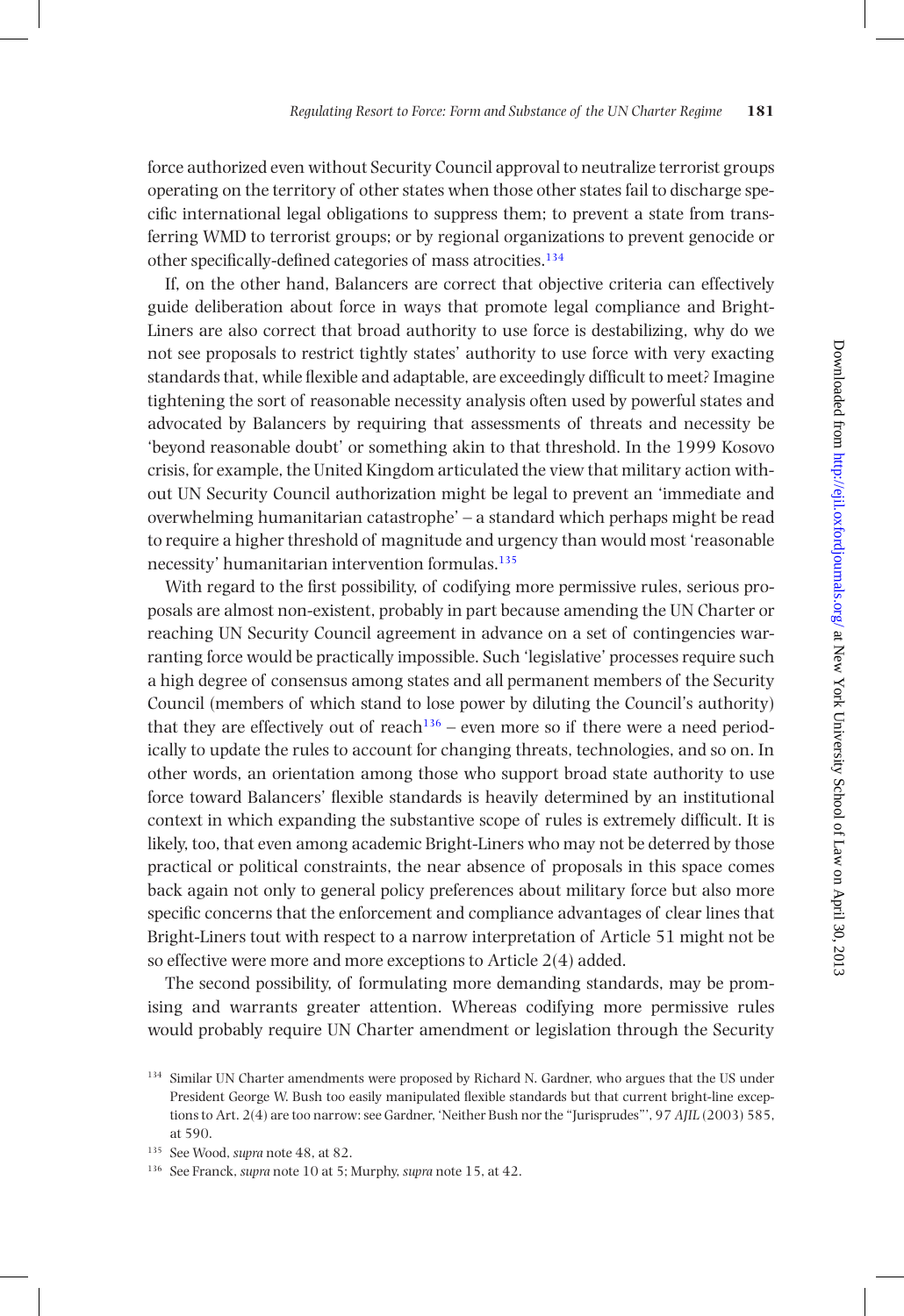Council, a process for promoting more constraining standards could at least be initiated by state declarations and practice, whether unilaterally or through a group of like-minded states. If, as Balancers claim, flexible but objective standards can generate enforcement pressures, promote compliance pulls, and shape and guide deliberative processes within and among states, then those who view the substantive formulas applied by Balancers as too permissive should engage their content and criteria more vigorously and directly. Standards could be clarified to make them less open-ended and more informative to curb discretion.

This might include proposed legal formulas that narrow the types or magnitudes of threats, elevate the standards of certainty, or weight the proportionality requirements that go into a policy-appropriate legal balancing calculus[.137](#page-32-0) Anticipatory selfdefence against incipient nuclear threats, for example, might presumptively require at a minimum clear and convincing assessments as to that state's will and capability to carry out threats, and that the danger of waiting be vastly disproportionate to the anticipated harms of the contemplated self-defensive force. Especially in an era of strategic uncertainty, in which power relations and threats are shifting in ways difficult to predict, a flexible standard with high evidentiary burdens on states using force invites exploration of potentially relevant contextual factors but conditions action on demonstration that those findings can withstand searching scrutiny internally and by other actors in the international system.

Besides highlighting the possibilities for recalibrating doctrinal form and policy substance, the analysis of section 4 also casts additional light on some prominent structural reform proposals. Those proposals are usually considered in terms of their institutional features or their substantive policy choices. They can also be understood, however, as efforts to make bright-line regimes more standard-like or to make balancing regimes more rule-like by 'brightening' their outcomes.

Moving from one end, some scholars have proposed mechanisms for subjecting forceful actions based on flexible standards to *post hoc* adjudicative processes. Michael Doyle, for example, urges that any proposed force beyond Bright-Liners' rules should be brought to the Security Council, but if the Security Council declines to act against threats, then in exceptional circumstances states should have discretion to act unilaterally. In such cases, the legitimacy of states' actions should be assessed by reference to the lethality of the threat, the likelihood of its materialization, the legitimacy of the proposed action (determined by reference to traditional just war principles), and the legality of the target state's behaviour and the threatened state's response[.138](#page-32-1) If a state bypasses the Security Council in resorting to pre-emptive or preventive force, it also ought to submit a public report after the fact to the Security Council, which would then investigate and assess the justifiability of the action subject to a majority vote without vetoes[.139](#page-32-2) This approach would permit discretion based on flexible but

<span id="page-32-0"></span><sup>137</sup> See Waxman, *supra* note 2, at 67–72 (arguing that advocates of objective reasonableness standards for regulating force should examine more thoroughly issues of proof burdens).

<span id="page-32-1"></span><sup>138</sup> See Doyle, *supra* note 30, at 46–62.

<span id="page-32-2"></span><sup>139</sup> See *ibid.,* at 62.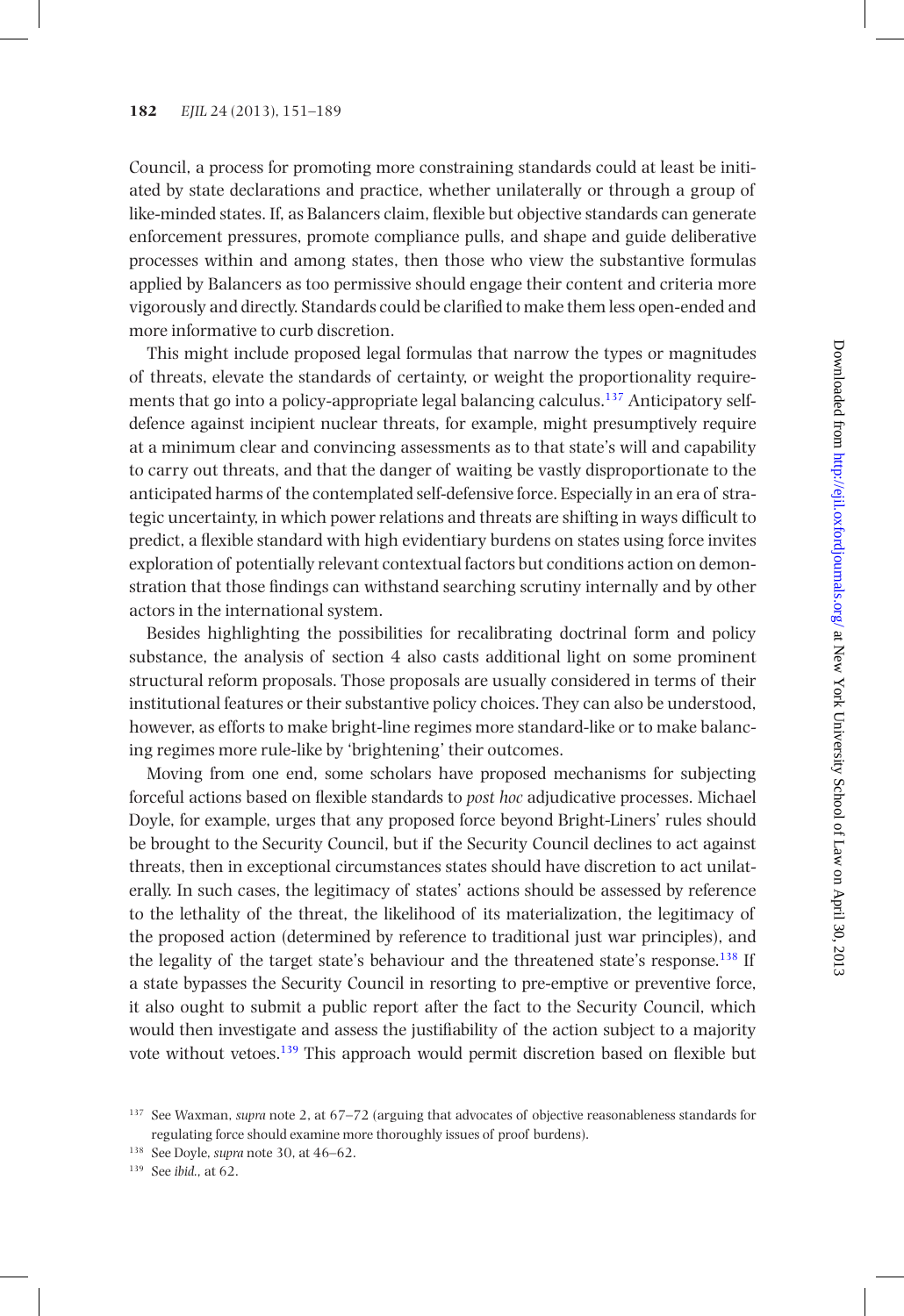objective standards (very similar to those generally pressed by other Balancers), and over time would generate a 'common law' of precedent for guiding future actions. Allen Buchanan and Robert Keohane propose several variant models for improving accountability for uses of force, including Security Council-appointed impartial bodies to determine whether an intervener's *ex ante* justification is confirmed *ex post* and to assess penalties for improper judgements, or the adoption of such mechanisms by a separate coalition of democratic states that would judge the legitimacy of uses of force outside the Security Council[.140](#page-33-0)

These proposals share a goal not only of creating a more policy-appropriate balance of risk but also, through deliberative and adjudicative processes, of exposing and subjecting to external scrutiny the specific substantive strands of use-of-force legal analy $s$ is.<sup>141</sup> In both cases the idea is to 'brighten' the outcome of Balancers' application of flexible standards through greater *ex post* crystallization of propriety or impropriety judgements that command widespread, authoritative respect – and thereby capturing some of the enforcement and compliance advantages usually associated with bright-line rules.

Moving from the other end, some prominent international groupings have proposed incorporating flexible but objective criteria used by Balancers more directly into 'bright' UN Security Council processes, in ways that might gain some of the virtues claimed by Balancers. The UN High-Level Panel recommended that the UN Security Council and General Assembly adopt a set of principles – seriousness of threat, proper purpose, last resort, proportionality, and balance of consequences – to guide Security Council deliberations. In endorsing the Panel's report, former UN Secretary General Kofi Annan similarly recommended that, in considering whether to authorize force, the Security Council should 'come to a common view on how to weigh' these five factors.[142](#page-33-2) Structuring Security Council deliberations in this way would enhance decision-making transparency and facilitate analytical comparison across cases. The International Commission on Intervention and State Sovereignty (ICISS), a panel of respected international legal and diplomatic figures convened by the Canadian government following the 1999 Kosovo crisis, proposed that the UN General Assembly adopt a declaratory resolution calling for UN Security Council authorization of humanitarian intervention pursuant to a similar set of informative standards: right authority, just cause, right intention, last resort, proportional means, and reasonable prospects of success[.143](#page-33-3)

Note that these factors are almost identical to those usually relied upon by Balancers – the difference lies in institutional structure for applying them. Such efforts seek to make collective decision-making processes more deliberatively principled through

<span id="page-33-0"></span><sup>140</sup> See Buchanan and Keohane, 'The Preventive Use of Force: A Cosmopolitan Institutional Proposal', 18 *Ethics & Int'l Affairs* (2004) 1.

<span id="page-33-1"></span><sup>141</sup> See Doyle, *supra* note 30, at 33; Buchanan and Keohane, *supra* note 140, at 9.

<span id="page-33-2"></span><sup>&</sup>lt;sup>142</sup> Report of the Secretary-General, 'In Larger Freedom: Towards Developments, Security and Human Rights for All', UN Doc A/59/2005 (2005), available at: [www.un.org/largerfreedom](http://www.un.org/largerfreedom).

<span id="page-33-3"></span><sup>143</sup> See The International Commission on Intervention and State Sovereignty, *The Responsibility to Protect* (2001), at 32–37; see also Brunnée and Toope, *supra* note 48, at 800–804 (endorsing this approach).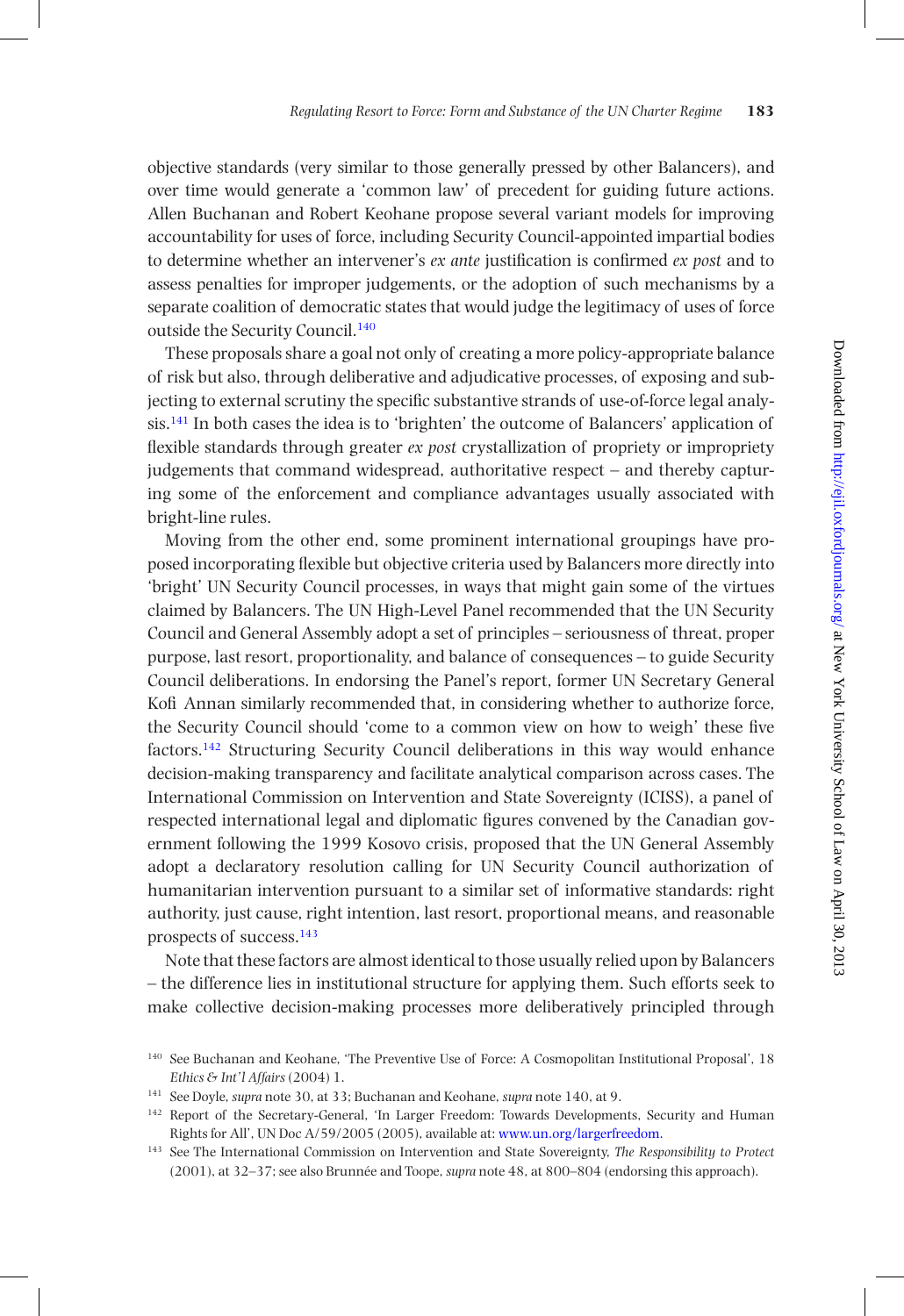objective criteria, thereby reclaiming some of the advantages claimed by Balancers, that standards generate greater compliance and respect through the persuasiveness of argumentation and justification rather than relying on their ready conclusiveness[.144](#page-34-0)

None of these radical legal-structural reforms is remotely likely for the foreseeable future, because the costs of formal restructuring of the Charter system are too high, and the legal, political, and strategic divides among parties too great and complex.<sup>145</sup> That said, viewing them in this light helps in understanding more clearly the interrelationships of form, substance, and institutional context – and the challenge of manipulating one without effects on the others. These possibilities also reinforce the earlier point that Bright-Liners' and Balancers' approaches are not dichotomous but are points along a spectrum between pure rules and standards, with many possible formulas in between.

#### **B** *Threats of Force and Doctrinal Form*

One area where both Bright-Liners and Balancers fall short analytically concerns the regulation of *threats* of force, by which I broadly mean wielding inchoate force to deter or compel another state's behaviour. Recall that Article 2(4) prohibits the 'threat' as well as 'use' of force. However, legal doctrine is not well developed in this area beyond prohibiting the most blatantly aggressive threats,<sup>146</sup> nor is the regulation of threats of force well theorized in legal scholarship by either Bright-Liners or Balancer[s147](#page-34-3) (though it is thoroughly theorized and researched in political science scholarship<sup>148</sup>).

The scarcity of doctrinal development with respect to threatened force probably stems in part from measurement difficulties, since threatened force and its effects often involve unobservable factors (e.g., parties' intentions, perceptions, and implicit signalling). It also stems in part from the fact that threats of force – especially implied threats – are ever-present features of interstate diplomacy,<sup>149</sup> and some level of threatened force, especially as a deterrent, is necessary to maintain stability. Oscar Schachter speculated that Article 2(4) is so rarely invoked against implied threats because of 'the subtleties of power relations and the difficulty of demonstrating coercive intent' as well as 'the general recognition of and tolerance for disparities of power and of their effect in maintaining the dominant and subordinate relationships between unequal states'[.150](#page-34-6) The scarcity of legal scholarship, unlike political science, with respect to threatened force probably stems in part from methodological orientation, too. Lawyers study precedent, and to do so they train to analyse 'cases', or past fact patterns matched with

<span id="page-34-0"></span><sup>144</sup> See Johnstone, 'Security Council Deliberations: The Power of the Better Argument', 14 *EJIL* (2003) 437, at 480.

<span id="page-34-1"></span><sup>145</sup> See Murphy, *supra* note 15, at 42.

<span id="page-34-2"></span><sup>146</sup> See Sadurska, 'Threats of Force', 82 *AJIL* (1988) 239.

<span id="page-34-3"></span><sup>147</sup> See Roscini, 'Threats of Armed Force and Contemporary International Law' [2007] *Netherlands Int'l L Rev* 229, at 231–232 (discussing the dearth of such scholarship).

<span id="page-34-4"></span><sup>148</sup> See D. Byman and M. Waxman, *The Dynamics of Coercion: American Foreign Policy and the Limits of Military Might* (2002), at 3–18 (surveying scholarship).

<span id="page-34-5"></span><sup>149</sup> See *ibid.,* at 32–33.

<span id="page-34-6"></span><sup>150</sup> Schachter, *supra* note 8, at 1625.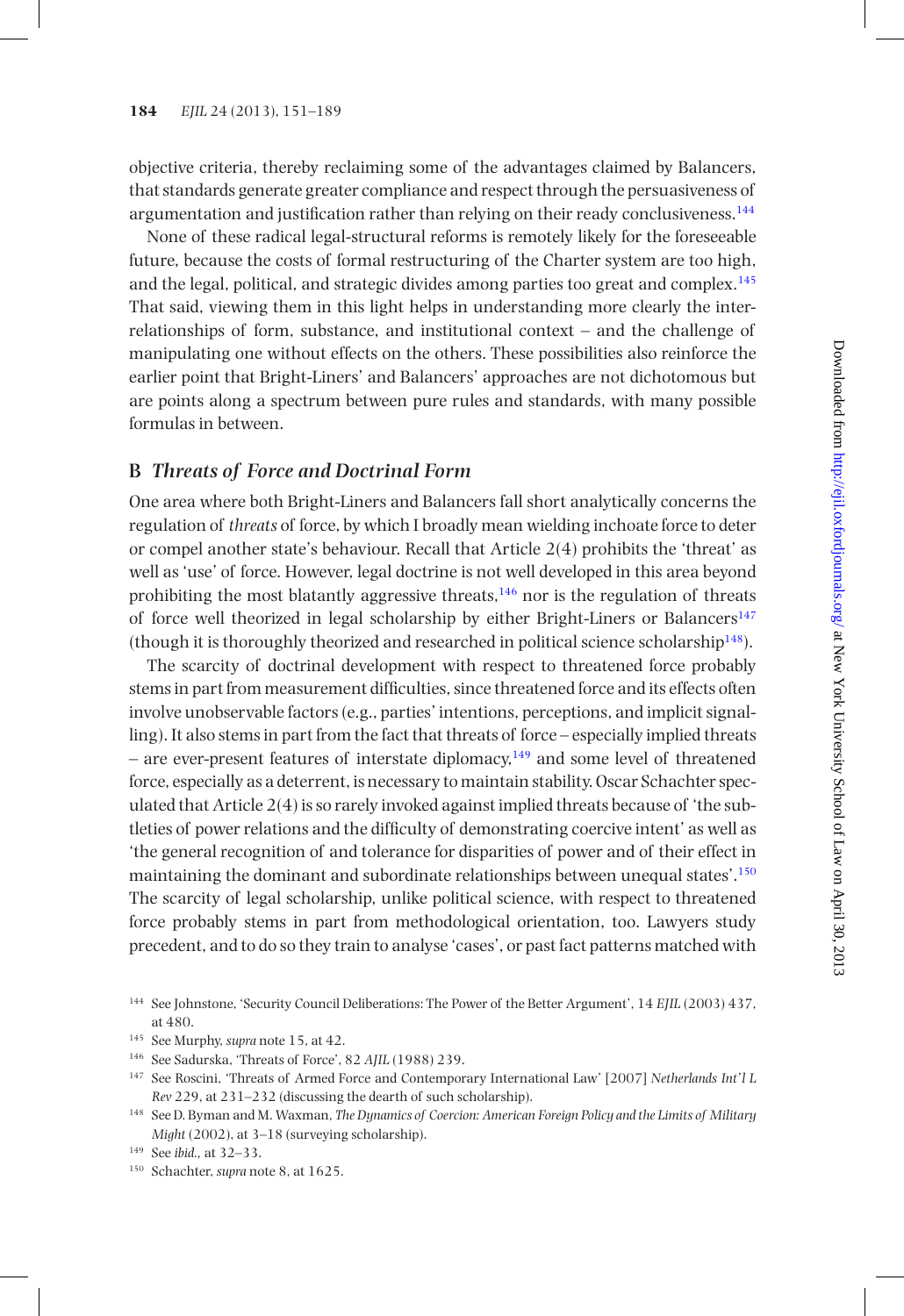legal outcomes. Such an approach tends to neglect or undercount the most common ways in which force is used: to coerce or deter behaviour without, optimally, having actually to use any of it – the better it works, the less observable 'case' there is to study.

A related problem with so much study of law regulating force is that it is unilateral in perspective. It focuses on how law regulating force might affect State A's decisionmaking whether to use force against State B, without focusing on how State B's behaviour and decision-making might, in turn, also be shaped by that legal regime. To the extent that law affects State A's decision-making about force, though, it also affects State B's perceptions and discounting of costs and benefits associated with its own actions – in particular, the risk of threatened force by State A it incurs by its actions.

If one thinks about the major legal debates about resort to force in the usual substantive terms – strict limits versus permissive flexibility – an agenda for further study of threats might feature such questions as: on the one hand, to what extent do more permissive standards regulating force help to deter hostile behaviour – such as developing offensive WMD programmes, conducting systemic atrocities, or harbouring terrorist groups – by lowering the barriers to combating those threats with force? On the other hand, to what extent does greater permissiveness to use force spur some of those very threats, perhaps by causing smaller powers to develop WMD or ties to terrorist groups as their own deterrents? In other words, if the legal debates about resort to force are framed in terms of managing competing risks of allowing too much aggressive force versus over-constraining defensive force against threats, key policy questions centre on how effectively a given level of permissiveness to use force affects some states' ability credibly to threaten it and, in turn, other states' risk assessments of various courses of action[.151](#page-35-0)

Analysis of legal-doctrinal form points to additional avenues of inquiry, though: perhaps whether legal prohibitions and authorities are structured as bright-line rules and processes versus flexible standards also shapes perceptions about threatened force. In addition to the constraining influence, what effects, one might ask, does the choice between Bright-Liners' and Balancers' doctrinal formulas for regulating force by State A have on *State B's* threat perceptions, especially if a policy goal is to deter certain hostile conduct (again, say developing offensive WMD programmes, perpetrating atrocities, or harbouring terrorist groups)?

In one of the most important theoretical works of the last century on the strategy of threats, Thomas Schelling posited the importance of 'focal points' – 'each [side's] expectation of what the other expects [it] to expect to be expected to do' – to international negotiations in the shadow of threats.<sup>152</sup> Building on Schelling's work, Alexander George and William Simon's influential empirical work on the strategy of threatened force concludes that clarity of objectives and terms of settlement are important positive factors in successful coercive diplomacy, or diplomacy backed by threats including

<span id="page-35-0"></span><sup>&</sup>lt;sup>151</sup> These issues amid the contemporary international security environment are widely debated in the political science and strategic studies literature: see, e.g., Litwak, 'Regime Change 2.0', 32 *Wilson Q* (Autumn 2008) 22; Moran, 'Review: Beyond Deterrence', 7 *Int'l Studies Rev* (2005) 285; Nichols, 'Anarchy and Order in the New Age of Prevention', 22 *World Policy J* (Autumn 2005) 1.

<span id="page-35-1"></span><sup>152</sup> T.C. Schelling, *The Strategy of Conflict* (1960), at 57.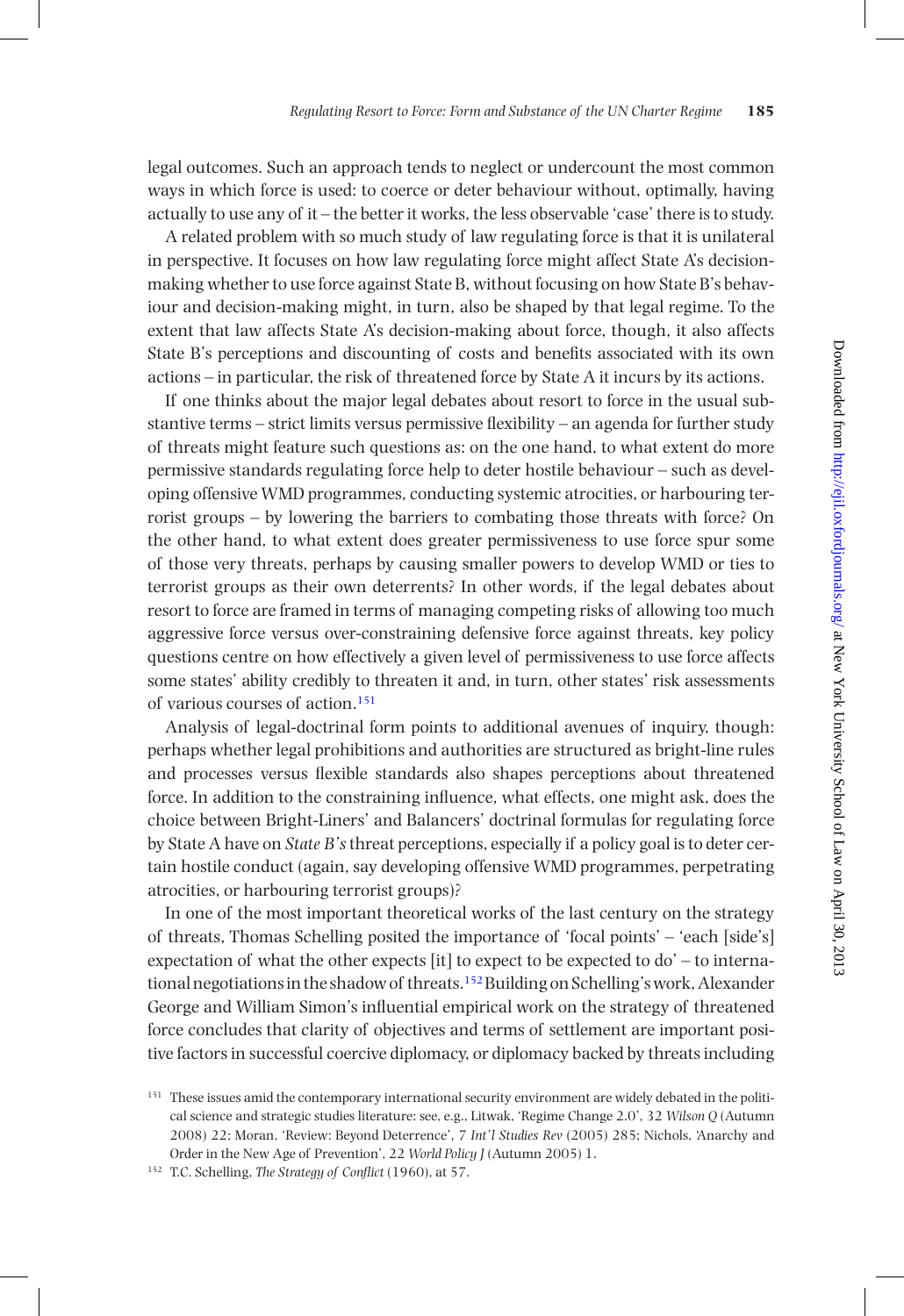force.[153](#page-36-0) Perhaps the clear lines and processes favoured by Bright-Liners – to the extent that their substantive contours match critical, desired policy outcomes – can bolster the effectiveness of coercive diplomacy or help to prevent unwarranted escalation by clarifying the conditions under which force would or would not be used. At least with respect to self-defence exceptions to the Charter's prohibition on force or demands set out in UN Security Council resolutions authorizing force, the same clarity that Bright-Liners insist upon to enhance enforcement and compliance with *jus as bellum* norms might also help to resolve ambiguity as to terms for peaceful settlement or continued diplomacy.

Alternatively, perhaps Balancers' approaches allow for more strategic ambiguity and greater flexibility to mix carrots and sticks in ways important to coercive diplomacy. It might be argued that Bright-Liners' approaches to doctrinal form undermine deterrent threats because bright-line rules, accompanied by slow UN Security Council process, allow bad actors to operate right up to a clear line without fear of force.[154](#page-36-1) The clarity of rules that Bright-Liners seek to harness in enforcing compliance puts both sides on notice of the precise conditions precedent to legal force (whether UN Security Council authorization or the crossing of the bright-line self-defence triggers), but those actors posing the menace have other strong informational advantages, including about their next moves and the truth or falsity of their claims. That is, under a Bright-Line regime, those who perpetrate menaces can plan their actions with a good deal of legal certainty about what will or will not be likely to trigger forceful responses (especially given that the Security Council tends to move very incrementally towards authorizing force), while those seeking to combat those dangers through calibrated strategies of coercion and deterrence must do so under significant uncertainty as to whether and when force might be authorized, thereby providing menacers with opportunities to play the system.[155](#page-36-2)

As to future research, if doctrinal form is important to setting policy balances of force and restraint as well as to promoting enforcement pressures and compliance pulls of the UN Charter regime, then legal scholars should widen their lens to include its effects on threatened force, including subtle and tacit threats. In considering both the substance and form of legal regimes, scholars should take into account that threatened or inchoate force affects the course of events, the moves and counter-moves by multiple actors, and states' trust in collective security arrangements long before crises materialize as 'cases'.

<span id="page-36-0"></span><sup>153</sup> See George and Simons, 'Findings and Conclusions', in A.L. George and W.E. Simons (eds), *The Limits of Coercive Diplomacy* (2nd edn, 1994), at 267, 280, 286.

<span id="page-36-1"></span><sup>154</sup> In his seminal article on rules v. standards in private law, Duncan Kennedy argues that a problem with bright-line rules is that the unscrupulous actor can go right up to them – that they signal to actors exactly how far they can operate without negative legal repercussion, and therefore encourage them to push to that boundary: see Kennedy*, supra* note 71, at 1742–1745, 1773–1774.

<span id="page-36-2"></span><sup>&</sup>lt;sup>155</sup> For a discussion of this phenomenon in the context of mass atrocities see Genocide Prevention Task Force, *Preventing Genocide: A Blueprint for U.S. Policymakers* (2008), at 69. For a discussion in the context of WMD threats see Waxman, *supra* note 2, at 70–75.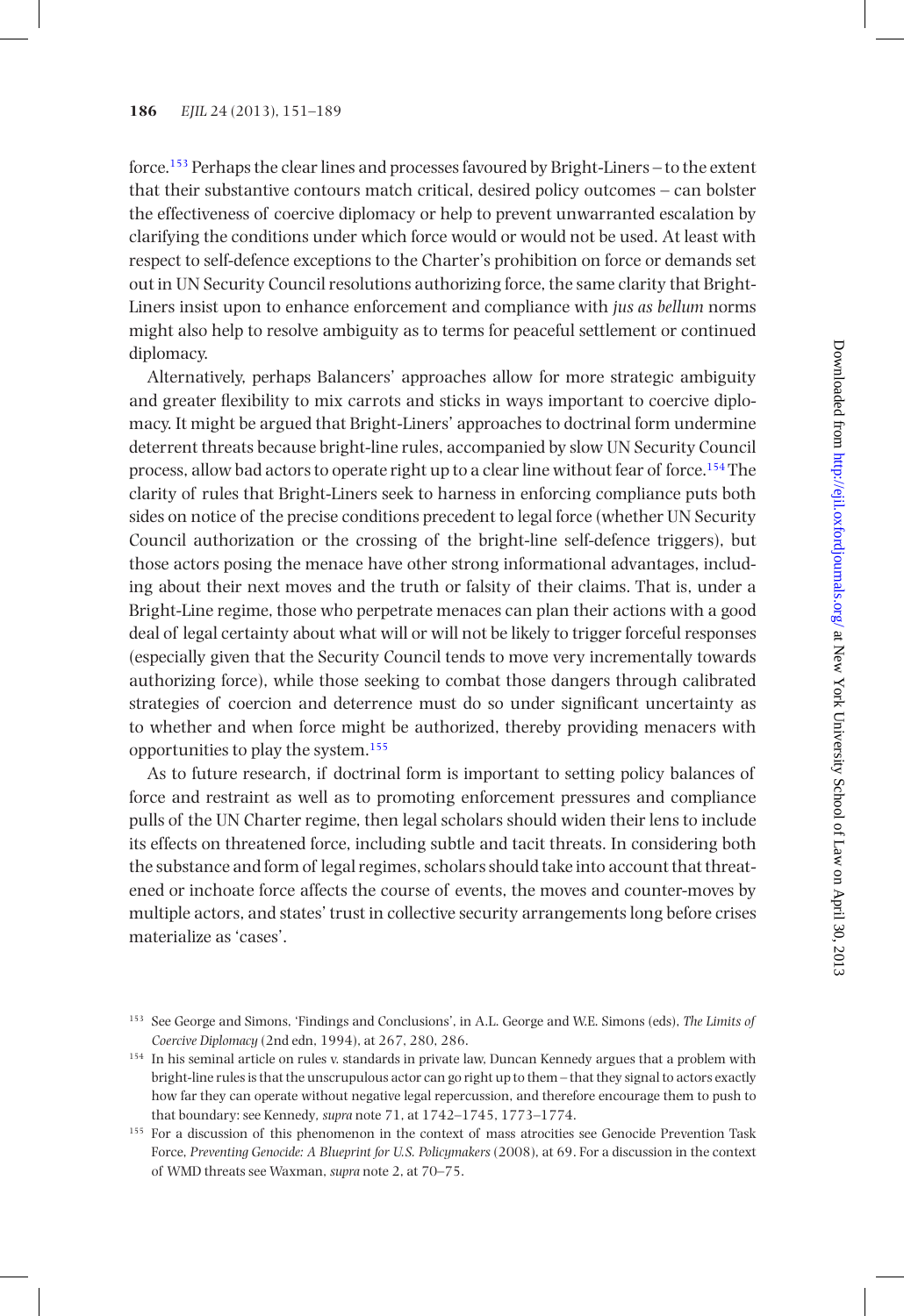## **C** *Doctrinal Form and Future Institutional Context:* **Jus ad Bellum** *and Beyond*

This article started with an observation that any meaningful discussion of legal doctrinal form takes place within an institutional context, in this area one that is largely decentralized and heavily reliant on individual states for legal application and enforcement. Recall, too, that it was only with the end of the Cold War – and the emancipation of the UN Security Council from paralysis – that Bright-Liners could advocate a serious case based on collective security decision-making. This article then proceeded to analyse the debate about doctrinal rules or standards for regulating force as though that institutional context is fixed.

Looking over the horizon, however, there are alternative institutional futures – as well as changes in global power politics<sup>[156](#page-37-0)</sup> – that could again drive changes in doctrinal form, or at least shuffle the matrix of virtues and drawbacks of rigid rules or flexible standards:

- The UN Security Council's authority could one day erode, especially if its composition remains fixed to outdated distributions of state power or it fails to meet adequately emerging security and humanitarian challenges[.157](#page-37-1) This would weaken Bright-Liners' argument that the Charter's collective security arrangements are adequate to deal with many threats, but if it means devolving more discretion to individual states it could also amplify calls to contain that discretion with clear rules.
- The Security Council's authority might be challenged increasingly in the future by regional bodies, such as NATO or the African Union, or by new blocs of states tied together by ideology, such as a concert of democracies, whose pronouncements on the legality of force might be given great weight among international audiences.[158](#page-37-2) On the one hand, regionalism or the rise of other blocs might provide a way to break the legislative deadlock of UN Charter reform, offering a route to expand rule-bound exceptions to prohibited force. On the other hand, it would promote alternative multilateral venues capable of applying flexible standards.
- Non-state actors, including NGOs and expert groups, might gain an increasingly influential voice in this arena, as they have in other areas of international law. Their efforts could galvanize public opinion with respect to the legality of force, thereby diminishing the power of states but in some cases providing influential judgements in applying flexible standards.<sup>159</sup> Consider, for example, the influence of ICISS and the International Independent Commission on Kosovo in shaping international opinion that the 1999 Kosovo intervention was legitimate.<sup>160</sup>

<span id="page-37-0"></span><sup>156</sup> An obvious example is a rising and increasingly militarily powerful China.

<span id="page-37-1"></span><sup>157</sup> See Thakur, 'Law, Legitimacy and United Nations', 11 *Melbourne J Int'l L* (2010) 1, at 18; see also Caron, *supra* note 9, at 562–566 (discussing challenges to the SC's authority).

<span id="page-37-2"></span><sup>158</sup> See Franck, *supra* note 39, at 100 (regional bodies); Princeton Project on National Security, *Forging a World of Liberty Under Law* (2006), at 25–26 (concert of democracies).

<span id="page-37-3"></span><sup>159</sup> Some argue that this is already the case: see, e.g., I. Johnstone, *The Power of Deliberation: International Law, Politics and Organizations* (2011), at 60–63 (arguing that non-governmental actors play a strong role in UN SC deliberative processes).

<span id="page-37-4"></span><sup>160</sup> See Murphy, 'Criminalizing Humanitarian Intervention', 41 *Case Western Reserve J Int'l L* (2009) 341, at 349–350.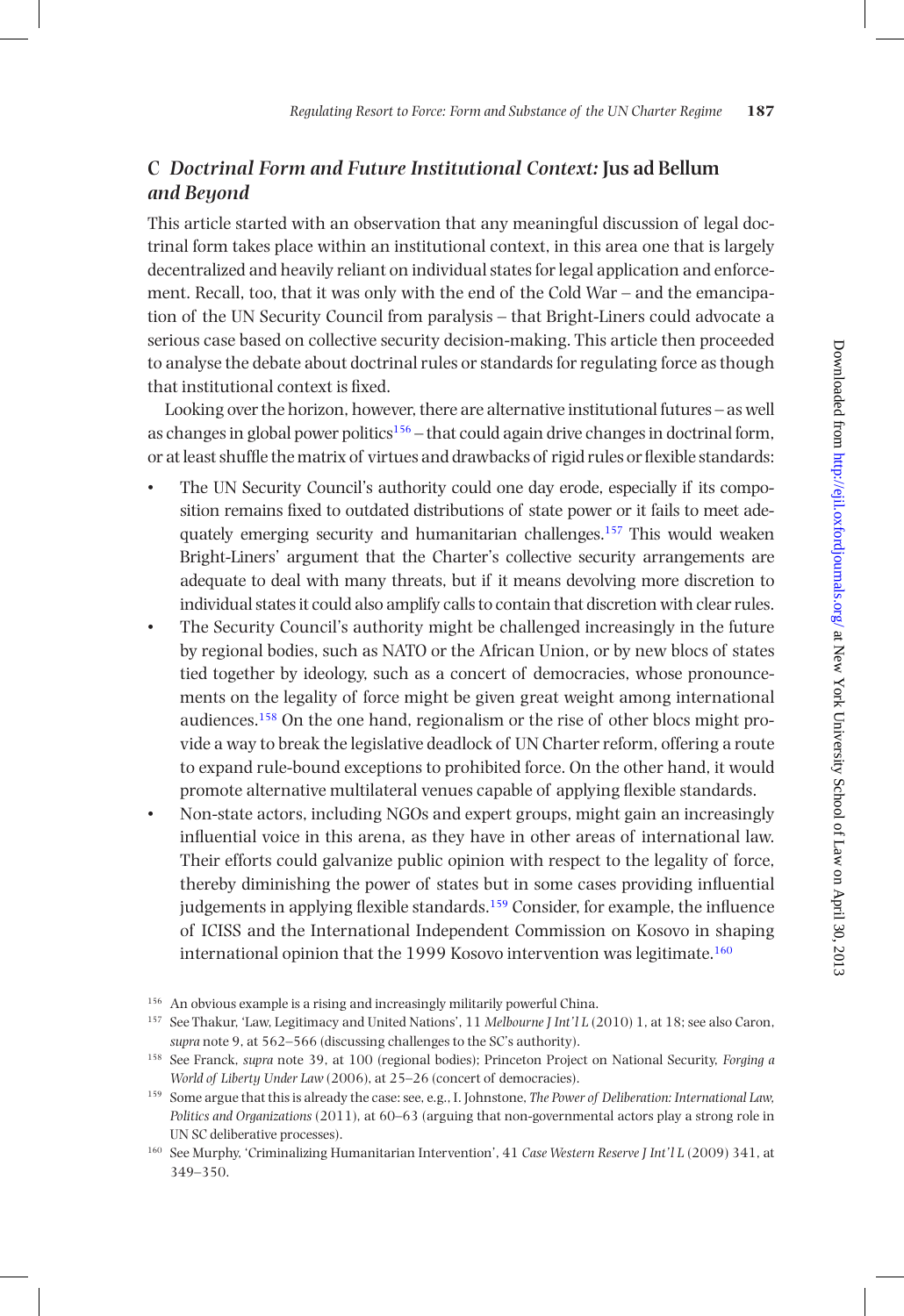The United States and some other powerful states opposed expanding the ICC's jurisdiction to include aggression crimes, and the ICC is unlikely to emerge as a major actor in this field (in part because it has proven so difficult to negotiate clear rules to define offences).[161](#page-38-0) Ironically, though, a powerful, supranational judicial arbiter of the legality of force might help to answer arguments against the flexible standards approach advocated by Balancers and generally employed by the United States, because it could provide centralized, formal judgements and its authority might counter Bright-Liners' worry that flexible standards are uncontrollable in the hands of individual states.

These are just several among the many possible institutional dimensions that could feed back into future debates about doctrinal form.

Law regarding resort to force is unique in many respects, among them its implication of the most vital state interests, including sometimes state survival; its peculiar institutional context, pairing the centralized and formalized UN Security Council system with a heavy reliance on decentralized legal interpretation and enforcement; and its (fortunately) relatively infrequent application. However, some of the sub-debates between Bright-Liners and Balancers may be generalizable or trans-substantive, such as the extent to which the clarity of rules or the persuasiveness of standards is likely to promote compliance.<sup>162</sup> Some broad issues from above, such as the need to consider doctrinal form in the context of institutional mechanisms for applying it and enforcing it, are of course relevant across other areas of international law.

Some scholars have observed, in that regard, that the choice of rules or standards in international law is likely to depend on the 'thickness' of institutional context, including the availability of judicial or administrative authorities, $163$  though they draw a wide range of conclusions as to which ways greater institutionalization cuts regarding the precision of rules or vagueness of standards[.164](#page-38-3) One might expect, for example, that the development and institutionalization of World Trade Organization dispute resolution mechanisms would affect design choices of legal rules versus standards with regard to trade law, another area of international cooperation, competition, and conflict[.165](#page-38-4)

<span id="page-38-0"></span><sup>161</sup> See V. Padmanabhan, *From Rome to Kampala: The U.S. Approach to the 2010 International Criminal Court Review Conference* (2010), at 12–17.

<span id="page-38-1"></span><sup>162</sup> More common than scholarly discussion of doctrinal form is discussion of legal 'precision' and compliance with international law. See, e.g., Goodman and Jinks, 'How to Influence States: Socialization and International Human Rights Law', 54 *Duke LJ* (2004) 621, at 675–687 (discussing theories of precision and compliance in the context of human rights law).

<span id="page-38-2"></span><sup>163</sup> See Abbott *et al*., 'The Concept of Legalization', 54 *Int'l Org* (2000) 401, at 413–414.

<span id="page-38-3"></span><sup>164</sup> See Finnemore and Toope, 'Alternatives to "Legalization": Richer Views of Law and Politics', 55 *Int'l Org* (2001) 743, at 747–750.

<span id="page-38-4"></span><sup>165</sup> See Trachtman, 'The Domain of WTO Dispute Resolution', 40 *Harvard Int'l LJ* (1999) 333, at 350–375; see also Abbott *et al*., *supra* note 3, at 414 n.34 ('agreements administered by the WTO can, with similar legitimacy and effectiveness, specify detailed rules on the valuation of imports for customs purposes and rely on broad standards like "national treatment"'). For a similar discussion of rules v. standards in the international investment treaty context see Roberts, 'Power and Persuasion in Investment Treaty Interpretation: The Dual Role of States', 104 *AJIL* (2010) 179.